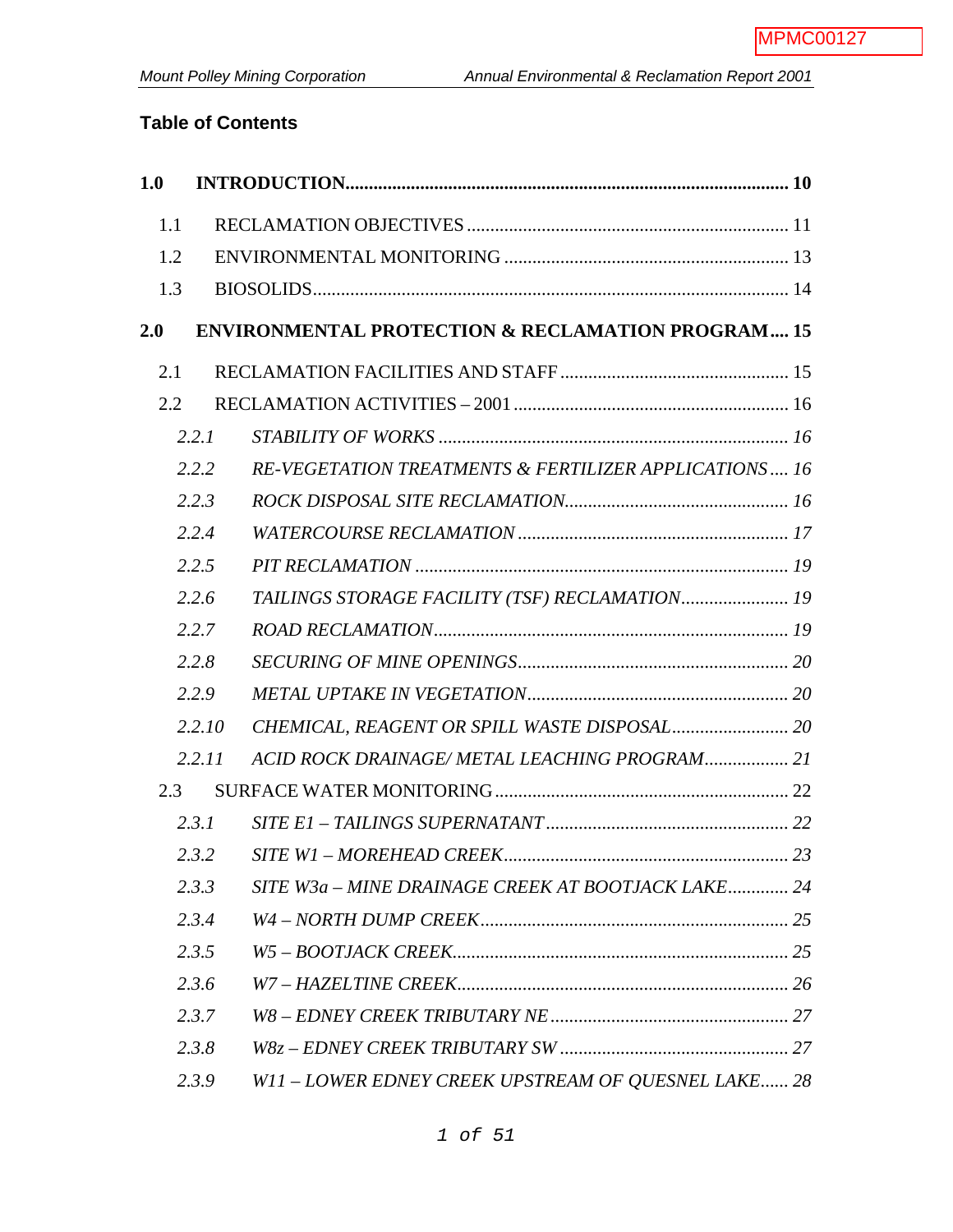| 2.3.10 |                                                              |  |
|--------|--------------------------------------------------------------|--|
| 2.3.11 |                                                              |  |
| 2.3.12 |                                                              |  |
| 2.4    |                                                              |  |
| 2.4.1  |                                                              |  |
| 2.4.2  |                                                              |  |
| 2.4.3  |                                                              |  |
| 2.4.4  |                                                              |  |
| 2.4.5  |                                                              |  |
| 2.4.6  |                                                              |  |
| 2.4.7  |                                                              |  |
| 2.4.8  |                                                              |  |
| 2.4.9  |                                                              |  |
| 2.4.10 |                                                              |  |
| 2.4.11 | GW00-1A / GW00-1B / GW00-2A / GW00-2B / GW00-3A / GW00-3B 40 |  |
| 2.5    |                                                              |  |
| 2.5.1  | WIND SPEED BY DIRECTION & PREVAILING WIND DIRECTION 42       |  |
| 2.5.2  | TEMPERATURE - AVERAGE, MINIMUM AND MAXIMUM 42                |  |
| 2.5.3  |                                                              |  |
| 2.5.4  |                                                              |  |
| 2.5.5  |                                                              |  |
| 2.5.6  |                                                              |  |
| 2.6    |                                                              |  |
| 2.6.1  |                                                              |  |
| 2.6.2  |                                                              |  |
| 2.6.3  |                                                              |  |
| 2.6.4  |                                                              |  |
| 2.6.5  |                                                              |  |
| 2.6.6  |                                                              |  |
| 2.6.7  |                                                              |  |
| 2.7    |                                                              |  |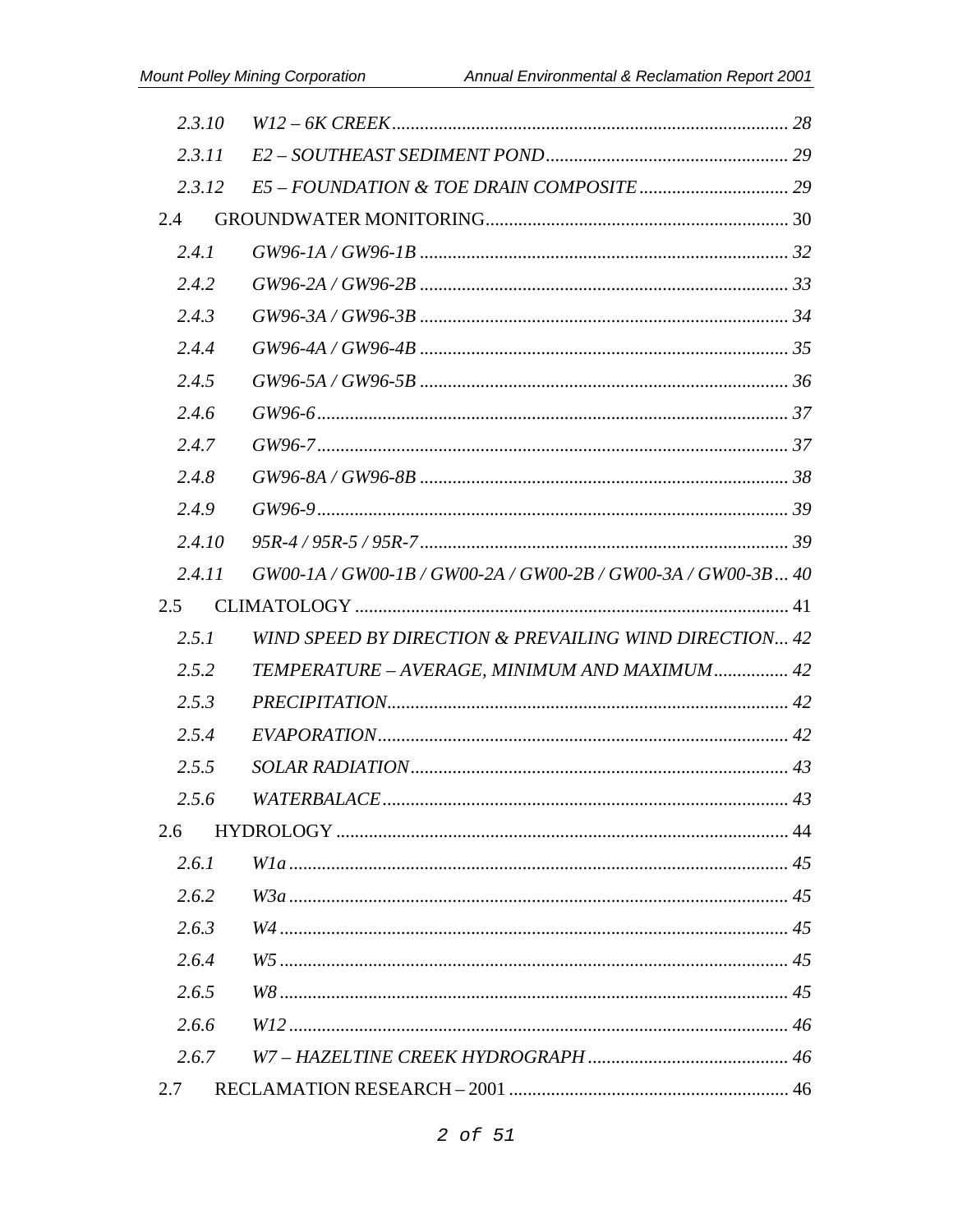| 3.0 |       |                                                     |  |
|-----|-------|-----------------------------------------------------|--|
|     | 3.1   |                                                     |  |
|     | 331   |                                                     |  |
| 3.2 |       |                                                     |  |
|     | 3.3   | PROJECTED SURFACE DEVELOPMENT FROM 2002 TO 2006  49 |  |
|     | 3.3.1 |                                                     |  |
|     | 3.3.2 | SALVAGING AND STOCKPILING OF SURFICIAL MATERIALS 49 |  |
|     | 3.3.3 | DRAINAGE CONTROL / PROTECTION OF WATERCOURSES 50    |  |
| 4.0 |       |                                                     |  |
| 4.1 |       |                                                     |  |
| 5.0 |       |                                                     |  |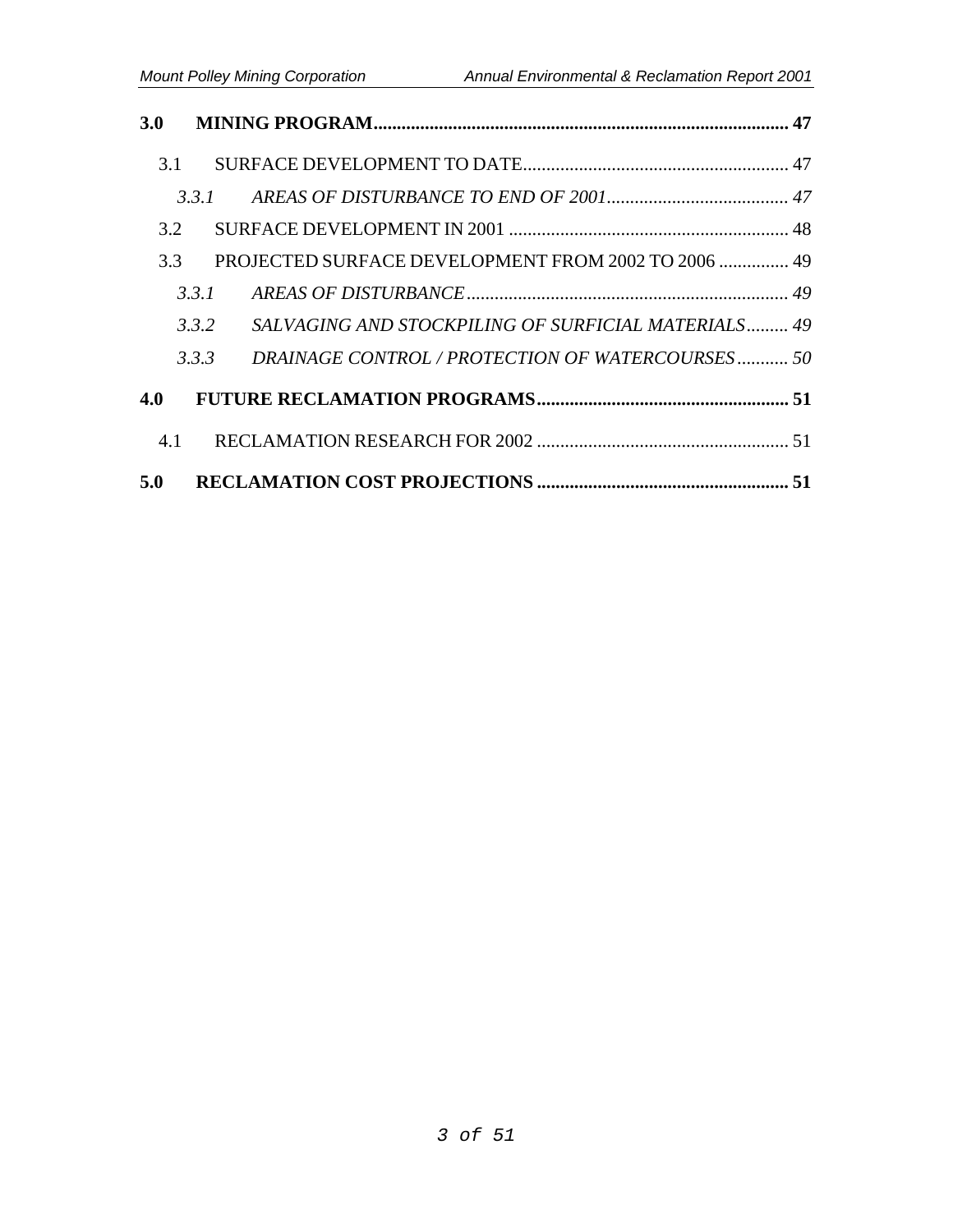# **Tables**

#### **Biosolids Analysis and Volumes**

| $1.3 - 1$ | Biosolids Hauling Report – Placement on 1170 RDS – July to<br>September 2001   |
|-----------|--------------------------------------------------------------------------------|
| $1.3 - 2$ | Biosolids Hauling Report – Biosolids Stockpile – April 2000 to<br>October 2001 |
| $1.3 - 3$ | Lulu Island Waste Water Treatment Plant – Biosolids Analysis                   |

### **Surface Water Quality**

| $2.3.1 - 1$  | Site E1 Metals Summary                            |
|--------------|---------------------------------------------------|
| $2.3.1 - 2$  | Site E1 Physical, Inorganic and Nutrient Summary  |
| $2.3.2 - 1$  | Site W1 Metals Summary                            |
| $2.3.2 - 2$  | Site W1 Physical, Inorganic and Nutrient Summary  |
| $2.3.3 - 1$  | Site W3a Metals Summary                           |
| $2.3.3 - 2$  | Site W3a Physical, Inorganic and Nutrient Summary |
| $2.3.4 - 1$  | Site W4 Metals Summary                            |
| $2.3.4 - 2$  | Site W4 Physical, Inorganic and Nutrient Summary  |
| $2.3.5 - 1$  | Site W5 Metals Summary                            |
| $2.3.5 - 2$  | Site W5 Physical, Inorganic and Nutrient Summary  |
| $2.3.6 - 1$  | Site W7 Metals Summary                            |
| $2.3.6 - 2$  | Site W7 Physical, Inorganic and Nutrient Summary  |
| $2.3.7 - 1$  | Site W8 Metals Summary                            |
| $2.3.7 - 2$  | Site W8 Physical, Inorganic and Nutrient Summary  |
| $2.3.8 - 1$  | Site W8z Metals Summary                           |
| $2.3.8 - 2$  | Site W8z Physical, Inorganic and Nutrient Summary |
| $2.3.9 - 1$  | Site W11 Metals Summary                           |
| $2.3.9 - 2$  | Site W11 Physical, Inorganic and Nutrient Summary |
| $2.3.10 - 1$ | Site W12 Metals Summary                           |
|              |                                                   |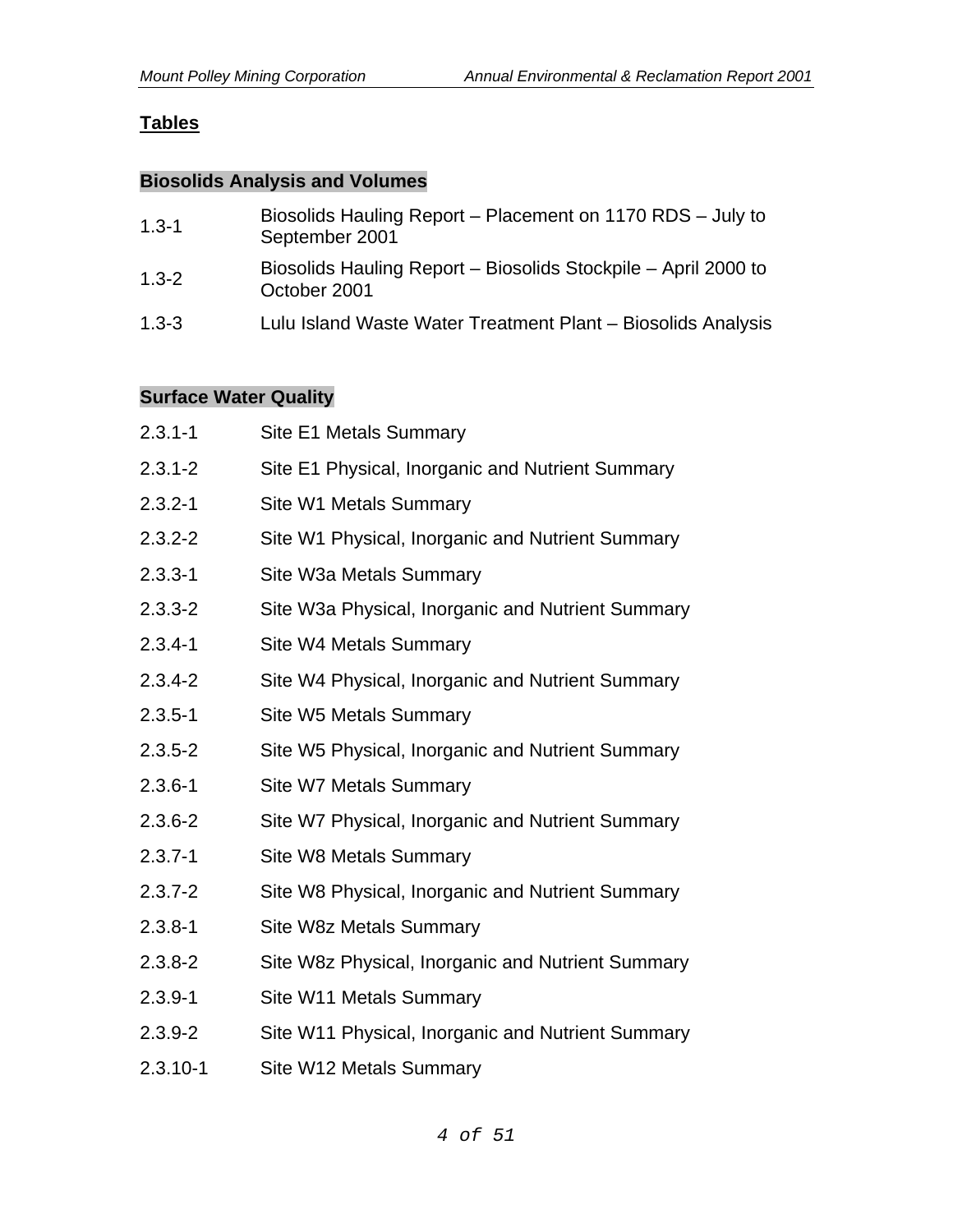- 2.3.10-2 Site W12 Physical, Inorganic and Nutrient Summary
- 2.3.11-1 Site E2 Metals Summary
- 2.3.11-2 Site E2 Physical, Inorganic and Nutrient Summary
- 2.3.12-1 Site E5 Metals Summary
- 2.3.12-2 Site E5 Physical, Inorganic and Nutrient Summary

#### **Groundwater Quality**

- 2.4.1-1 Well GW96-1A
- 2.4.1-2 Well GW96-1B
- 2.4.2-1 Well GW96-2A
- 2.4.2-2 Well GW96-2B
- 2.4.3-1 Well GW96-3A
- 2.4.3-2 Well GW96-3B
- 2.4.4-1 Well GW96-4A
- 2.4.4-2 Well GW96-4B
- 2.4.5-1 Well GW96-5A
- 2.4.5-2 Well GW96-5B
- 2.4.6-1 Well GW96-6
- 2.4.7-1 Well GW96-7
- 2.4.8-1 Well GW96-8A
- 2.4.8-2 Well GW96-8B
- 2.4.9-1 Well GW96-9
- 2.4.10-1 Well 95R-4
- 2.4.10-2 Well 95R-5
- 2.4.10-3 Well 95R-7
- 2.4.11-1 Year 2000 Series Wells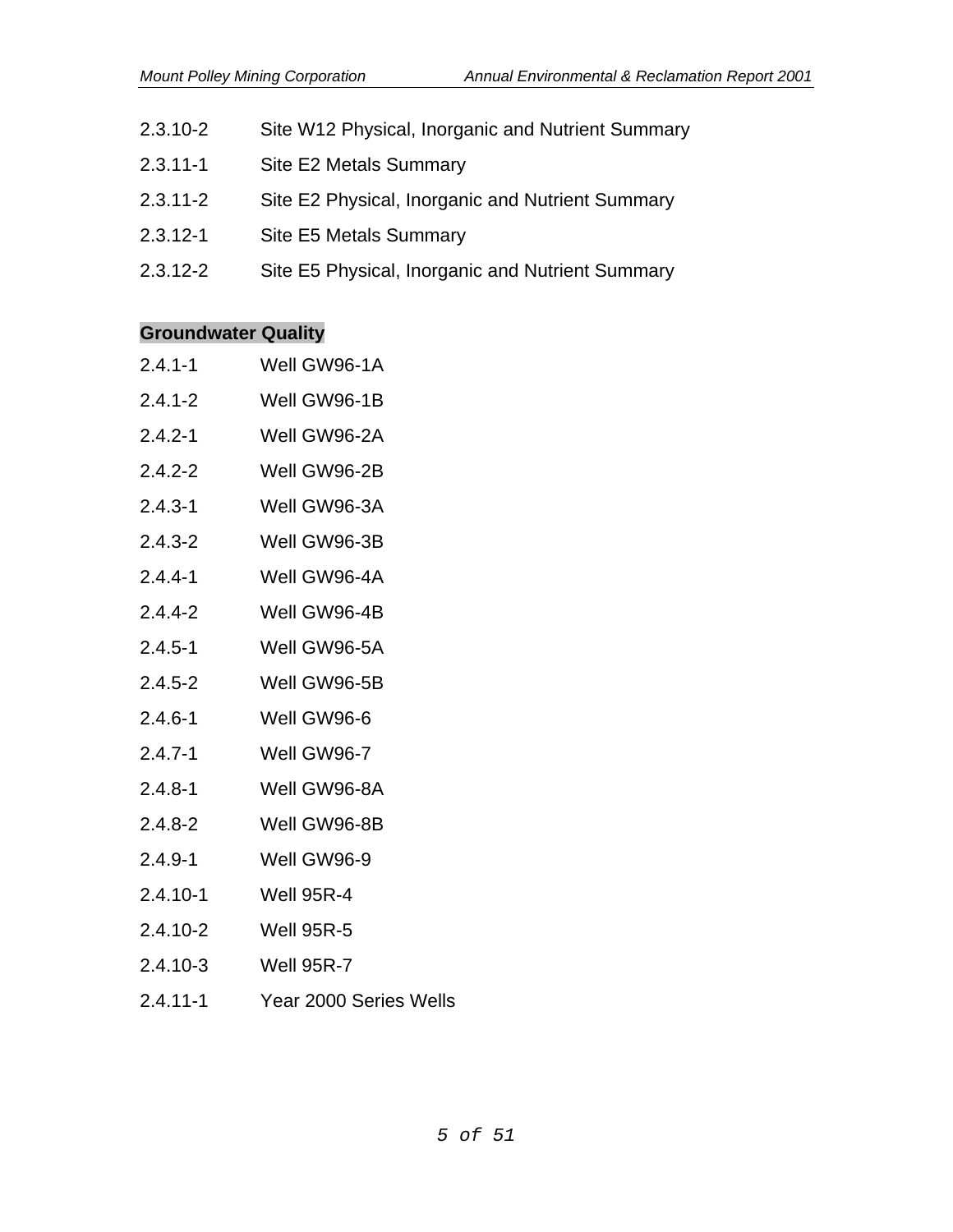### **Climatology**

2.5.6-1 Waterbalance 1997 - 2003

### **Disturbed Areas**

| $3.1.1 - 1$ | Summary of Areas Disturbed and Reclaimed to December 31, 2001                |
|-------------|------------------------------------------------------------------------------|
| $3.1.1 - 2$ | Disturbed Areas 2001 - Breakdown by Mine Component                           |
| $3.3.1 - 1$ | Five Year Projection of Anticipated Disturbance and Reclamation<br>2002-2006 |
| $3.3.1 - 2$ | Anticipated Area of Mining Disturbances to 2006                              |
| $3.3.2 - 1$ | Soil stockpiles: Volumes and Sources to December 31, 2001                    |

#### **Figures**

#### **Maps**

| 1 | <b>Location Map</b>                   |
|---|---------------------------------------|
| 2 | <b>Water Quality Monitoring Sites</b> |
| 3 | Disturbed Areas to 2001               |

# **Surface Water Quality**

| $2.3.2 - 1$ | Site W1 Total Copper                                          |
|-------------|---------------------------------------------------------------|
| $2.3.2 - 2$ | Site W1 NO <sub>3</sub> and NO <sub>2</sub> , Baseline - 2001 |
| $2.3.3 - 1$ | Site W3a Total Copper                                         |
| 2.3.3-2     | Site W3a $NO3$ and $NO2$                                      |
| 2.3.4-1     | Site W4 Total Copper                                          |
| 2.3.4-2     | Site W4 NO <sub>3</sub> and NO <sub>2</sub>                   |
| $2.3.5 - 1$ | Total Copper, W5                                              |
| 2.3.5-2     | $NO3$ and $NO2$ , W5                                          |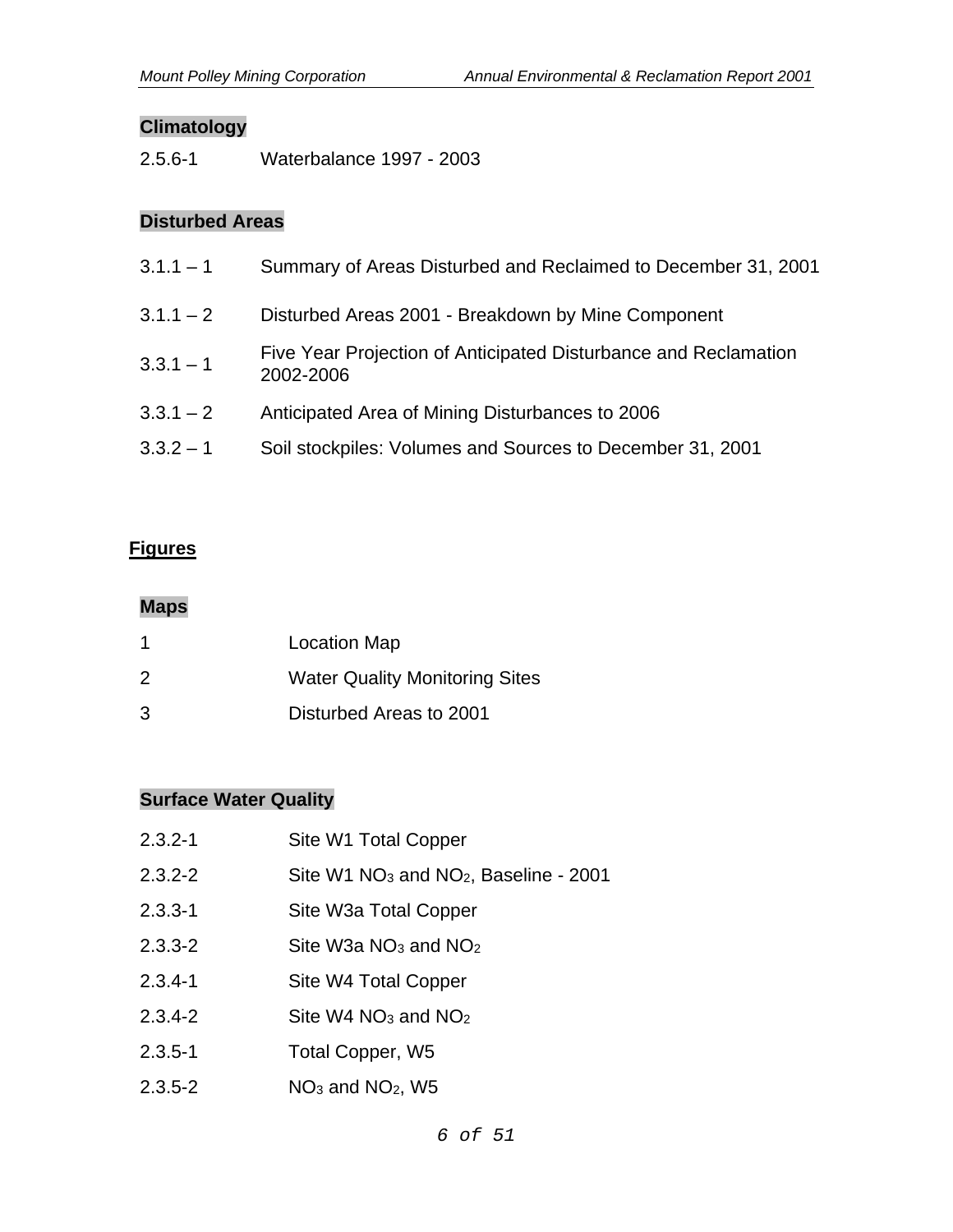- 2.3.6-1 Site W7 Total Copper
- 2.3.6-2 Site W7 NO3 and NO2
- 2.3.7-1 Site W8 Total Copper
- $2.3.7-2$  Site W8 NO<sub>3</sub> and NO<sub>2</sub>
- 2.3.8-1 Site W8z Total Copper
- 2.3.8-2 Site W8z NO3 and NO2
- 2.3.9-1 Site W11 Total Copper
- 2.3.9-2 Site W11  $NO<sub>3</sub>$  and  $NO<sub>2</sub>$
- 2.3.10-1 Site W12 Total Copper
- 2.3.10-2 Site W12  $NO<sub>3</sub>$  and  $NO<sub>2</sub>$

#### **Groundwater Quality**

| 2.4.1 | Wells GW96-1A / GW96-1B<br><b>Dissolved Copper and Sulphate</b> |
|-------|-----------------------------------------------------------------|
| 2.4.2 | Wells GW96-2A / GW96-2B<br>Dissolved Copper and Sulphate        |
| 2.4.3 | Wells GW96-3A / GW96-3B<br><b>Dissolved Copper and Sulphate</b> |
| 2.4.4 | Wells GW96-4A / GW96-4B<br><b>Dissolved Copper and Sulphate</b> |
| 2.4.5 | Wells GW96-5A / GW96-5B<br>Dissolved Copper and Sulphate        |
| 2.4.6 | Well GW96-6<br><b>Dissolved Copper and Sulphate</b>             |
| 2.4.7 | Well GW96-7<br><b>Dissolved Copper and Sulphate</b>             |
| 2.4.8 | Wells GW96-8A / GW96-8B<br>Dissolved Copper and Sulphate        |
| 2.4.9 | Well GW96-9<br><b>Dissolved Copper and Sulphate</b>             |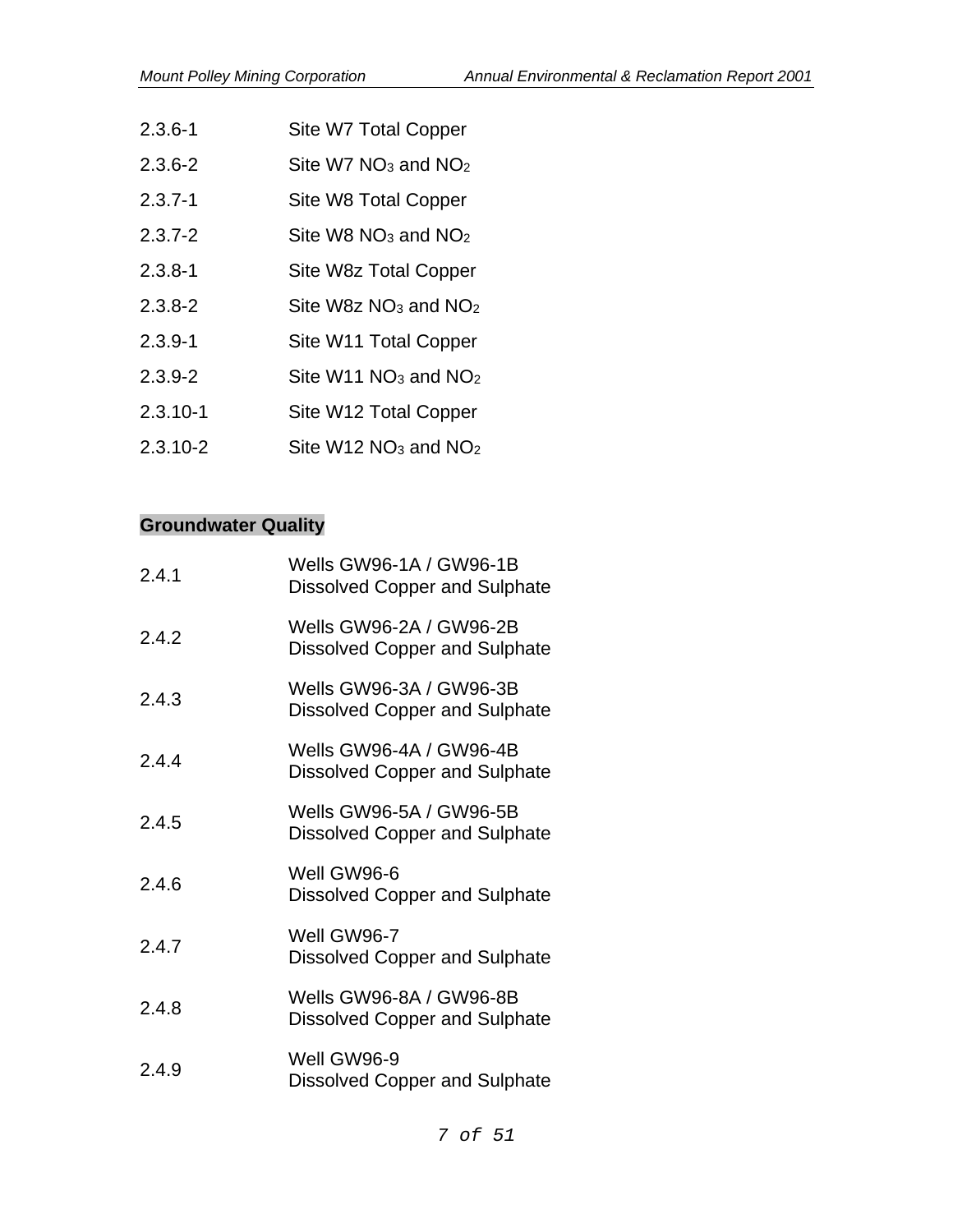| 2.4.10       | <b>Well 95R-4</b><br><b>Dissolved Copper and Sulphate</b> |
|--------------|-----------------------------------------------------------|
| 2.4.11       | <b>Well 95R-5</b><br><b>Dissolved Copper and Sulphate</b> |
| 2.4.12       | Well 95R-7<br><b>Dissolved Copper and Sulphate</b>        |
| $2.4.13 - 1$ | Wells GW00-1A / GW00-1B<br><b>Dissolved Copper</b>        |
| $2.4.13 - 2$ | Wells GW00-2A / GW00-2B<br><b>Dissolved Copper</b>        |
| $2.4.13 - 3$ | Wells GW00-3A / GW00-3B<br>Dissolved Copper               |

# **Climatology**

| $2.5.1 - 1$ | Wind Speed by Direction AND Prevailing Wind Direction<br>February & March 2001       |
|-------------|--------------------------------------------------------------------------------------|
| $2.5.1 - 2$ | Wind Speed by Direction AND Prevailing Wind Direction<br>April & May 2001            |
| $2.5.1 - 3$ | Wind Speed by Direction AND Prevailing Wind Direction<br><b>June &amp; July 2001</b> |
| $2.5.1 - 4$ | Wind Speed by Direction AND Prevailing Wind Direction<br>August & October 2001       |
| $2.5.1 - 5$ | Wind Speed by Direction AND Prevailing Wind Direction<br>November & December 2001    |
| $2.5.2 - 1$ | Average, Minimum and Maximum Temperatures @ 1 metre<br>Elevation - 2001              |
| $2.5.2 - 2$ | Average, Minimum and Maximum Temperatures @ 5 metres<br>Elevation - 2001             |
| $2.5.3 - 1$ | Daily Total Precipitation - 2001                                                     |
| $2.5.4 - 1$ | Daily Net Evaporation - 2001                                                         |
| $2.5.5 - 1$ | Daily Solar Radiation - 2001                                                         |
|             |                                                                                      |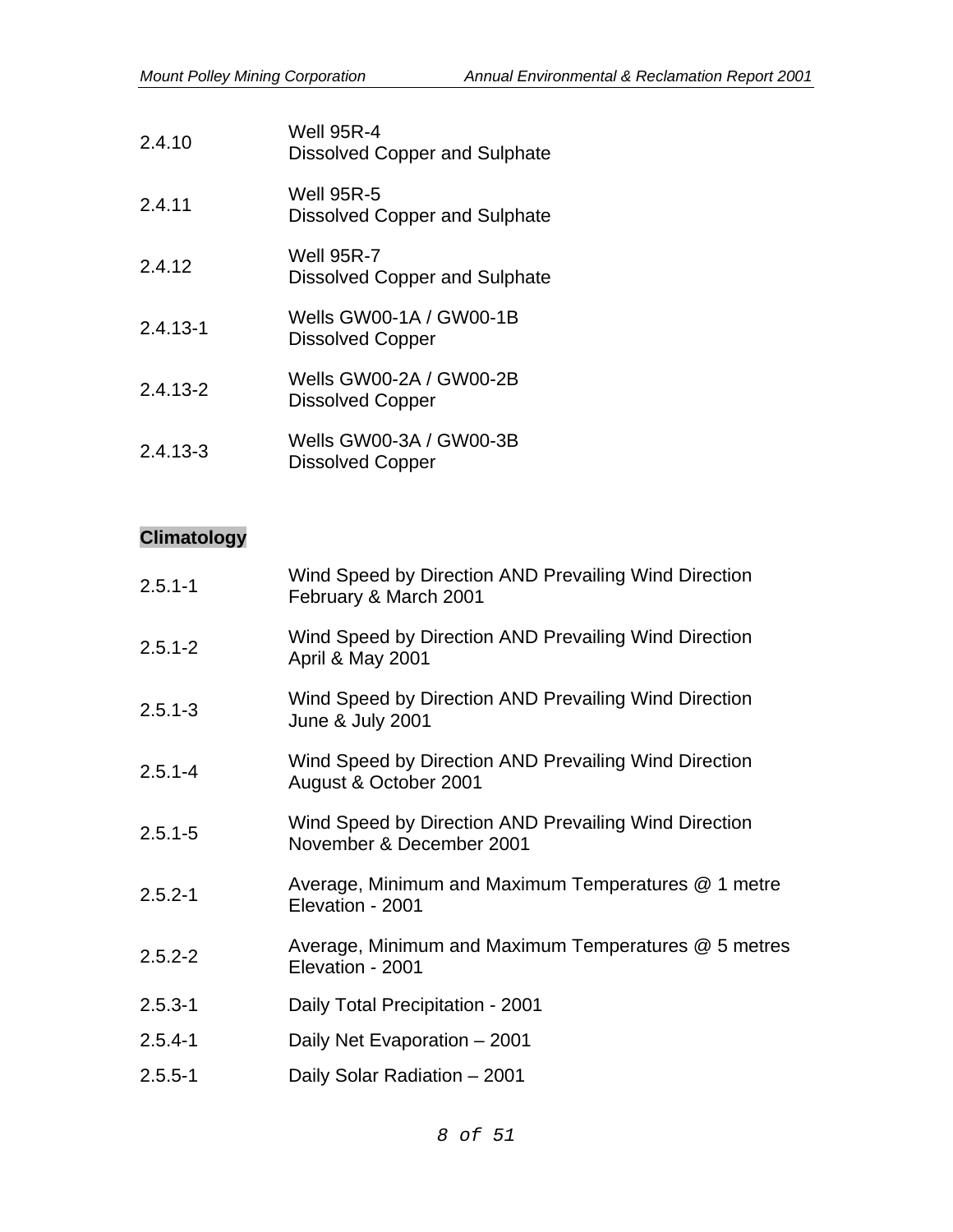## **Hydrology**

| 2.6.1 | Monthly Discharge at Station W1a<br>$1997 - 2001$            |
|-------|--------------------------------------------------------------|
| 2.6.2 | Monthly Discharge at Station W3a<br>1995, 1997 - 1999 & 2001 |
| 2.6.3 | Monthly Discharge at Station W4<br>1995, 1997 - 2001         |
| 2.6.4 | Monthly Discharge at Station W5<br>1995, 1997 - 2001         |
| 2.6.5 | Monthly Discharge at Station W8<br>1995, 1997 - 2001         |
| 2.6.6 | Monthly Discharge at Station W12<br>$1997 - 2001$            |
| 2.6.7 | Hazeltine Creek (W7) Hydrograph                              |

### **Appendices**

|   | Annual Reclamation Research Report 2001            |
|---|----------------------------------------------------|
| 2 | Ministry of Energy and Mines Permits               |
| 3 | Ministry of Water, Land and Air Protection Permits |
| 4 | <b>Annual Reclamation Costing</b>                  |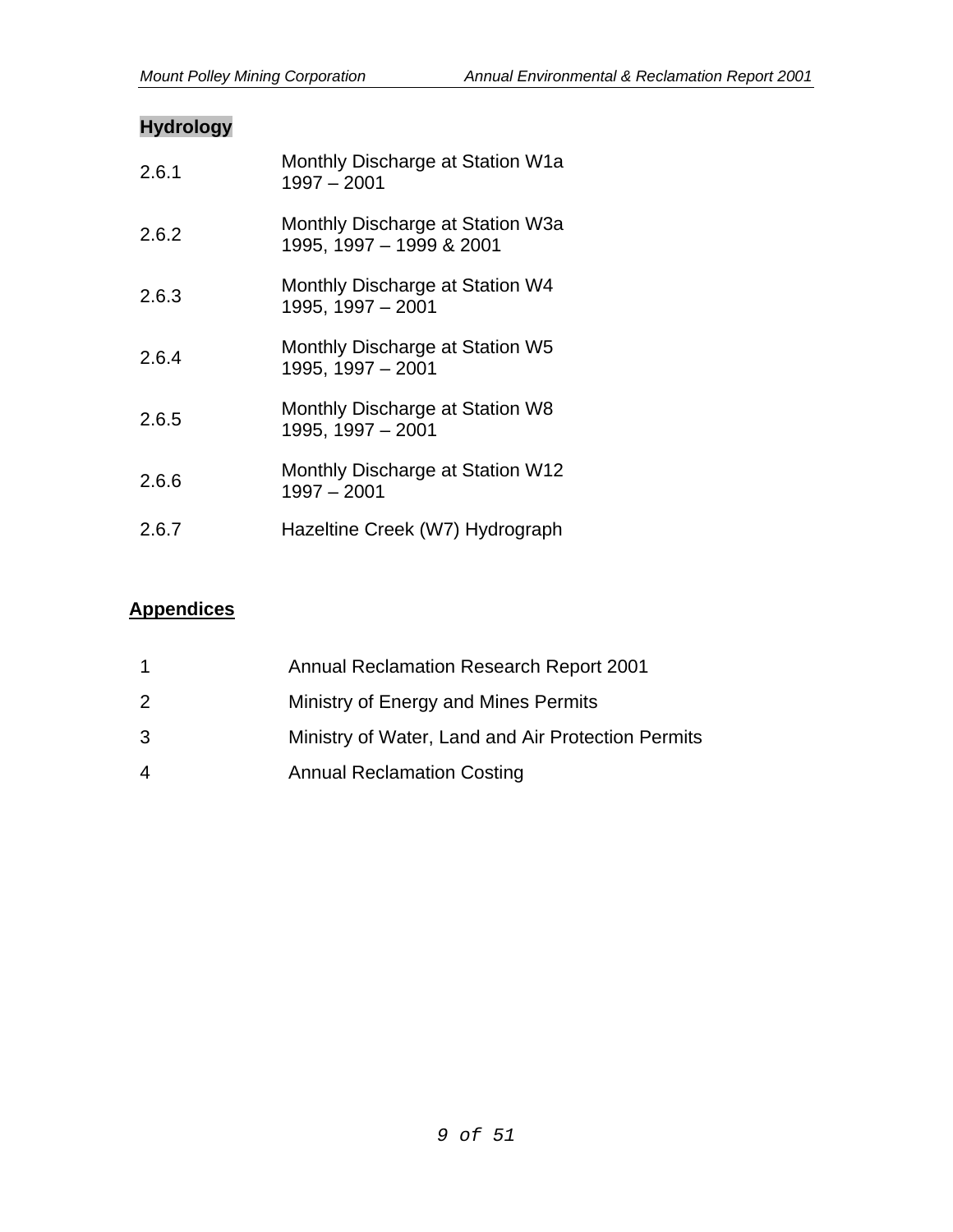# **1.0 INTRODUCTION**

Imperial Metals Corporation is 100% owner/operator of the Mount Polley Mine, an open pit copper-gold mine, located approximately 60 km northeast of Williams Lake, B.C. (Figure 1). Access to the mine site from 150 Mile House is north along secondary highway No. 115 for 60 km to Morehead Lake and South from the Bootjack Lake turn-off for another 12 km on the site access road to the property. The mine is positioned on a ridge dividing the Polley Lake / Hazeltine Creek and Bootjack Lake / Morehead Creek watersheds, both of which are tributaries of the Quesnel River.

A Reclamation and Closure Plan for the Mount Polley Project was approved by the Ministry of Energy and Mines (previously the Ministry of Employment and Investment) resulting in the issuance of Permit M-200 in July of 1997, last amended May 2001, which approves the Work System and Reclamation Program for Mount Polley (MPMC) (Appendix 2). The mine received a Ministry of Water, Land and Air Protection effluent permit PE 11678 (previously the Ministry of Environment, Lands and Parks) issued under the provisions of the "Waste Management Act" in May of 1997 and last amended in February of 2002 (Appendix 3). This permit authorizes the discharge of concentrator tailings, mill site runoff, mine rock runoff, open pit water, and septic tank effluent from the ore concentrator.

This open pit mine is on a phased development schedule, ultimately involving the creation of three pits. Project infrastructure consists of the mill site, three open pits, three rock disposal sites (RDS) and a tailings storage facility (TSF), as well as the main access road, powerline, tailings pipeline and sediment control ponds. Construction activities in 1995 consisted primarily of clearing the mill site. Construction of the whole facility began in 1996, and the mill was commissioned in June of 1997. The first full year of mining and milling took place at Mount Polley in 1998.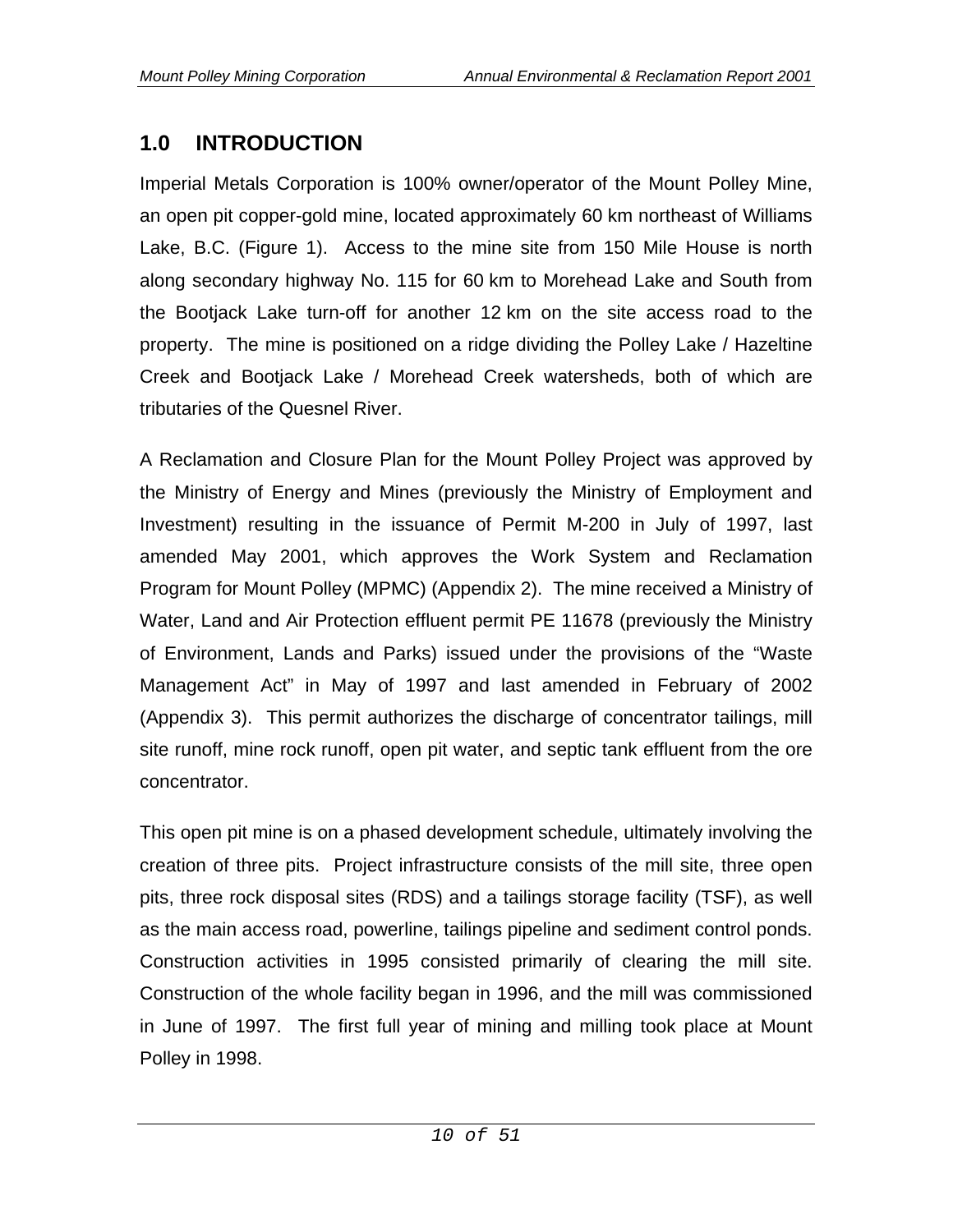All data collected throughout the year under permit PE 11678 is submitted in an Annual Environmental Report by April  $30<sup>th</sup>$  of the following year. This includes a report on the construction and performance of the tailings impoundment and dam; reclamation activities; and an evaluation of the impacts of the operation on the receiving environment. For the M-200 permit, an Annual Reclamation Report outlining the results of all geological characterization, material characterization test work, and water quality monitoring is submitted by March 31<sup>st</sup> of each year. Also provided in this report are details of the reclamation plan and a summary of the disturbance and reclamation activities for the previous years and for five subsequent years. For the reporting year 2000, these two reports were first combined into one for submission to the Ministry of Energy and Mines and to the Ministry of Water, Land and Air Protection to satisfy the requirements of the respective permits. For the reporting year 2001, this reporting format of a combined report for both Ministries has been continued.

#### **1.1 RECLAMATION OBJECTIVES**

In accordance with the BC Mines Act and the Health, Safety and Reclamation Code for Mines in British Columbia, the primary objective of the Reclamation Plan is to *"return all mine-disturbed areas to an equivalent level of capability to that which existed prior to mining on an average property basis, unless the owner, agent or manager can provide evidence which demonstrates to the satisfaction of the chief inspector the impracticality of doing so*".

To support mine planning, operations, and reclamation, a comprehensive environmental baseline-monitoring program was designed and carried out in 1995 and 1996 to expand upon previous studies conducted in 1989/1990 (HKP 1996b, c, 1997; Blashill, 1996, 1997; ITM 1997). The environmental baseline studies document pre-development land use and conditions of the aquatic and terrestrial ecosystem. This provides the foundation upon which the operational and post – closure monitoring programs are based and reclamation activities are developed, such that the land may be returned to its original capability once mining has ceased. Environmental monitoring is on-going, fulfilling both the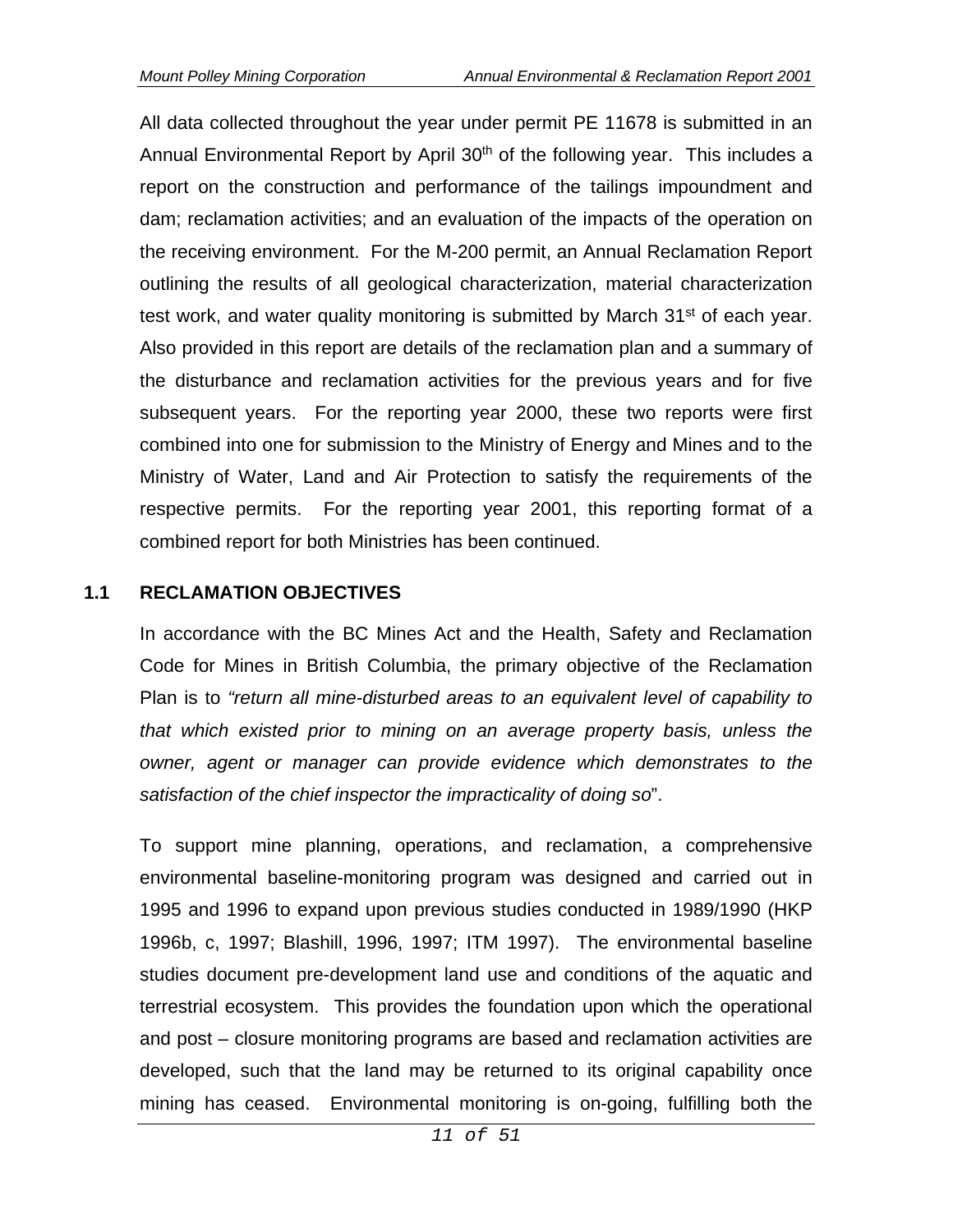requirements of the M – 200 permit by the Ministry of Energy and Mines (MEM) and the effluent permit PE 11678 by the Ministry of Water, Land and Air Protection (MWLAP).

For the Mount Polley project area, the primary end land uses of the reclamation plan are wildlife habitat and commercial forestry. Reclaimed areas will be capable of supporting secondary uses of the wildlife resource, such as hunting, guide-outfitting, trapping and outdoor recreation. Perpetuating, and, if possible, enhancing biodiversity is an important wildlife consideration. The following goals are implicit in achieving this primary objective:

- Long-term preservation of receiving water quality within and downstream of decommissioned operations;
- Long-term stability of engineered structures, including the rock disposal sites, tailings storage facility and open pits, as well as all exposed erodible materials;
- Natural integration of disturbed lands into surrounding landscape and, to the greatest possible extent, restoration of the natural appearance of the area after mining ceases;
- Establishment of a self-sustaining vegetative cover, consistent with the end land uses of wildlife habitat, commercial forestry, and outdoor recreation; and
- Removal and proper decommissioning of all secondary access roads, structures and equipment that are not required after the mine closes

To achieve these goals, reclamation planning must be flexible enough to allow for modifications to the mine plan, and to incorporate results from ongoing reclamation research programs into the plan. For instance, in 1998, a reclamation research test plot was established on the East 1170 RDS to monitor the effects of soil thickness and various other parameters on plant growth. Cells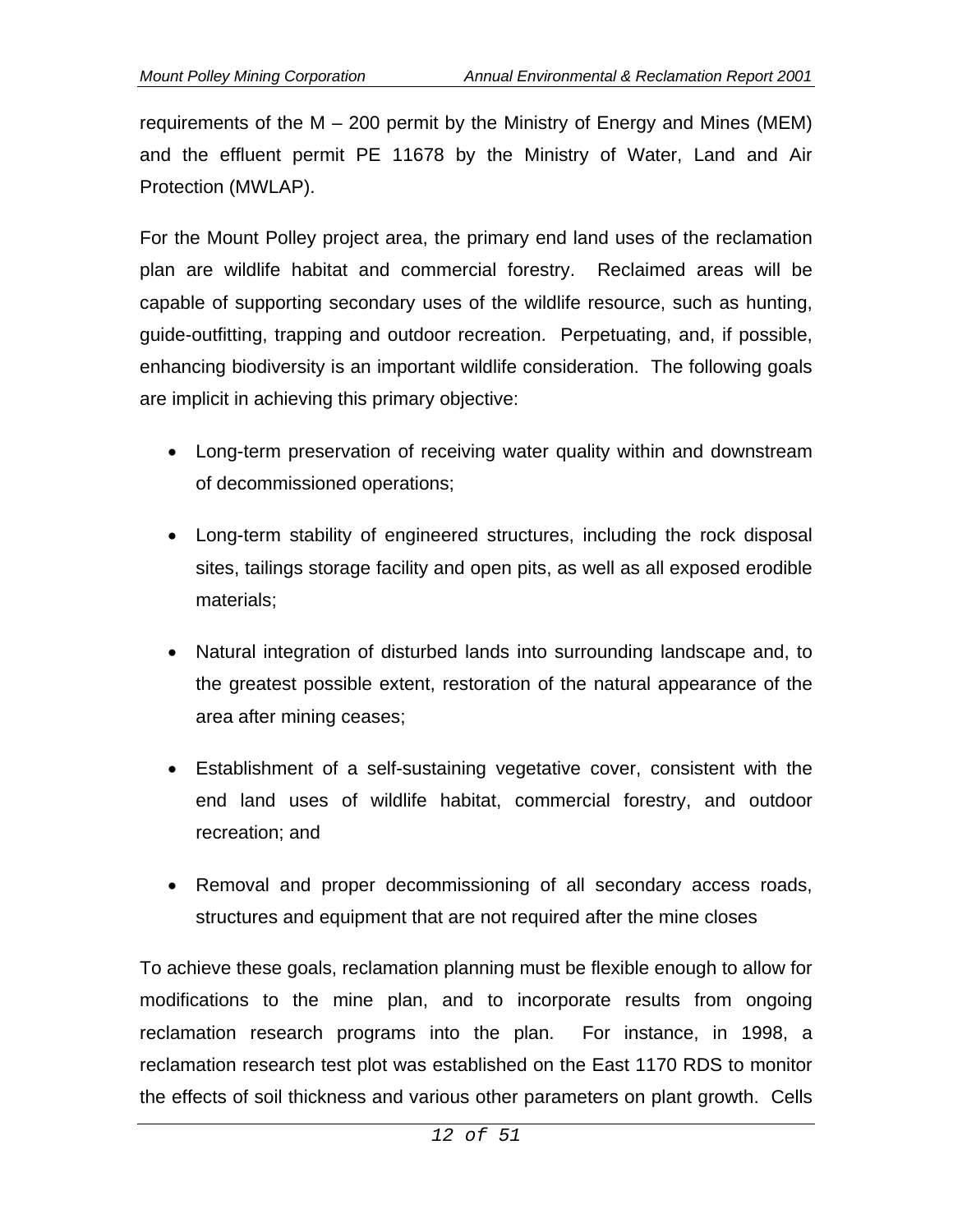comprising new treatments were added to the test plot in 1999, and some of the cells planted in 1998 were repeated in the 1999 plots with the original prescriptions. In 2000, Phase II of the Reclamation Research program was initiated, with additional plots established on re-sloped areas of the 1170 RDS. Maintenance and monitoring of the first two Phases of the research program continued in 2001.

#### **1.2 ENVIRONMENTAL MONITORING**

The main objective of the environmental monitoring program is to evaluate all data collected so that site-specific objectives can be developed, which would focus on protecting the environment. Sampling procedures follow those described in the "British Columbia Field Sampling Manual for Continuous Monitoring plus the Collection of Air, Air Emission, Water, Wastewater, Soil, Sediment, and Biological Samples" and the Mount Polley "Quality Assurance/Quality Control Manual".

Water sampling and analysis is conducted throughout the year at surface and groundwater locations specified in Table 1 and at times specified in Table 2 of Permit PE 11678. The locations of all surface and groundwater monitoring sites are shown in Figure 2. Flow measurements are recorded at surface water stations specified in Section 3.3 of permit PE 11678. Flows into the tailings pipeline, mill site sump and southeast sediment control pond are also monitored. Static water levels are recorded in groundwater monitoring wells at the time of sampling.

The Handar 555 weather station measures continuous wind speed and direction, daily precipitation and evaporation, temperature and solar radiation. This data is downloaded bi-weekly and immediately backed up in the office.

Under Section 3.2 of the permit, a biological monitoring program is conducted once every three years, starting in 1999. The first of these reports was submitted with the 1999 Annual Environmental Report. The next will be conducted in 2002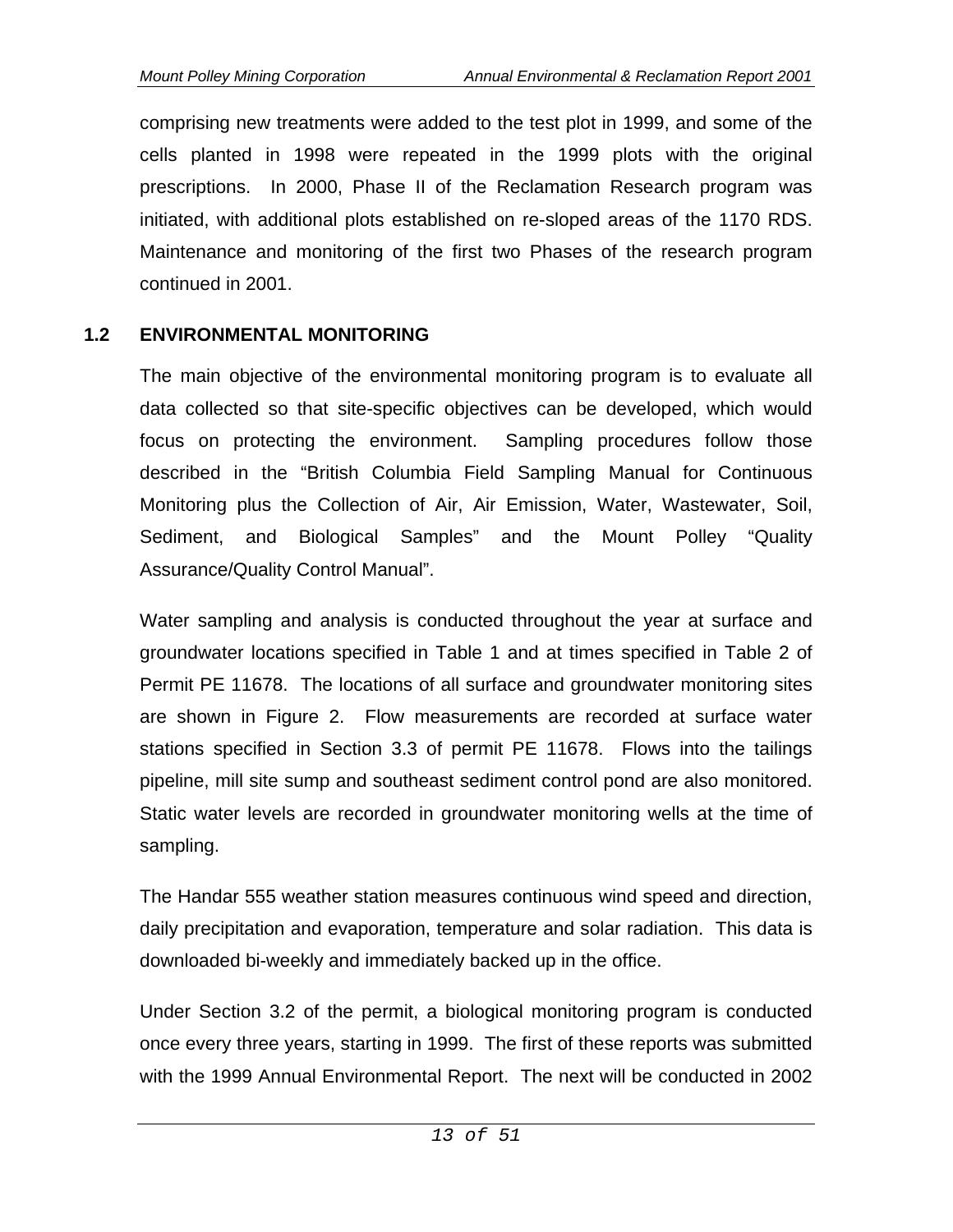and submitted with the Annual Environmental and Reclamation Report for that year.

All data collected pertaining to the PE-11678 permit can be found in Section 2.0 of this report.

#### **1.3 BIOSOLIDS**

Permit PE 15968 (Appendix 3 – MWLAP Permits), issued under the provisions of the Waste Management Act, allows Mount Polley to discharge biosolids to land for the purposes of mine site reclamation. The location of the biosolids storage facility and truck-washing site are shown in Figure 3. The amount of biosolids delivered to the mine site is recorded, as is the amount applied to each reclamation site. Biosolids brought to the storage facility are tested once per year and analysed for the parameters outlined in the permit as well as other typical parameters related to biosolids. Please see tables 1.3-1 through 1.3-3 for a detailed accounting of this info.

Biosolids from the Lulu Island Wastewater Treatment Plant were delivered to Mount Polley starting in April 2000. A total of 4,694.19 wet tonnes, or 1174 dry tonnes, were delivered from April to December 2000 to the biosolids stockpile near the TSF. In 2001, 5,863.34 wet tonnes were delivered to Mount Polley. Of this total, 1,431.68 wet tonnes were delivered and applied to the East 1170 RDS. The remaining amount of 4,431.66 wet tonnes were delivered to the biosolids stockpile near the TSF. To date, the biosolids stockpile near the TSF contains 9,125.85 wet tonnes.

As mining operations ceased in October 2001, no further hauling of biosolids to Mount Polley will likely occur until operations resume.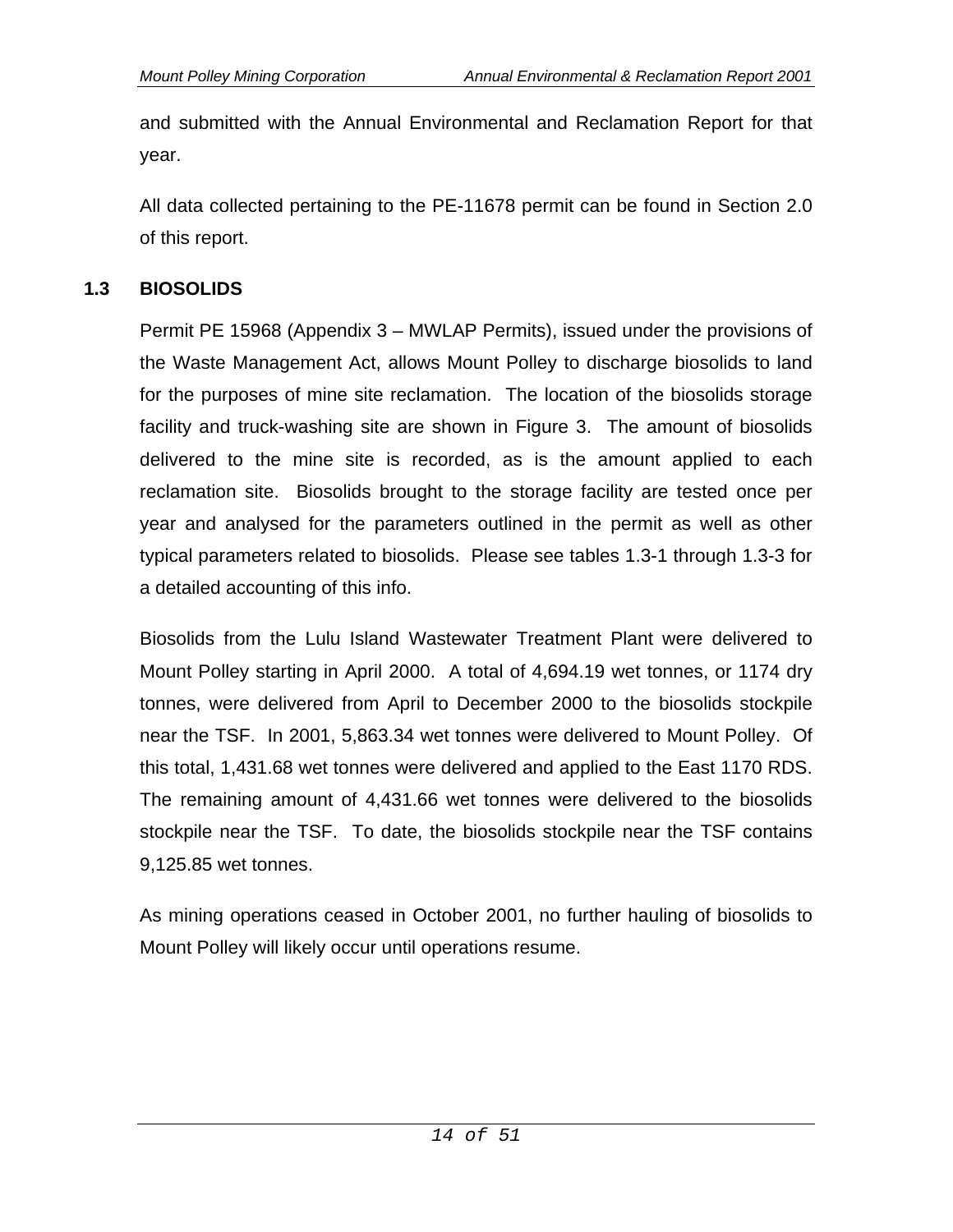# **2.0 ENVIRONMENTAL PROTECTION & RECLAMATION PROGRAM**

### **2.1 RECLAMATION FACILITIES AND STAFF**

The Mount Polley reclamation research program and annual reclamation initiatives are under the direction of the Environmental Coordinator, who reports to the Mine Superintendent and Mine Manager. The assistant environmental coordinator, the survey crew, and a special projects coordinator also contribute to any reclamation activities undertaken at Mount Polley. Some programs also draw on the advice of reclamation specialists, including government and industry staff, Professional Agrologists and Registered Professional Foresters, for work such as soils inventory, classification and mapping.

In-house reclamation activities conducted by Mount Polley include:

- Drafting and surveying;
- Site preparation, land contouring;
- Installation of diversion ditches, drainage works and settling ponds;
- Placement of stockpiled materials on reclamation sites;
- Seeding of domestic grass-legume cover crops; and
- Monitoring/Reporting.

Mount Polley also has much of the heavy equipment necessary to carry out the reclamation activities, such as bulldozers, backhoes and haulage trucks, and will rent additional equipment, such as hydroseeders, harrows, plows and diskers, as needed.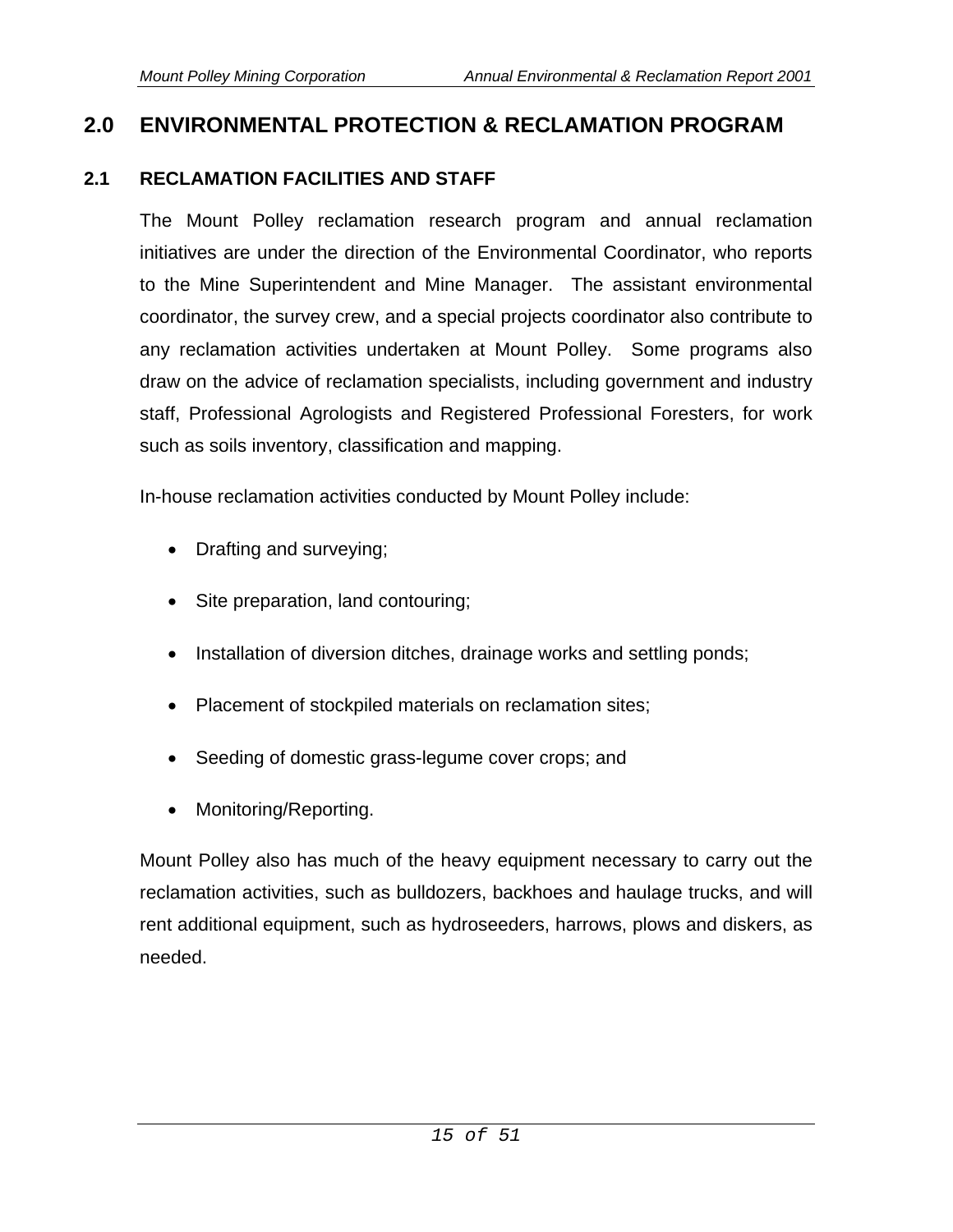# **2.2 RECLAMATION ACTIVITIES – 2001**

## **2.2.1 STABILITY OF WORKS**

# **2.2.1.1 ROCK DISPOSAL SITES**

Examinations are made in accordance with section 6.12.1 of the "Health, Safety and Reclamation Code for Mines in British Columbia". A variance was granted by MEM on February 9, 2001. Mount Polley operates in accordance with the terms and reference of this variance. The rock disposal sites (RDS) that are monitored are the East RDS, the North RDS and the Cariboo Pit Back-fill RDS.

### **2.2.1.2 TSF AND ASSOCIATED WORKS**

Knight Piésold Ltd. performed an annual inspection of the TSF and associated Works in 2001. The findings are documented in the report entitled*, "Report on 2000 and 2001 Annual Inspection" (Ref. No. 11162/14-2, October 3, 2001*). This report was submitted to the Ministry of Energy and Mines, Mines Branch in October of 2001.

# **2.2.2 RE-VEGETATION TREATMENTS & FERTILIZER APPLICATIONS**

In 2001, no additional areas were seeded, planted or fertilized. The total area that has been seeded, planted or fertilized throughout the mine site remains at 75.71 ha. This data is summarized in Table 3.1.1.-1.

### **2.2.3 ROCK DISPOSAL SITE RECLAMATION**

During the final period of mining at Mount Polley, in late summer and early fall 2001, approximately 2.24 ha of the East RDS was re-sloped in preparation for future reclamation. The exact section of RDS was between the 1150 metre platform and the 1135 metre wrap-around RDS. This wrap-around section is located on top of the 1120 metre RDS platform. This section of RDS was resloped to an angle ratio of 2.5 horizontal : 1 vertical, or greater.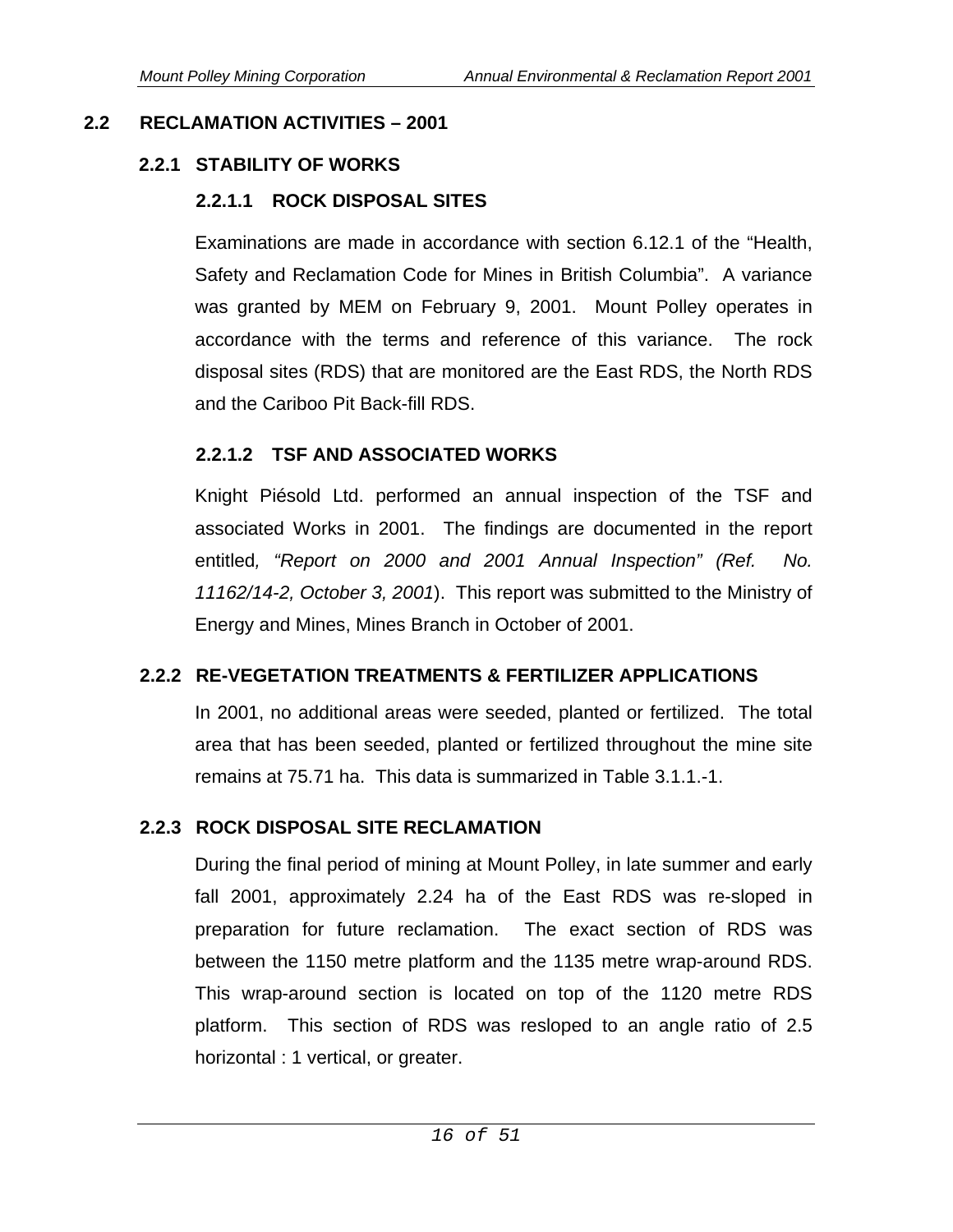No other reclamation was conducted on the three RDS's at Mount Polley during 2001.

### **2.2.4 WATERCOURSE RECLAMATION**

In the fall of 2001, again, during the last days of mining at Mount Polley, a water diversion ditch was constructed above the Tailings Storage Facility (TSF) to divert water around the TSF basin from an area known in the TSF Annual Construction and Inspection Reports as Area 4. The purpose of this ditch was two-fold:

- 1. As the TSF has a net positive water balance under non-operating conditions, there is a need to divert as much water as necessary from the TSF basin so as to minimize pumping and discharge requirements during the care and maintenance phase of Mount Polley; and
- 2. There is an agreement between Mount Polley Mining Corporation, the Federal Department of Fisheries and Oceans (DFO) and the Provincial Ministry of Water, Land and Air Protection to divert water from this area back to the tributaries of Edney Creek. This agreement goes back to 1996 when a Fisheries Compensation Agreement was signed in order for the construction of the TSF to begin. By diverting this water around the TSF, it fulfils this multistakeholder agreement, as scheduled.

The ditch was designed with a slope of 0.5%, with the exception of areas that already existed, as was the case with road-side ditches. In this case, when the grade was greater than 0.5%, rip-rap was placed to decrease the velocity of the water flow and minimize the erosion of the ditch. The ditch has now operated for the fall period of 2001 as well as the spring of 2002, and is working as designed.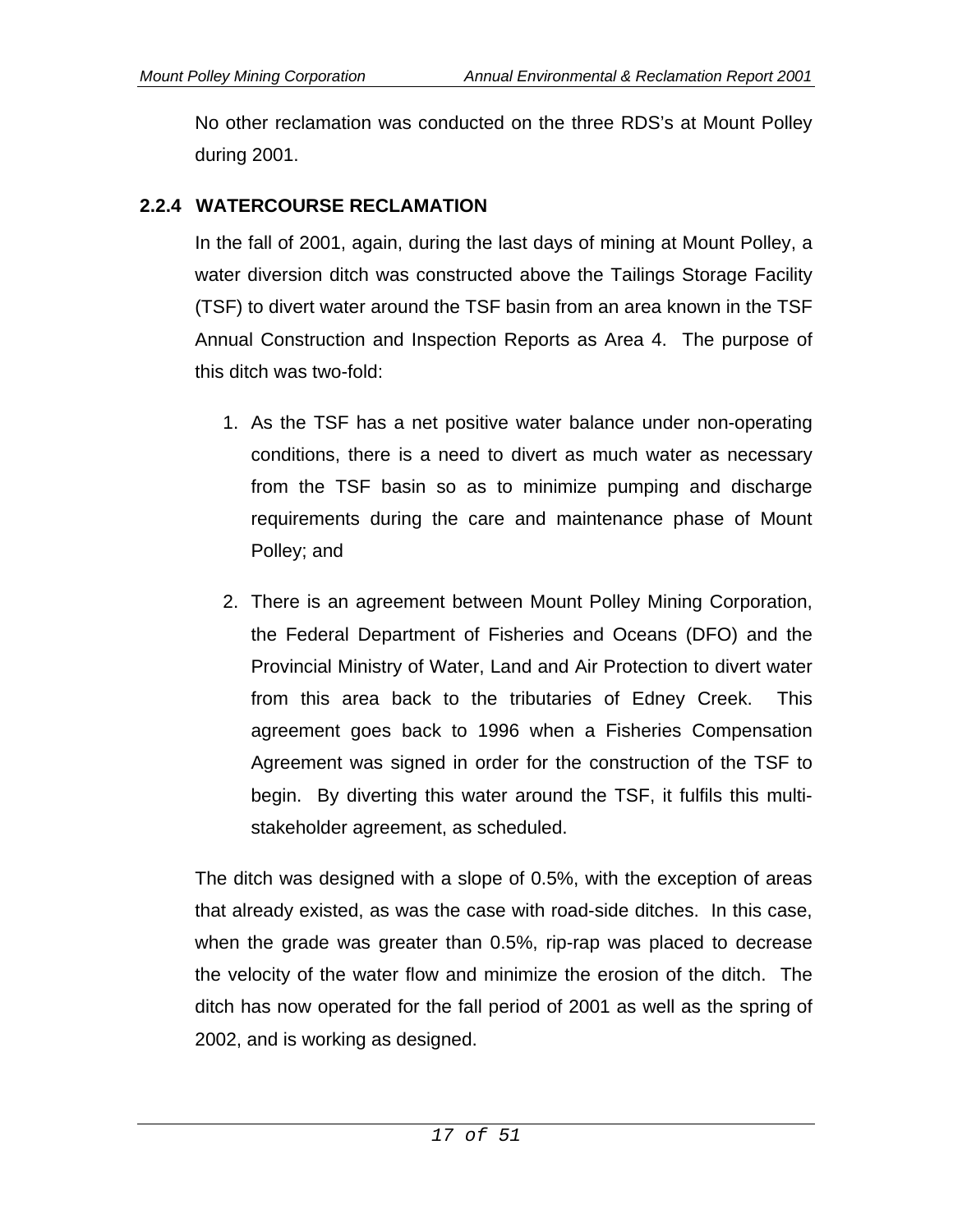A second water diversion from the remaining part of Area 4 (the area that could not be diverted to the Edney Tributaries because of terrain blockages) was at "Five-Corners" on the Tailings Line Road, immediately upstream of the TSF. This water is diverted in a series of existing ditches to the Perimeter Embankment Seepage Collection Pond, were it is discharged through the existing infrastructure of this pond.

A third water diversion is from the East RDS footprint. This area is undisturbed (only logging and no grubbing has occurred here) and is separate from the water that filters through the East RDS. This uncontaminated water is collected by the Waste Dump Diversion Ditch (WDDD), transported by the WDDD to the South-East Sediment Pond (SESP), piped to the 2nd Tailings Drop Box (T2 Drop Box), conveyed to a ditch upstream of the Perimeter Embankment Seepage Collection Pond (PESCP) and ultimately discharged through the PESCP infrastructure. This water has been discharged as of Spring 2002.

A fourth water diversion is from the water that filters through the rock of the East RDS. This water is trapped in the upper reaches of the WDDD and pumped through 6" and 8" pipe to the Cariboo Pit. As one might expect, this system operates mostly in the spring during snow melt and is expected to be unnecessary during the late summer, fall and winter seasons, when water flows from this section of the minesite are minimal.

These four water course diversions were put in place to minimize the water reporting to the TSF during this Care and Maintenance period, while also protecting the environment from water that is not of sufficient quality at this time to discharge to the receiving environment. These water course diversions will be maintained until further changes in the status of Mount Polley come about, at which time the current water management scheme will be reviewed and adjusted accordingly.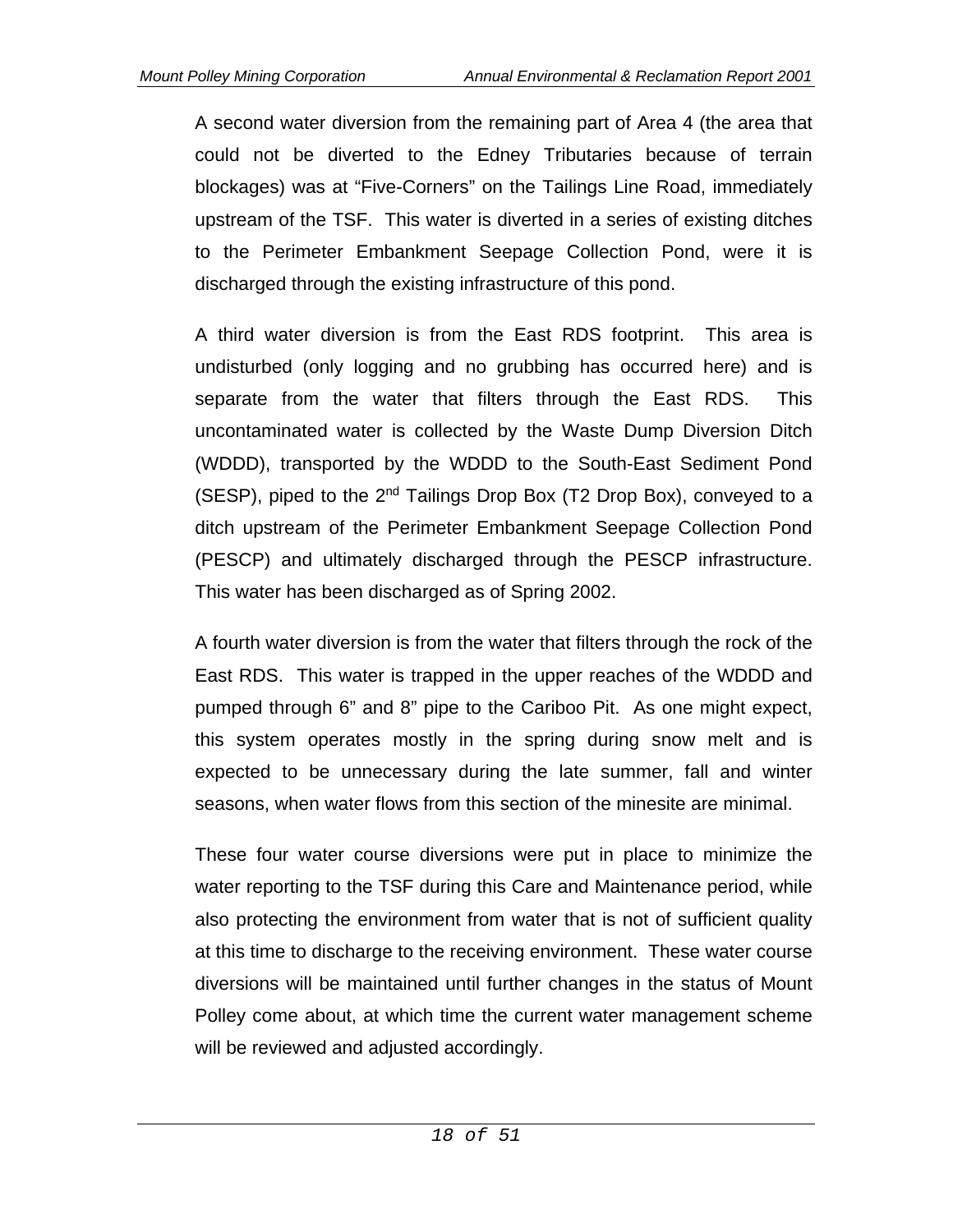#### **2.2.5 PIT RECLAMATION**

At the cessation of mining in October of 2001, there were two main pits (the Cariboo Pit and the Bell Pit) and a bulk sample removed from the Springer Pit. In essence, there were only two pits excavated at Mount Polley to the end of 2001.

No pit reclamation on any of the pits at Mount Polley was carried out in 2001. Since Mount Polley is in Care and Maintenance mode, it is expected that mining will resume once it is more economically feasible to do so. As a result, the existing pits will remain unreclaimed so that mining can easily commence once these conditions are met.

### **2.2.6 TAILINGS STORAGE FACILITY (TSF) RECLAMATION**

No specific reclamation occurred at the TSF during 2001. However, completion of the Impoundment raise to 942.50 metres was completed during this reporting period. Details regarding the construction and ongoing monitoring of the TSF can be found in the report prepared and submitted by Knight Piésold Ltd., which is referenced in section 2.2.1.2 of this report.

### **2.2.7 ROAD RECLAMATION**

Some reclamation of the Bootjack Forest Service Road (BJFSR) was carried out in the summer of 2001. During the construction of the Mount Polley Mine, several sections of the BJFSR were re-aligned to make the road safer for the employees and suppliers of the mine operations. As a result, the areas of this road that were no longer being used required reclamation.

During the Spring of 1997, when the intensive hydroseeding program was carried out, the majority of these areas were reclaimed by ripping the ground and then broadcast seeding or hydroseeding, as required. In subsequent years, additional applications of grass and fertilizer were re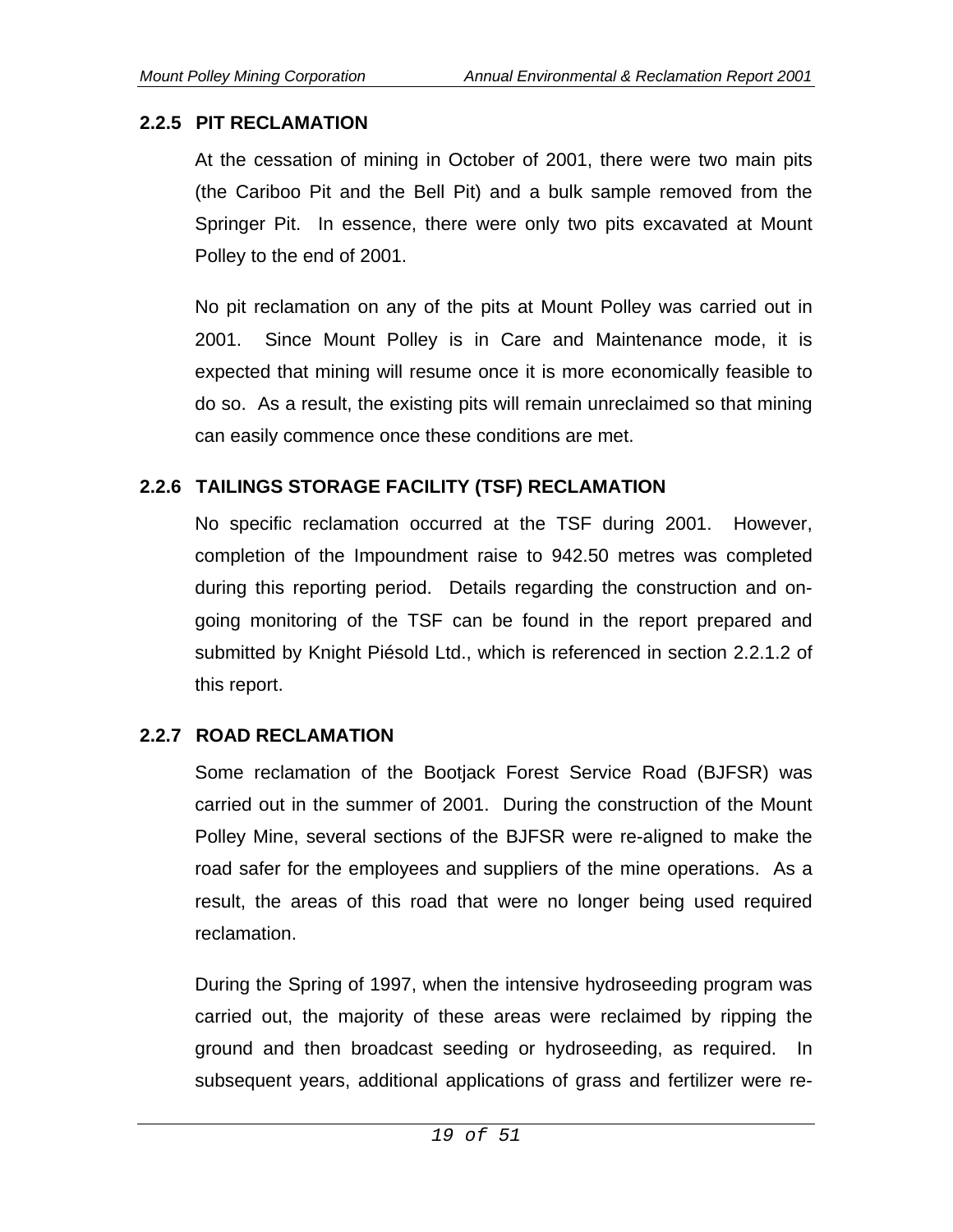applied to some areas or to new areas, as additional sections of the road were re-aligned.

During 2001, however, trees were planted on these old sections of road. As is the case for the reclamation research, a variety of pine and fir seedlings were used for the planting. However, some deciduous species (willow and poplar) were also planted, to provide a better mix of trees that exists along the BJFSR. Since these areas have been accounted for in previous years, no further accounting of these areas is present in this report for the year 2001, with the exception of this written explanation.

#### **2.2.8 SECURING OF MINE OPENINGS**

As the Mount Polley Mine is an exclusive open pit mine, there are no mine openings to secure.

#### **2.2.9 METAL UPTAKE IN VEGETATION**

No further work on metal uptake in vegetation at the Mount Polley minesite was carried out during 2001. Once operations resume at Mount Polley, a cursory review of the conditions of metal uptake will likely occur to determine what, if any, metal uptake has occurred on an average property basis.

### **2.2.10 CHEMICAL, REAGENT OR SPILL WASTE DISPOSAL**

At least twice per year, Newalta removes all used grease and oil from the Mount Polley minesite, as part of an on-going program to recycle various used by-products from the mining operations. As part of this removal, any spill waste products are also removed in environmental barrels. During the fall of 2001, a final removal of used grease and oil as well as any spill wastes were removed from the site, prior to the start of the care and maintenance period.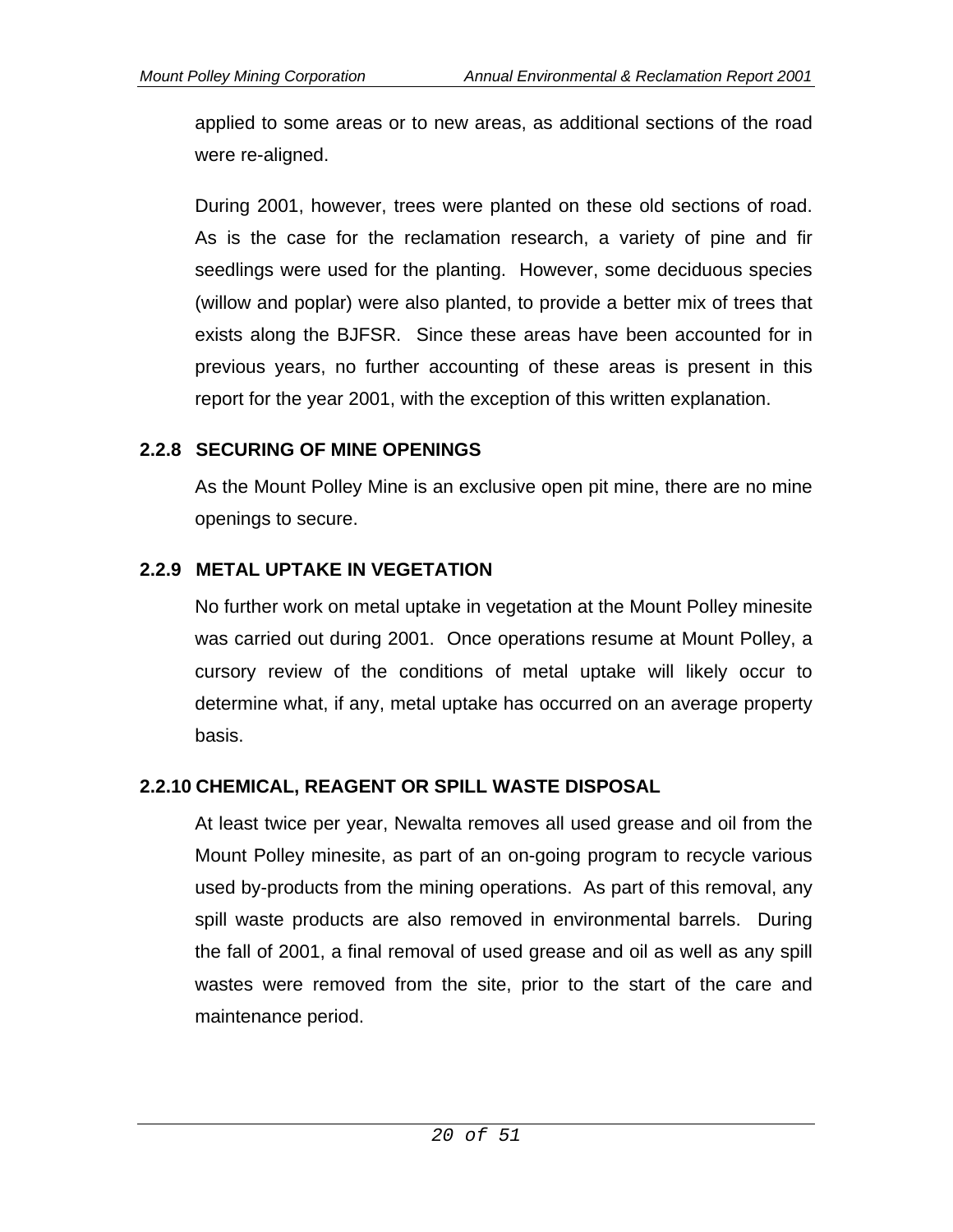#### **2.2.11 ACID ROCK DRAINAGE/ METAL LEACHING PROGRAM**

As mining ended in 2001, so did the operational waste characterization program at the Mount Polley mine. However, some waste rock, mostly from the Bell Pit, was back-filled into the Cariboo Pit during 2001. Detailed characterization of this material was collected as part of the operational waste characterization program, along with the waste characterization of all other components that are part of this program.

Some of the waste characterization results attached to the material deposited into the Cariboo Pit from the Bell Pit showed indications of neutralization potential / Maximum Acid Potential (NP/MPA) ratios between the range of 1 to 2. Based on the ARD/ML guidelines issued by the Provincial Ministry of Energy and Mines, any waste that returns NP/MPA ratios between the values of 1 & 2 is considered potentially acid generating (PAG). However, as all waste characterization at Mount Polley since mining began, as well as all ARD/ML prediction work performed to date, has indicated that there is or will be no PAG or AG (acid generating) waste generated during mining operations, these results are being crosschecked through an additional detailed waste characterization study during 2002 and 2003.

Following an evaluation of the original waste characterization data for the material in question, Mr. Bill Price, of the Ministry of Energy and Mines, suggested a more detailed study to confirm these results. This study, referred to in the previous paragraph, will be summarized in a separate report that will be submitted in the latter part of 2003. As the various waste units can not be accurately recorded for this material, it was decided by Mount Polley to hold back on the submission of the table that documents the volumes of waste rock and tailings deposited (with associated characterization) in 2001. This table will be submitted as part of the updated waste characterization report that will be submitted in the latter part of 2003.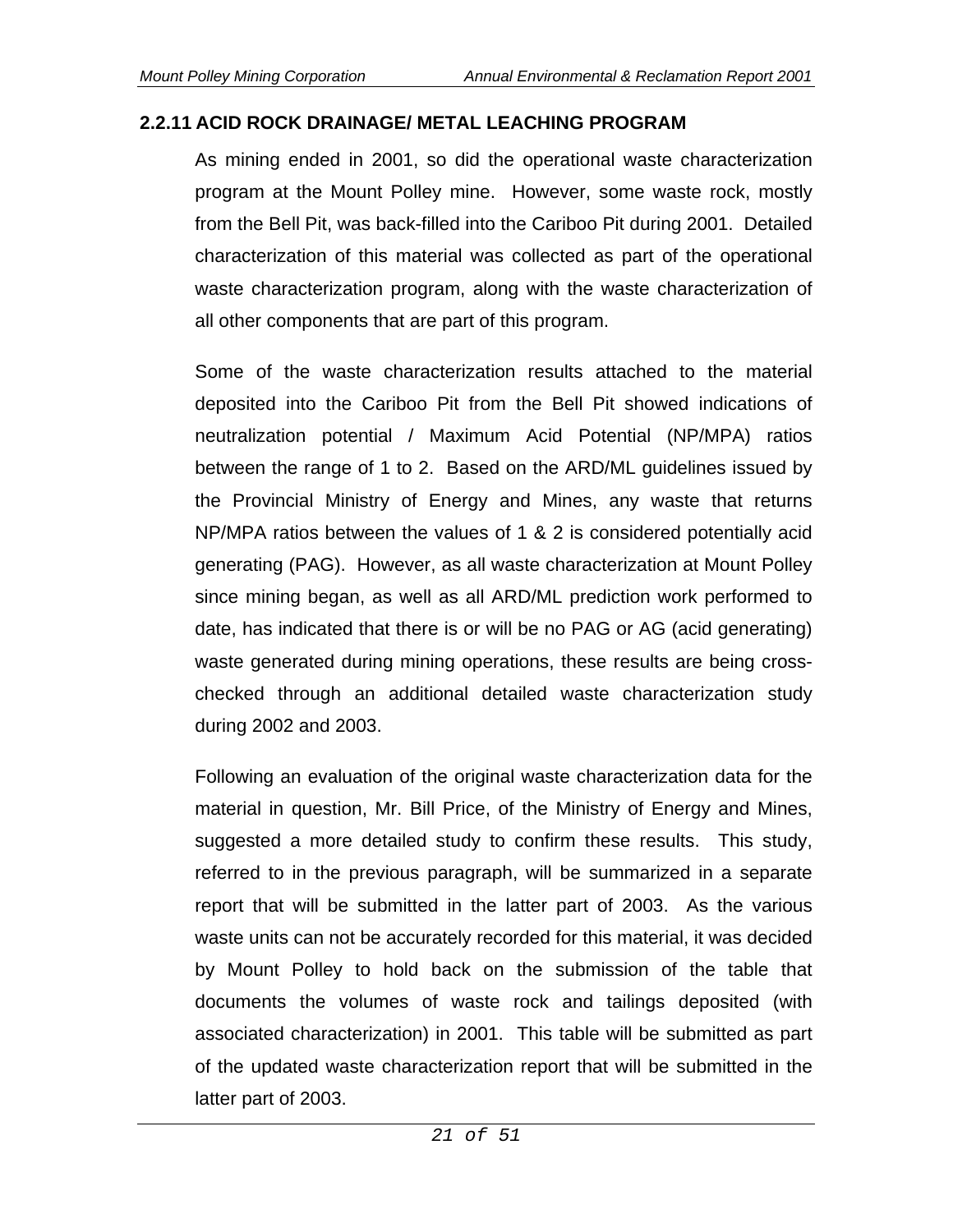As a final note, as mining has ceased at Mount Polley, at least for the short-term, a finalized report detailing all waste characterization at Mount Polley since the start of mining will be collated and submitted in the latter part of 2003. The purpose of this report is to provide, in one document, a history of the waste characterization work that has been conducted at Mount Polley, so that any further work in the future, once mining resumes, can easily build on the previous work.

### **2.3 SURFACE WATER MONITORING**

All surface water sampling and analysis was conducted in accordance with subsection 3.1 of the Mount Polley Effluent Permit PE 11678. Grab samples were taken from sampling locations and at a frequency listed in Table 1 of the permit and analysed for the parameters listed in Table 2.

The calibration, sampling, filtering, preservation and shipping procedures used for the monitoring program are outlined in the "Quality Assurance/ Quality Control Manual 2001". The sampling program included monthly sampling at nine sites (E1, W1, W3a, W4, W5, W7, W8, W8z, W12, E2), three times per year sampling at one site (W11) and five weekly intensive sampling periods during spring freshet and in fall at five monitoring sites (W3a, W4, W7, W8, W8z). Samples were submitted to Philip Analytical Services for analysis of physical parameters (turbidity, alkalinity, total suspended solids, sulphate hardness, and D.O.C), nutrients (nitrate plus nitrite, ammonia and ortho-phosphorus) and total metals. Dissolved copper and molybdenum were also analysed.

### **2.3.1 SITE E1 – TAILINGS SUPERNATANT**

Tables 2.3.1-1 and 2.3.1-2 summarize the results of the water quality data collected in 2001 for site E1 (Tailings Supernatant). Table 2.3.1-1 also contains four charts that graphically represent the trends of Total Cadmium (T-Cd) and Total Arsenic (T-As) during 2001, as well as the comparisons of these two metals from 1998 to 2001. A few key parameters are discussed in the following paragraphs.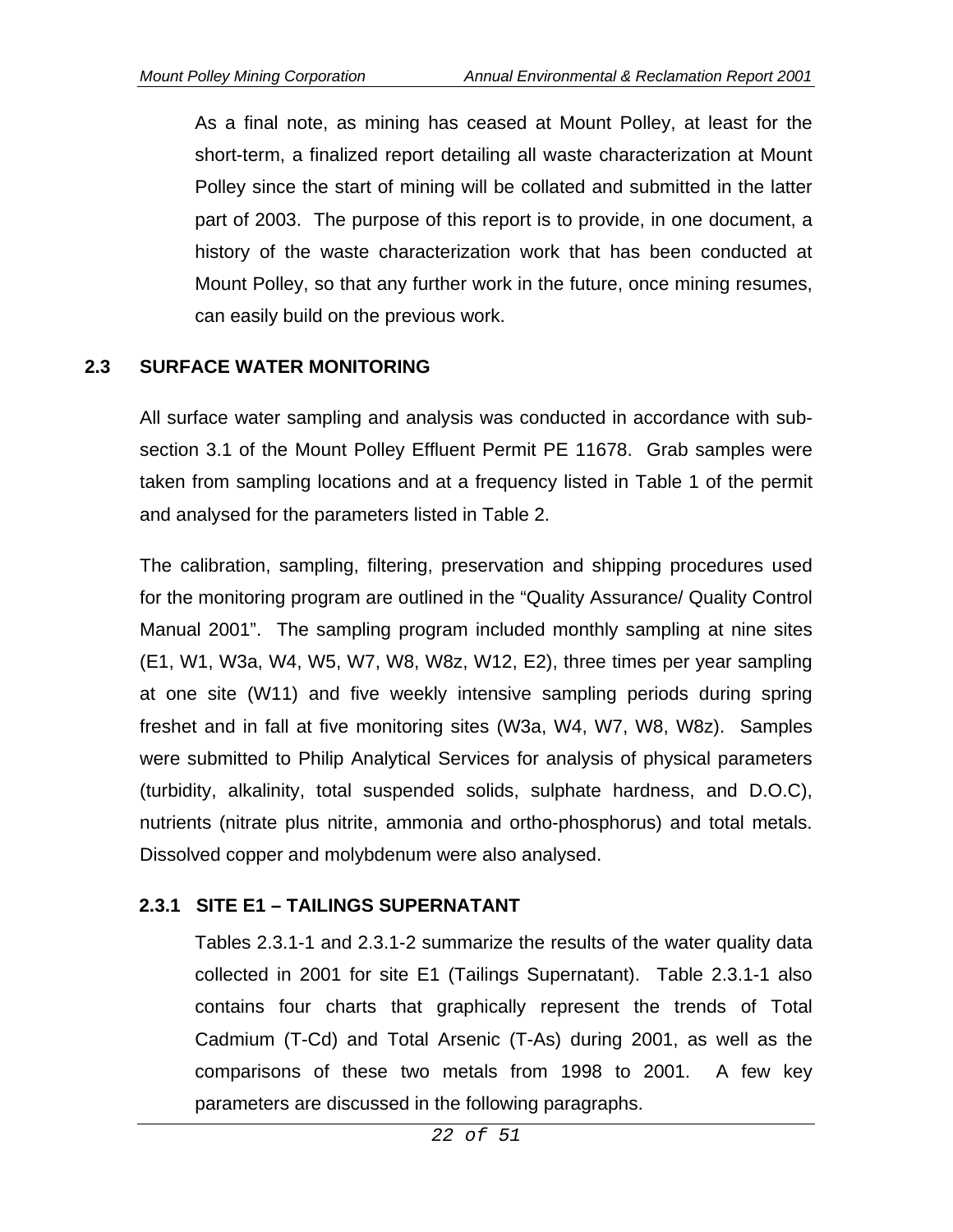Average values of pH have been slightly decreasing from 8.19 in 1998 to 7.7 in 2000, but have returned to an average of 8.2 for the year 2001. There is no concern for the pH to fall in the tailings water at Mount Polley, as all prediction work done to date has indicated an extreme buffering capacity of the rock that is processed and deposited in the tailings facility.

There has been an increasing trend in the levels of Nitrite & Nitrate in the tailings supernatant. Values started at a low of 0.017 mg/l in 1998 (avg = 0.051 mg/l) and have increased to a high of 1.44 mg/l during 2001 (avg  $=$ 0.731 mg/l). This is not unexpected as residual blasting components are deposited with the tailings slurry.

The levels of both Total Copper (T-Cu) and Dissolved Copper (D-Cu) have been steadily decreasing in the tailings supernatant since 1998. T-Cu had a high of 1.68 mg/l (avg = 0.97 mg/l) and 2.5 mg/l (avg = 0.65 mg/l) in 1998 and 1999, respectively, while it has decreased to a low of 0.0475 mg/l (avg =  $0.17$  mg/l) in 2001. D-Cu had a high of 0.601 mg/l (avg = 0.204 mg/l) in 1998 and has moved to a low of 0.0013 mg/l (avg =  $0.0061$ ) mg/l) during 2001. These decreases are most likely due to the improved recoveries of copper at the Mount Polley concentrator that were witnessed throughout this four year comparison.

Other metals, such as total selenium and total molybdenum, have remained relatively unchanged over this period of time.

# **2.3.2 SITE W1 – MOREHEAD CREEK**

Tables 2.3.2-1 and 2.3.2-2 summarize the results of the water quality data collected in 2001 for site W1 (Morehead Creek). Additionally, figures 2.3.2-1 and 2.3.2-2 summarized the T-Cu and Nitrate + Nitrite-N from baseline through 2001, respectively. The following paragraphs highlight some of these comparisons.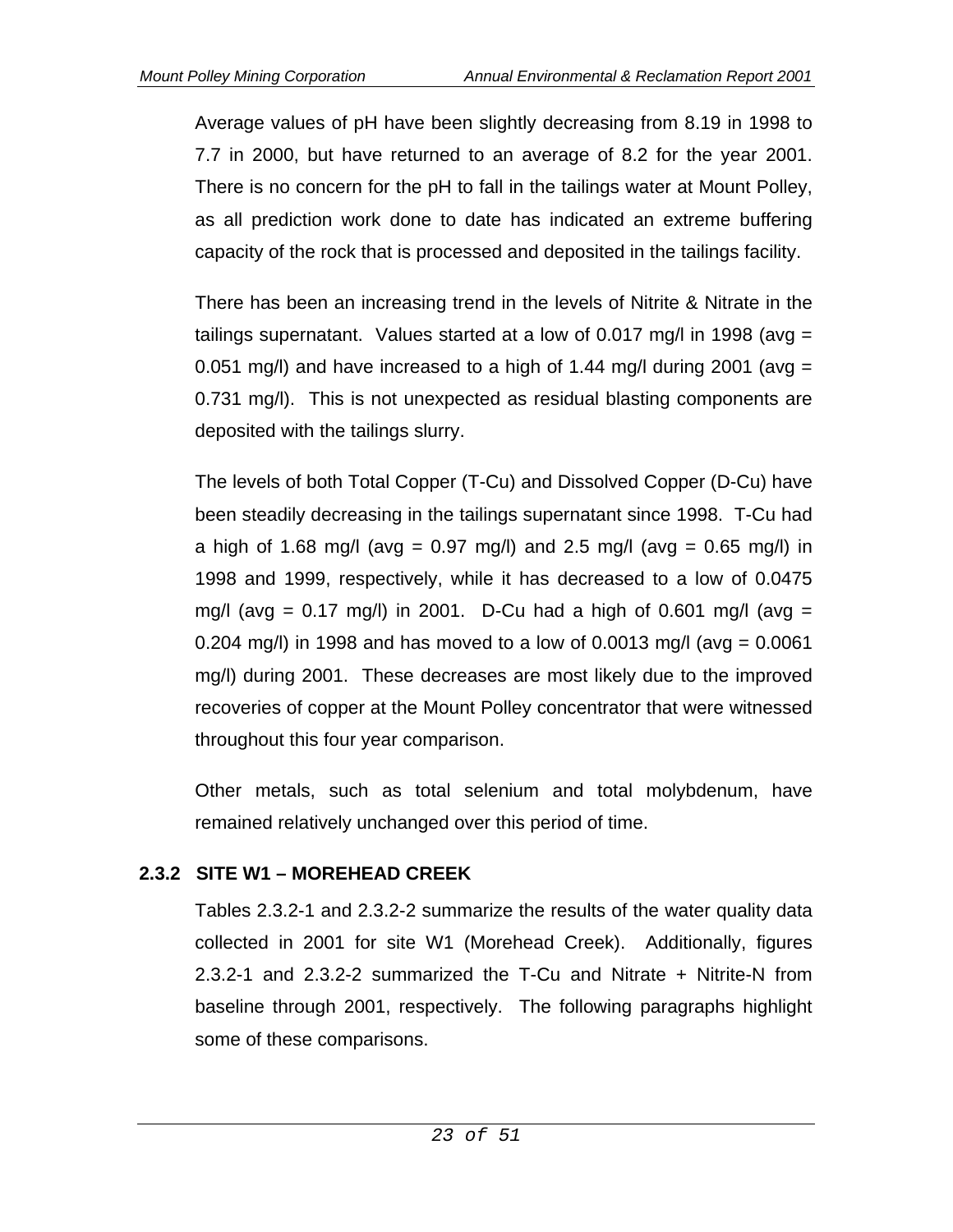pH has remained relatively stable, with an average of 7.06 in 1998 to an average of 7.25 in 2001. There is an anomalous minimum value of 2.03 in 1998, but this is likely a recording error, as there have never been acidic conditions of this nature anywhere on the Mount Polley site, let alone in Morehead creek, some seven km's from the site.

T-Cu has also remained relatively stable, with averages in the range of 0.005 to 0.007 mg/l. Further, Nitrate + Nitrite-N has maintained its baseline range below 0.1 mg/l. All other metals or nutrients remain relatively unchanged from previous years.

#### **2.3.3 SITE W3a – MINE DRAINAGE CREEK AT BOOTJACK LAKE**

Tables 2.3.3-1 and 2.3.3-2 summarize the results of the water quality data collected in 2001 for site W3a (Mine Drainage Creek at Bootjack Lake). Additionally, figures 2.3.3-1 and 2.3.3-2 summarized the T-Cu and Nitrate + Nitrite-N comparisons from baseline through 2001, respectively. The following paragraphs highlight some of these trends.

One should note that the monitoring site for W3a is a change in the original location on Mine Drainage Creek in the year 2000. The initial sampling point on this creek was much closer to the minesite in a swampy area (originally called W3). However, since sampling was only feasible during spring freshet, as the channel dried up for all months thereafter, the sampling point was moved to the mouth of the creek as it entered Bootjack Lake and named W3a. This allowed for more frequent sampling, as well as easier year-round access. Therefore, all data represented in the tables and figures for this site are the collection of data from both sites.

T-Cu has decrease some between baseline average values of 0.035 mg/l to 0.0265 mg/l in 2001. Further, most of this Cu is in the dissolved form, as D-Cu had corresponding temporal values of 0.031 mg/l during baseline to 0.0245 mg/l in 2001. The copper concentration in this creek (along with North Dump Creek – W4) has always been higher than at other sites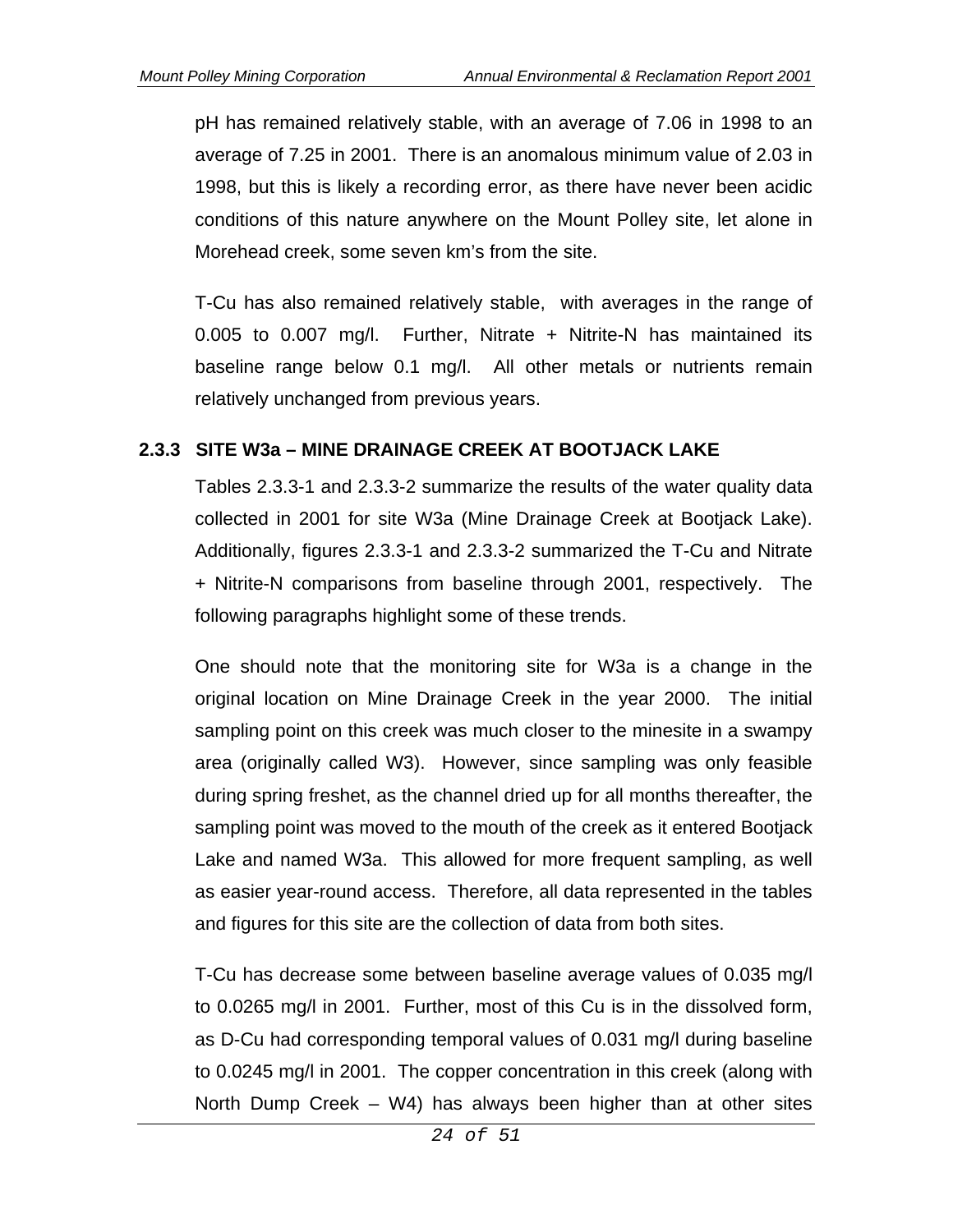around Mount Polley. This is likely due to the long-term drainage coming from the elevated copper materials where the ore body lays. Decreases where expected, since the runoff from the ore body area no longer feeds this creek. This diversion continues during the care & maintenance period.

### **2.3.4 W4 – NORTH DUMP CREEK**

Tables 2.3.4-1 and 2.3.4-2 summarize the results of the water quality data collected in 2001 for site W4 (North Dump Creek). Additionally, figures 2.3.4-1 and 2.3.4-2 summarized the T-Cu and Nitrate + Nitrite-N comparisons from baseline through 2001, respectively. The following paragraphs highlight some of these trends.

As with site W3a, nearly all of the Cu is in the dissolved form. Since baseline, it has fluctuated some, with a low average of 0.00877 mg/l in 1998 to a high average of 0.0163 mg/l in 2000. For 2001, it has dropped back to an average of 0.0114 mg/l. Of note is the increased sampling at this site.

As the Bell Pit and North dump were mainly constructed in 2001, increased sampling at this site was initiated. Whereas only three samples were taken in 2000, there were 21 separate samples taken in 2001. This increased sampling frequency allowed for more detailed detection from the operation, as well as more confidence in the annual chemistry fluctuations in this creek.

# **2.3.5 W5 – BOOTJACK CREEK**

Tables 2.3.5-1 and 2.3.5-2 summarize the results of the water quality data collected in 2001 for site W5 (Bootjack Creek). Additionally, figures 2.3.5- 1 and 2.3.5-2 summarized the T-Cu and Nitrate + Nitrite-N comparisons from baseline through 2001, respectively. Further, table 2.3.5-1 also provides some detailed graphical comparisons for certain metals that have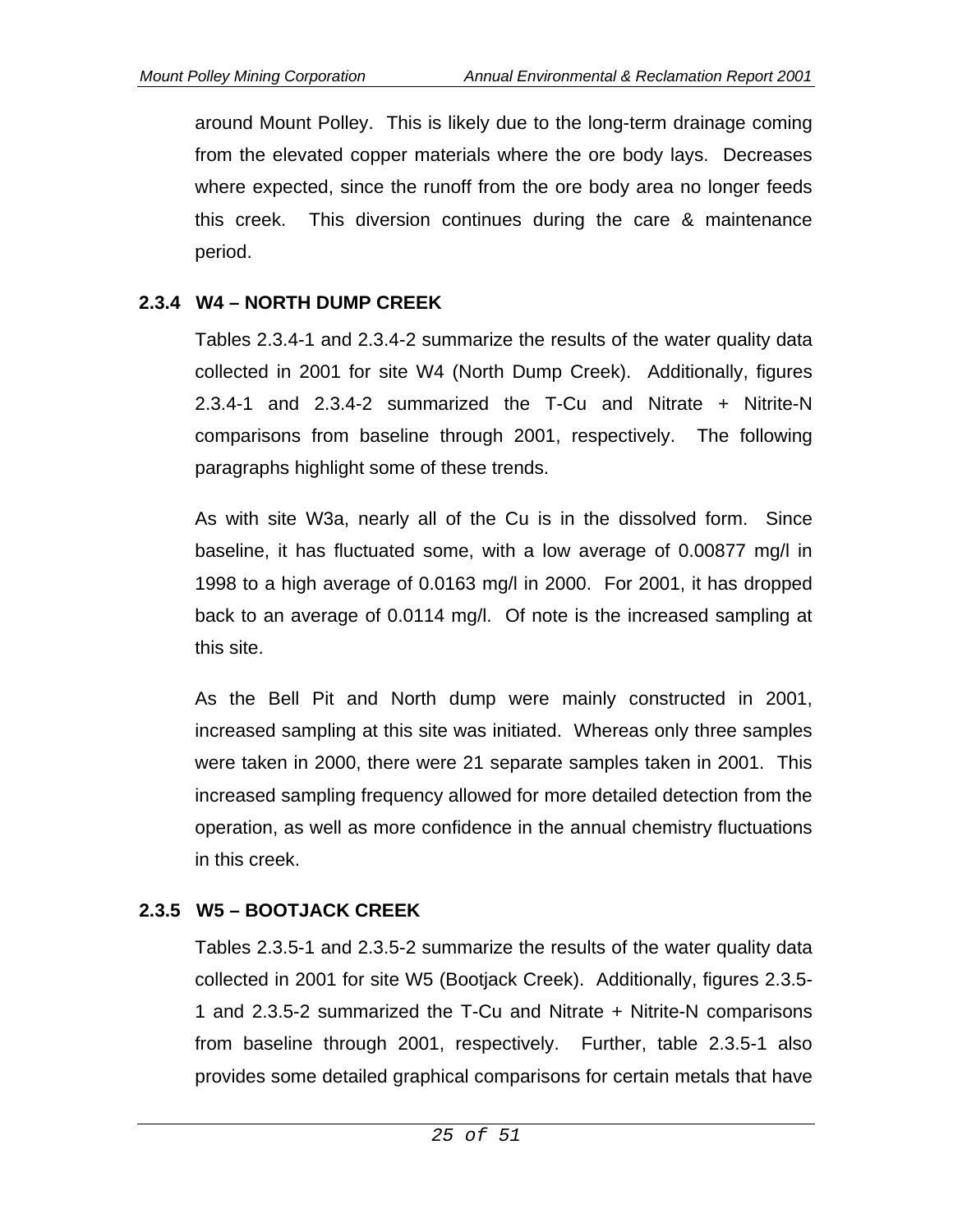some anomalous outliers in one year or the next. The following paragraphs highlight some of these trends.

Average values for T-Cu typically range from 0.004 mg/l in1998 to 0.012 mg/l in 2001. However, as can be seen, if an outlier of 0.0649 mg/l in 2001 is removed, the average is closer to 0.006 mg/l. As most values for this site are much lower than this outlier value for T-Cu, it is expected to be an anomalous reading and should be considered suspect.

Several other metals are graphed accordingly, with some similar outliers from years other than 2001.

# **2.3.6 W7 – HAZELTINE CREEK**

Tables 2.3.6-1 and 2.3.6-2 summarize the results of the water quality data collected in 2001 for site W7 (Hazeltine Creek). Additionally, figures 2.3.6- 1 and 2.3.6-2 summarized the T-Cu and Nitrate + Nitrite-N comparisons from baseline through 2001, respectively. Further, table 2.3.6-1 also provides some detailed graphical comparisons for certain metals that have some anomalous outliers in one year or the next. The following paragraphs highlight some of these trends.

Average values for T-Cu typically range from 0.0023 mg/l in 1998 to 0.0096 mg/l in 2001. However, as can be seen, if an outlier of 0.0771 mg/l in 2001 is removed, the average is closer to 0.004 mg/l. As most values for this site are much lower than this outlier value for T-Cu, it is expected to be an anomalous reading and should be considered suspect. Further, it is the exact same sampling date as for a similar anomalous reading for T-Cu at site W5.

Several other metals are graphed accordingly, with some similar outliers from years other than 2001.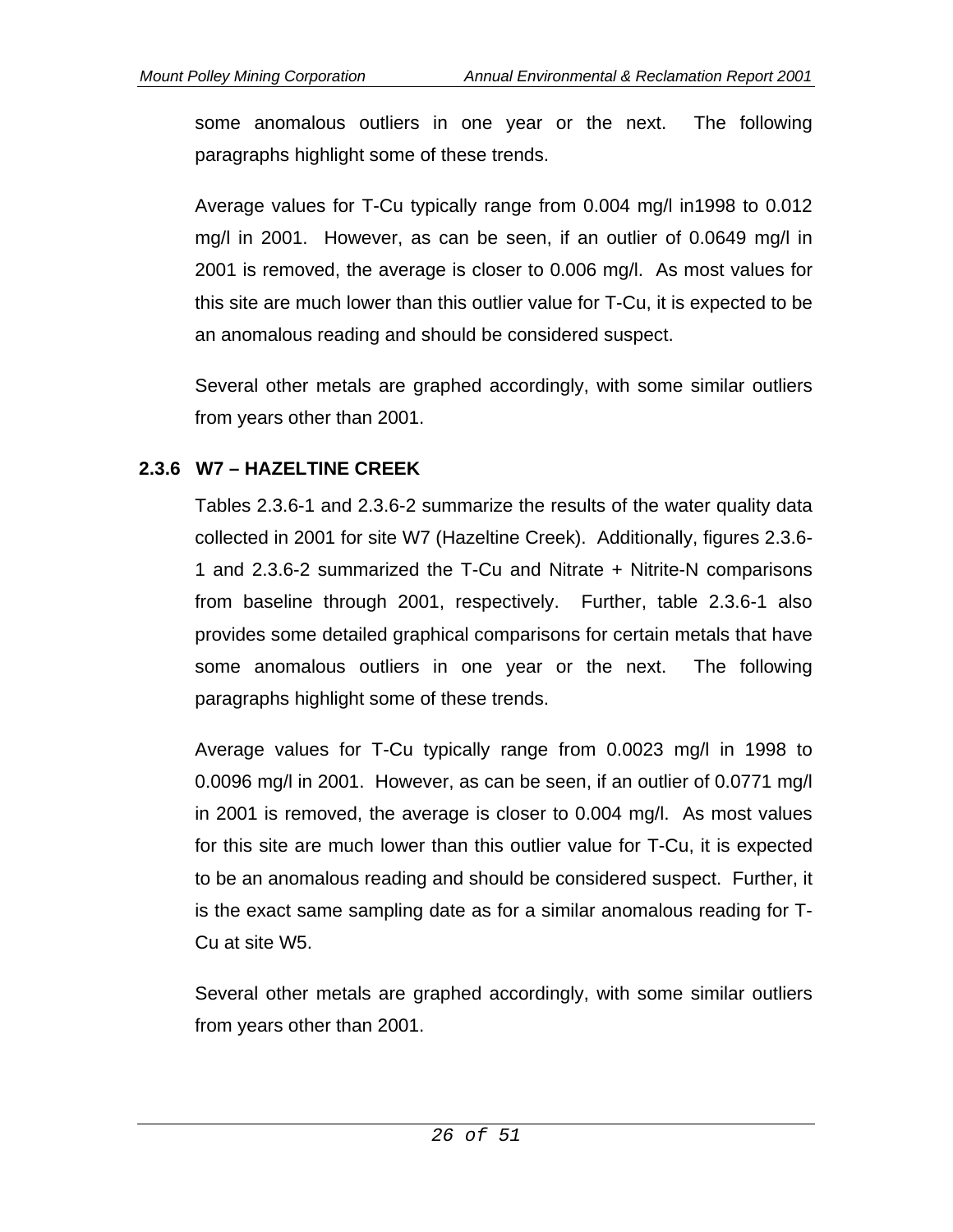### **2.3.7 W8 – EDNEY CREEK TRIBUTARY NE**

Tables 2.3.7-1 and 2.3.7-2 summarize the results of the water quality data collected in 2001 for site W8 (Edney Creek Tributary NE). Additionally, figures 2.3.7-1 and 2.3.7-2 summarized the T-Cu and Nitrate + Nitrite-N comparisons from baseline through 2001, respectively. Further, table 2.3.7-1 also provides some detailed graphical comparisons for certain metals that have some anomalous outliers in one year or the next. The following paragraphs highlight some of these trends.

Average values for T-Cu typically range from 0.0017 mg/l in 1998 to 0.0082 mg/l in 2001. However, as can be seen, if an outlier of 0.0824 mg/l in 2001 is removed, the average is closer to 0.003 mg/l. As most values for this site are much lower than this outlier value for T-Cu, it is expected to be an anomalous reading and should be considered suspect. Further, the exact same sampling date at sites W5 & W7 have a similar anomalous reading for T-Cu.

Several other metals are graphed accordingly, with some similar outliers from years other than 2001.

### **2.3.8 W8z – EDNEY CREEK TRIBUTARY SW**

Tables 2.3.8-1 and 2.3.8-2 summarize the results of the water quality data collected in 2001 for site W8z (Edney Creek Tributary SW). Additionally, figures 2.3.8-1 and 2.3.8-2 summarized the T-Cu and Nitrate + Nitrite-N comparisons from baseline through 2001, respectively. The following paragraphs highlight some of these trends. One point to note is that this site is a background site selected for comparisons to the sites downstream from the mine disturbance.

Average values for T-Cu typically around 0.004 mg/l. However, there is an outlier of 0.0859 mg/l in 2001 on the same date as there were anomalous readings for T-Cu at W5, W7 and W8. Therefore, as this site is a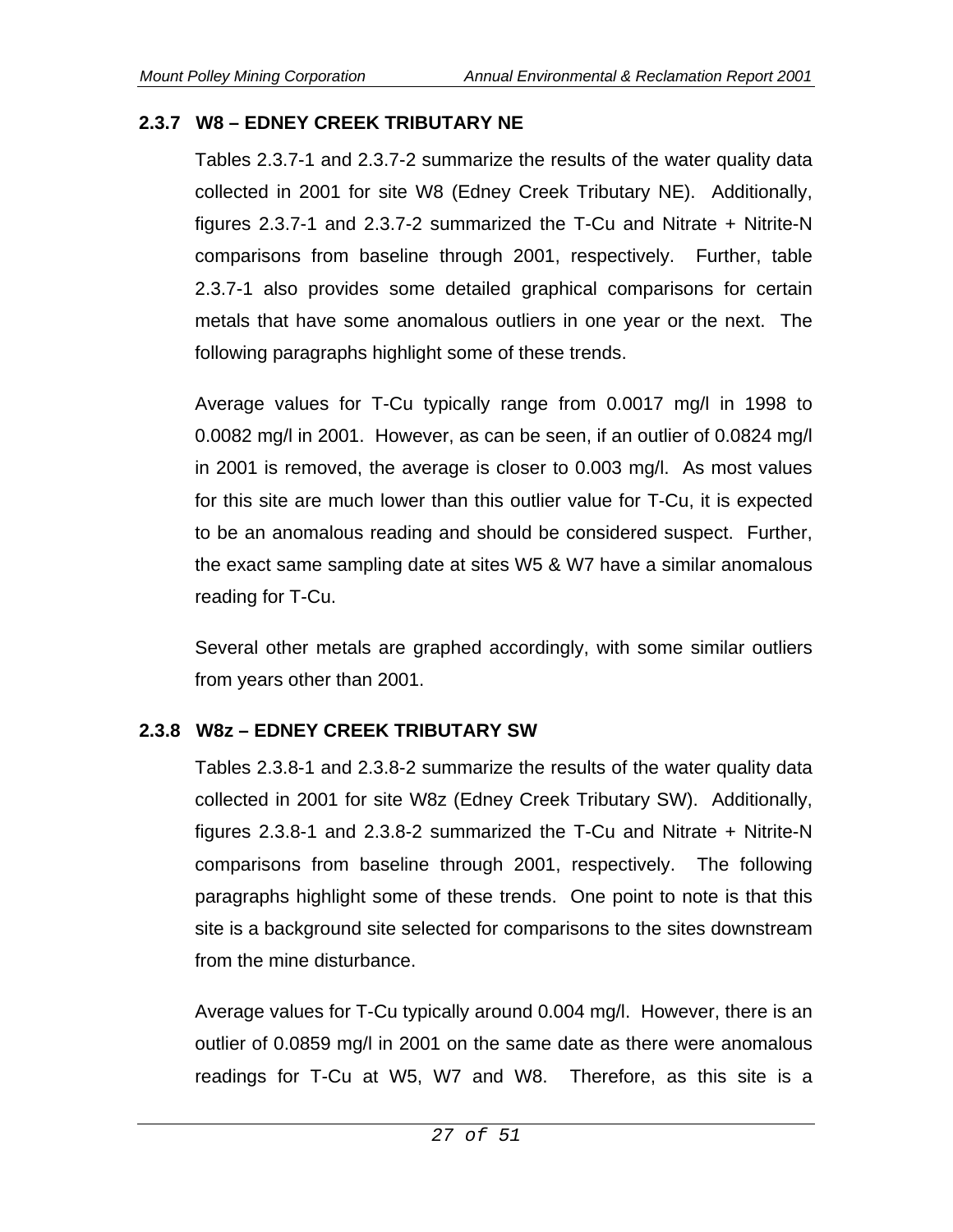background site (a control site), confirmation has been received that the other anomalous readings should be discarded as well.

# **2.3.9 W11 – LOWER EDNEY CREEK UPSTREAM OF QUESNEL LAKE**

Tables 2.3.9-1 and 2.3.9-2 summarize the results of the water quality data collected in 2001 for site W11 (Lower Edney Creek Upstream of Quesnel Lake). Additionally, figures 2.3.9-1 and 2.3.9-2 summarized the T-Cu and Nitrate + Nitrite-N comparisons from baseline through 2001, respectively. The following paragraphs highlight some of these trends. One point to note is that this site is a far-field site selected for comparisons to the sites downstream from the mine disturbance. As with the control site W8z, it is not likely to show any effects from the mine operations.

Average values for T-Cu typically range from 0.002 mg/l to 0.004 mg/l. As in many of the other sites, D-Cu is the majority of the copper phase in T-Cu, with ranges from 0.002 mg/l to 0.0037 mg/l.

This site is heavily affected by beaver activity. As a result, some parameters appear to fluctuate from season to season or from year to year. Further, the sampling frequency (three times per year) can also contribute to the high standard deviation associated with this site.

# **2.3.10 W12 – 6K CREEK**

Tables 2.3.10-1 and 2.3.10-2 summarize the results of the water quality data collected in 2001 for site W12 (6K Creek). Additionally, figures 2.3.10-1 and 2.3.10-2 summarized the T-Cu and Nitrate + Nitrite-N comparisons from baseline through 2001, respectively. The following paragraphs highlight some of these trends.

Average values for T-Cu typically range from 0.006 mg/l to 0.007 mg/l. As in many of the other sites, D-Cu is the majority of the copper phase in T-Cu, with ranges from 0.006 mg/l to 0.0065 mg/l.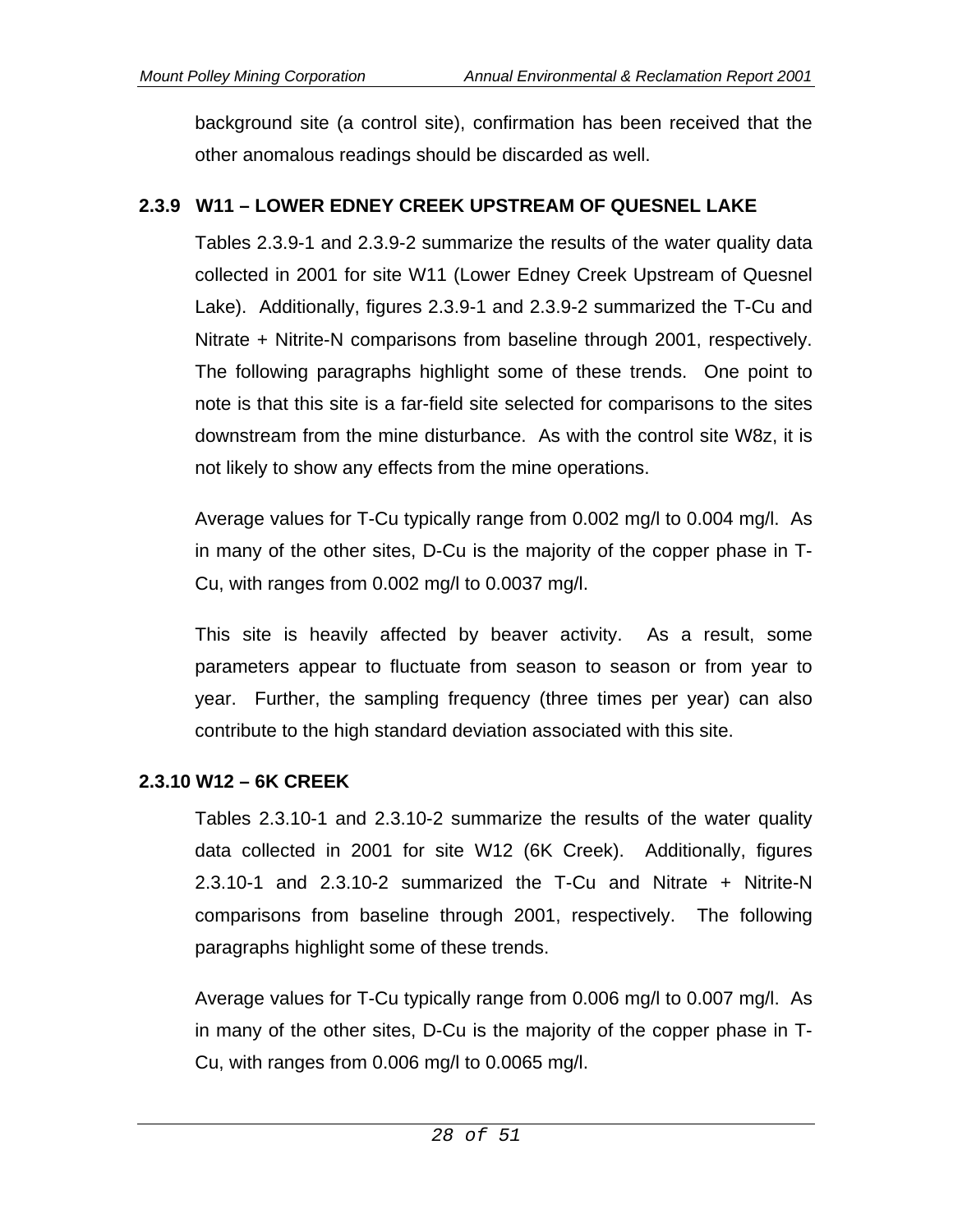This site was meant to pick up any effects coming from the Springer Pit (or West Rock Disposal Sites). However, since the operations at Mount Polley ceased prior to the development of these areas, no impacts are expected to show at this monitoring site.

# **2.3.11 E2 – SOUTHEAST SEDIMENT POND**

Tables 2.3.11-1 and 2.3.11-2 summarize the results of the water quality data collected in 2001 for site E2 (Southeast Sediment Pond). The following paragraphs highlight some of these trends. This site is an effluent site that collects drainage from the East Rock Disposal Site. The water from this area feeds down to the T2 drop box and is conveyed to the TSF via the tailings line.

Average values for T-Cu have risen slightly, from an average of 0.041 mg/l in 1998 to an average high of 0.0585 mg/l in 2000 and then back to an average of 0.0482 mg/l in 2001. T-Se has been increasing steadily, from a low average of 0.0016 mg/l in 1998 to a high average of 0.0546 mg/l in 2001. Most other metals have remained fairly constant from year to year.

Of note for this sample is the increase in nitrates from the RDS. The values have increased from a low average of 0.3 mg/l in 1998 to a high average of 7.13 mg/l in 2001. Paralleling this increase is sulfate, hardness and conductivity.

### **2.3.12 E5 – FOUNDATION & TOE DRAIN COMPOSITE**

Tables 2.3.12-1 and 2.3.12-2 summarize the results of the water quality data collected in 2001 for site E5 (Foundation & Toe Drain Composite). The following paragraphs highlight some of these trends. This site is an effluent site that collects drainage from the foundation and upstream toe drains associated with the Main Embankment of the TSF. The water from this area feeds into the Main Embankment Seepage Collection Pond and is conveyed to the TSF via a 6" line with two 75 HP vertical turbine pumps.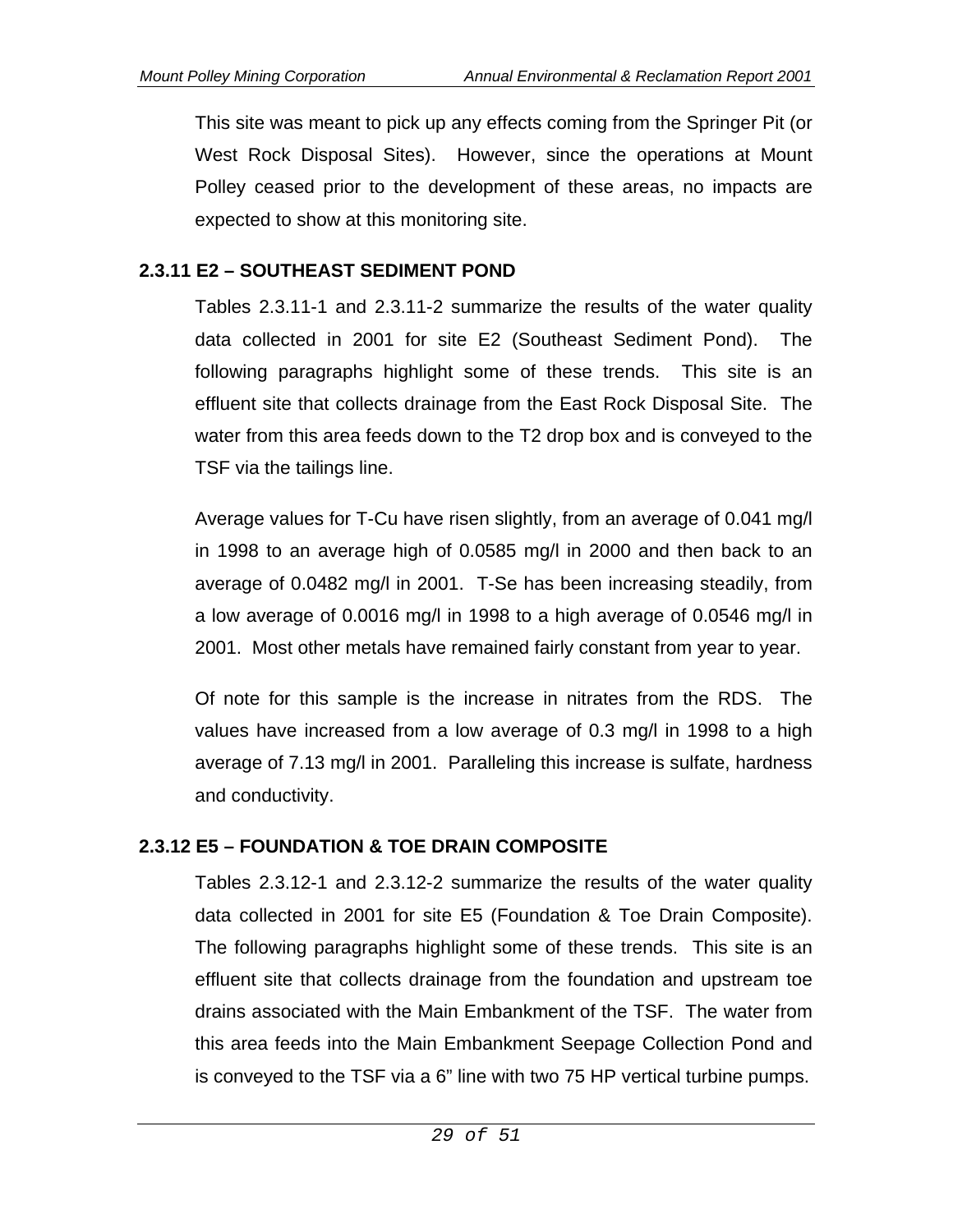There has been a significant increase in sampling frequency in 2001 compared to previous years, so as to collect more data in preparation for a discharge permit of this water during the care & maintenance period, starting in 2002. Permit requirements were usually three times per year. However, sampling was often sporadic in the past due to operational water levels in the pond and the design configuration of the drains feeding into the pond. As a result, most data is in 2001, with some from 1998 to 2000.

In 2001, T-Cu ranged from a low of 0.0046 mg/l to a high of 0.0084 mg/l. Additionally, T-Se ranged from 0.001 mg/l to 0.008 mg/l. Some parameters, such as sulfate, hardness and conductivity increased over this period of time, mostly between 1999 and 2001. The reasons for this (& nitrates, mentioned in the following paragraph) is due to the construction of the downstream rockfill shell on the main embankment in 2000.

Nitrates increased over the duration of 1999 to 2001. Average values in 1999 were around 1.7 mg/l, while 2000 and 2001 had average values of 40 mg/l and 90 mg/l, respectively. The main reason for these increases is not due to the addition of the upstream toe drain but rather the addition of nearly 1,000,000 metric tones of broken rock as part of the 942.5 metre dam raise on the main embankment. Although this rock is not from the pit, it was blasted to create the necessary size for construction. As a result, the residual blasting powder is washed off the rock and picked up by the foundation drains. It is expected that these values will decrease in the next year or so, as there is a finite amount of nitrates associated with this volume of material.

### **2.4 GROUNDWATER MONITORING**

All groundwater sampling and analysis was conducted in accordance with subsection 3.1 of Effluent Permit PE 11678. Grab samples were taken from sampling locations and at a frequency listed in Table 1 and analysed for the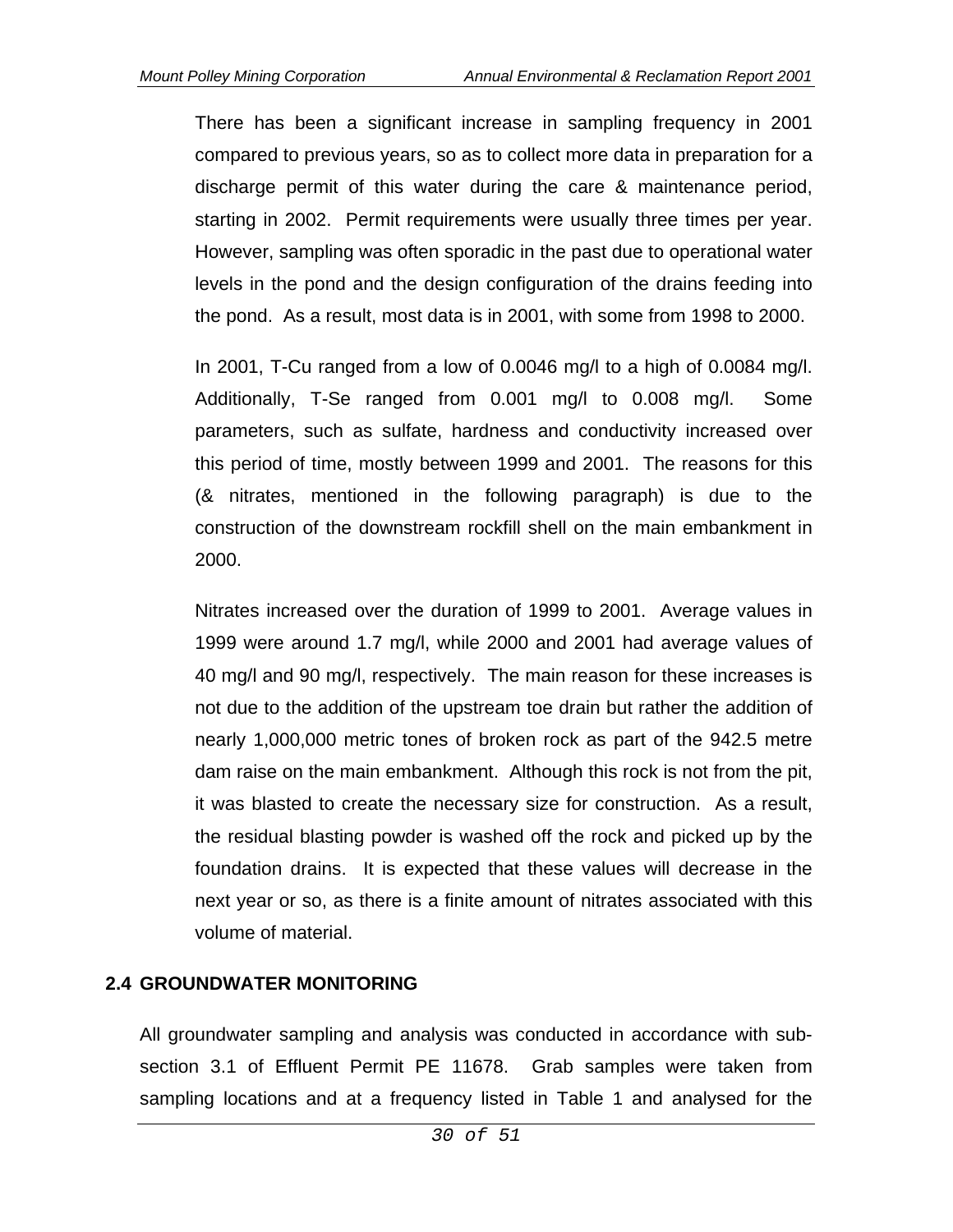parameters listed in Table 2 of the permit.

The sampling, filtering, preservation and shipping procedures used for the monitoring program are outlined in the "Quality Assurance/ Quality Control Manual 2001". Field temperature, pH and conductivity were measured at the time of sampling using the WTW Multimeter. The one deviation from sampling protocol occurs at well GW96-5B. This well was damaged and has not yet been repaired, so is sampled manually rather than with the Grundfoss pump.

In 1995, groundwater-monitoring well 1995 series were installed in the vicinity of the open pits and mill site. Three of these wells (95-R4, 95-R5, 95-R7) continue to be monitored. In 1996, the B.C. Ministry of Water, Land and Air Protection (formerly the Ministry of Environment, Lands and Parks) requested the establishment of additional monitoring wells down-gradient from the pit, Rock Disposal Site and Tailings Storage Facility in order to sample aquifers in both surficial deposits as well as bedrock. They included the establishment of background wells up-gradient of any potential impacts by mining activities. Nine groundwater monitoring locations were established in 1996: six of these sites are multi-level, consisting of "a" (deep) wells and "b" (shallow) wells, while the remaining three sites monitor a single depth. Site E5, which drains the foundation and upstream toe of the Main Embankment of the TSF to the Main Embankment Seepage Collection Pond, was added to the groundwatermonitoring program in 1998. A commitment to install three additional multi-level monitoring locations along the southeast embankment of the TSF was made in 1996. These wells were installed in 2000. The locations of the monitoring wells are shown in Figure 2.

Objectives of the groundwater-monitoring program include the following (Knight Piésold Ltd., 1996):

 To determine the direction and volume of groundwater flow from the minesite and other disturbed areas to receiving waters.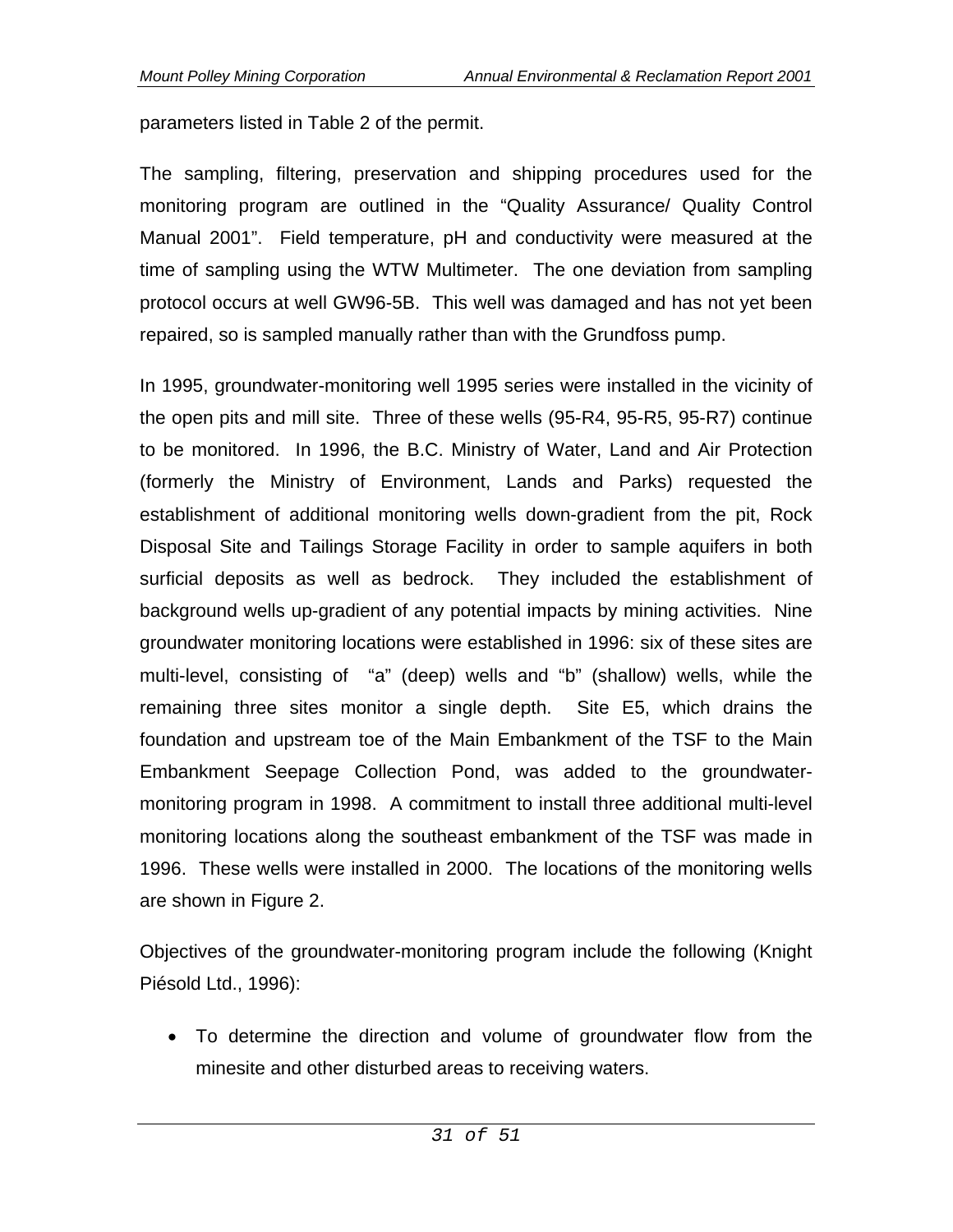- To identify the locations of all surficial and deep groundwater aquifers underlying the mine site and their points of discharge to surface water.
- To establish background groundwater quality in aquifers prior to mine development; and
- To calculate seepage and groundwater contamination dilution ratios in surface receiving waters in order to minimize impacts.

Samples were submitted to Philip Analytical Services for water chemistry analysis, including: physical parameters (alkalinity, sulphate and hardness), nutrients (nitrate plus nitrite, ammonia and ortho-phosphorus) and dissolved metals. The results were compared to baseline values to monitor the effects of the mine on the local groundwater regime.

#### **2.4.1 GW96-1A / GW96-1B**

Wells GW96-1A & GW96-1B are located down gradient of the seepage collection pond of the Perimeter Embankment. Three samples were taken in 2001 from each well. Tables 2.4.1-1 & 2.4.1-2 tabulate the statistical data collected from 1998 thru 2001. Further, figure 2.4.1 graphically represents dissolved copper & dissolved sulphate from both wells for this period of time. The following paragraphs discuss some of the parameters presented in these tables and figure.

For well GW96-1A, the average alkalinity for the three samples was 333 mg/l, which is similar to, but slightly elevated from, values of previous years, starting at 300 mg/l in 1998. The average pH is again slightly basic at 8.73. Dissolved sulphate values remained consistent with previous years at around 55 mg/l. Three dissolved metals had values higher than typical for one of the sampling periods (June 19<sup>th</sup>) in 2001. D-Cu, D-Fe  $\&$ D-Zn had values of 0.044 mg/l, 0.239 mg/l & 0.029 mg/l, respectively. This equates to an increase of 50 times, 10 times & 30 times for the respective dissolved metals. It is more likely that the elevations of these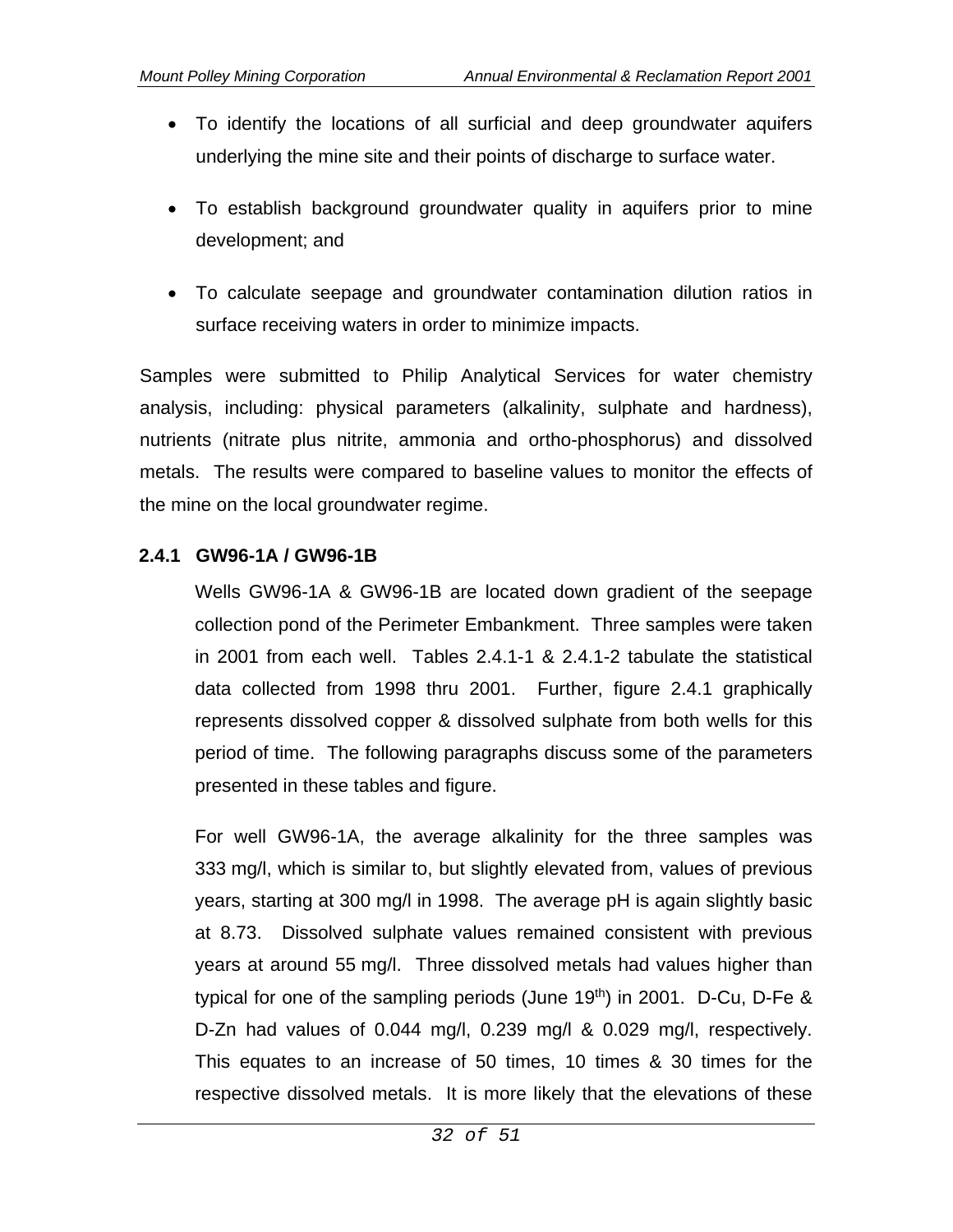three dissolved metals result from sampling contamination rather than from drainage originating at the TSF, as no other parameters were elevated and all parameters returned to typical levels after this sampling period. Other dissolved metals remained similar to values from previous years.

For well GW96-1B, the average alkalinity for the three samples was 159 mg/l, which is similar to, but slightly elevated from, values of previous years, starting at 137 mg/l in 1998. The average pH is again slightly basic at 9.07. Dissolved sulphate values remained consistent with previous years at around 30 mg/l. Only dissolved iron had a value higher than typical in 2001 (May  $22<sup>nd</sup>$ ). D-Fe had a value of 0.071 mg/l, which equates to an increase of about 14 times over typical values. Other dissolved metals remained similar to values from previous years.

#### **2.4.2 GW96-2A / GW96-2B**

Wells GW96-2A & GW96-2B are located approximately 900 m Southeast from the GW96-1 monitoring wells and are designed to monitor any groundwater effects from the Tailings Storage Facility on Hazeltine Creek. Three samples were taken in 2001 from each well. Tables 2.4.2-1 & 2.4.2-2 tabulate the statistical data collected from 1998 thru 2001. Further, figure 2.4.2 graphically represents dissolved copper & dissolved sulphate from both wells for this period of time. The following paragraphs discuss some of the parameters presented in these tables and figure.

For well GW96-2A, the average alkalinity for the three samples was 233 mg/l, which is similar to values of previous years. The average pH is again slightly basic at 7.89. Dissolved sulphate values remained consistent with previous years at around 30 mg/l. Three dissolved metals had values higher than typical for one of the sampling periods (June 29<sup>th</sup>) in 2001. D-Cu, D-Ni & D-Zn had values of 0.0574 mg/l, 0.0107 mg/l & 0.0353 mg/l, respectively. This equates to an increase of 140 times, 10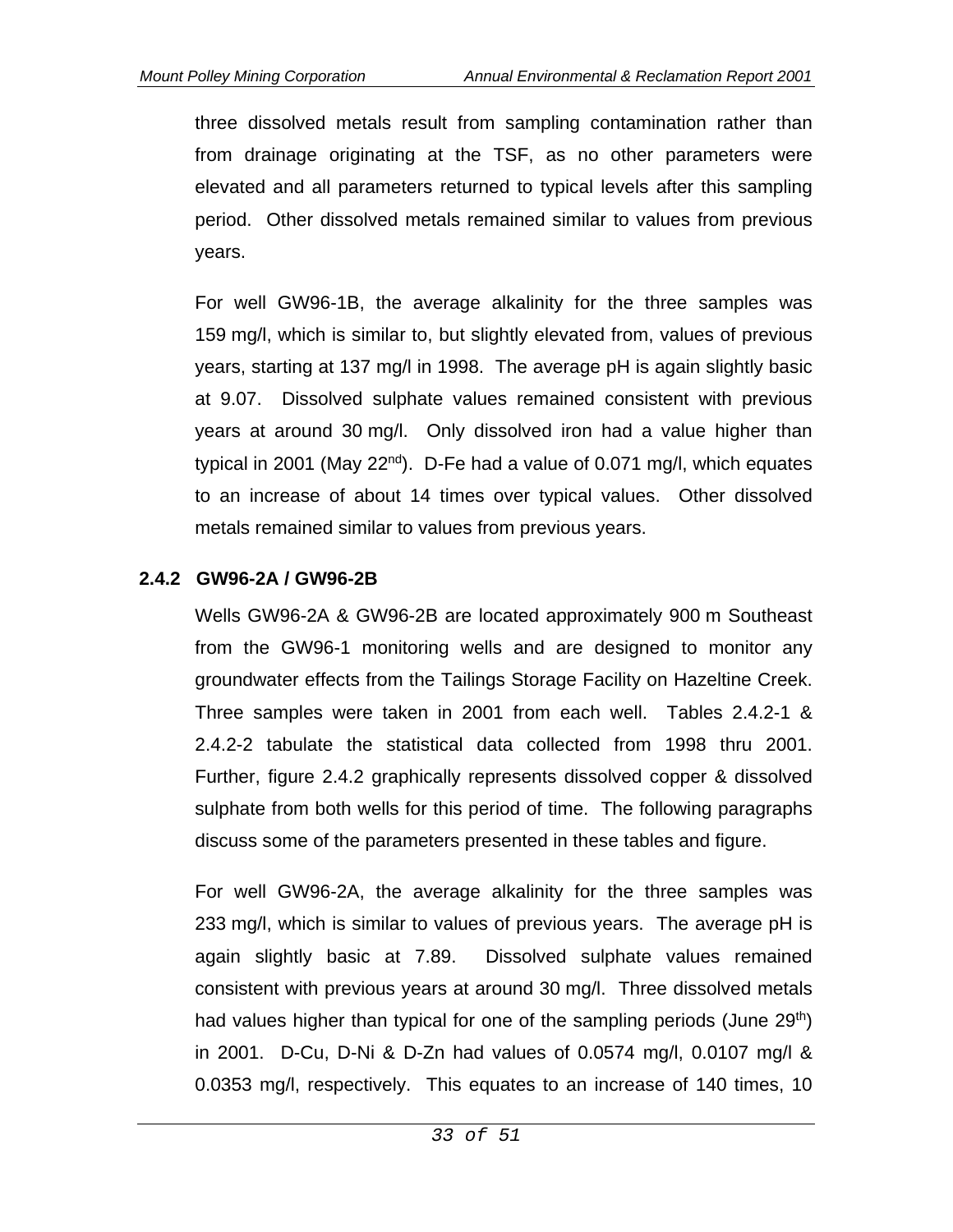times & 20 times for the respective dissolved metals. As with well GW96- 1A, it is more likely that the elevations of these three dissolved metals result from sampling contamination rather than from drainage originating at the TSF, as no other parameters were elevated and all parameters returned to typical levels after this sampling period. Other dissolved metals remained similar to values from previous years.

For well GW96-2B, the average alkalinity for the three samples was 272 mg/l, which is similar to, but slightly elevated from, values of previous years, starting at 236 mg/l in 1998. The average pH is again slightly basic at 8.16. Dissolved sulphate values remained consistent with previous years at around 5 mg/l. One dissolved metal had values higher than typical for two of the sampling periods (June  $29<sup>th</sup>$  & August  $28<sup>th</sup>$ ) in 2001. D-Fe had values of 0.059 mg/l 0.051 mg/l, respectively, which equates to an increase of 10 times over typical values. Other dissolved metals remained similar to values from previous years.

### **2.4.3 GW96-3A / GW96-3B**

Wells GW96-3A and GW96-3B are located down gradient of the seepage collection pond of the Main Embankment. Three samples were taken in 2001 from each well. Tables 2.4.3-1 & 2.4.3-2 tabulate the statistical data collected from 1998 thru 2001. Further, figure 2.4.3 graphically represents dissolved copper & dissolved sulphate from both wells for this period of time. The following paragraphs discuss some of the parameters presented in these tables and figure.

For well GW96-3A, the average pH is again very basic at 11.64. Previous years have fluctuated at this well, from 7.86 in 1998 to as high as 12.45 in 1999. It is a very deep well with a very slow recharge rate, resulting in fluctuating parameter values at times. Dissolved sulphate values remained somewhat consistent with previous years at around 45 mg/l. However, there have been several spikes to 300 mg/l in 1998 & 2000.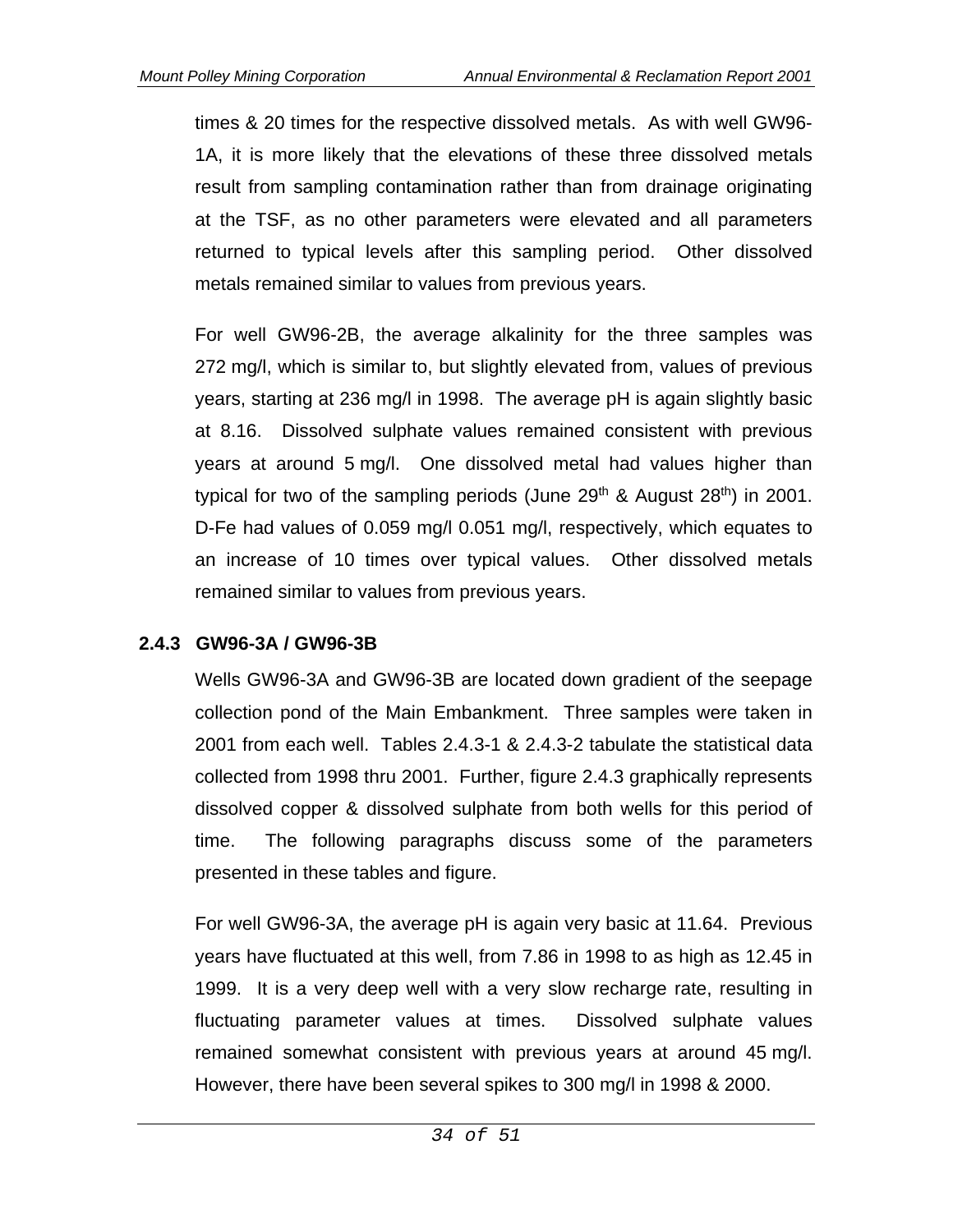Further, four dissolved metals had values higher than typical for one of the sampling periods (June 26<sup>th</sup>) in 2001. D-Pb, D-Mn, D-Se & D-Sr had values of 0.086 mg/l, 0.54 mg/l, 3.45 mg/l & 105 mg/l, respectively. This equates to an increase of 200 times, 5 times, 8600 times & 175 times for the respective dissolved metals. As with well GW96-1A & GW96-2A, it is more likely that the elevations of these three dissolved metals result from sampling contamination rather than from drainage originating at the TSF, as no other parameters were elevated and all parameters returned to typical levels after this sampling period. Other dissolved metals remained similar to values from previous years.

For well GW96-3B, the average alkalinity for the three samples was 243 mg/l, which is similar to values of previous years. The average pH is again slightly basic at 7.98. Dissolved sulphate values remained consistent with previous years at around 5 mg/l. All dissolved metals remained similar to values from previous years.

### **2.4.4 GW96-4A / GW96-4B**

Wells GW96-4A and GW96-4B are located down gradient of the south and main embankments. Three samples were taken in 2001 from each well. Tables 2.4.4-1 & 2.4.4-2 tabulate the statistical data collected from 1998 thru 2001. Further, figure 2.4.4 graphically represents dissolved copper & dissolved sulphate from both wells for this period of time. The following paragraphs discuss some of the parameters presented in these tables and figure.

For well GW96-4A, the average alkalinity for the three samples was 125 mg/l, which is similar to, but slightly lower than, values of previous years, which were usually around 156 mg/l. The average pH is again slightly basic at 8.18 and dissolved sulphate values remained somewhat consistent with previous years at around 4 mg/l. All dissolved metals remained similar to values from previous years.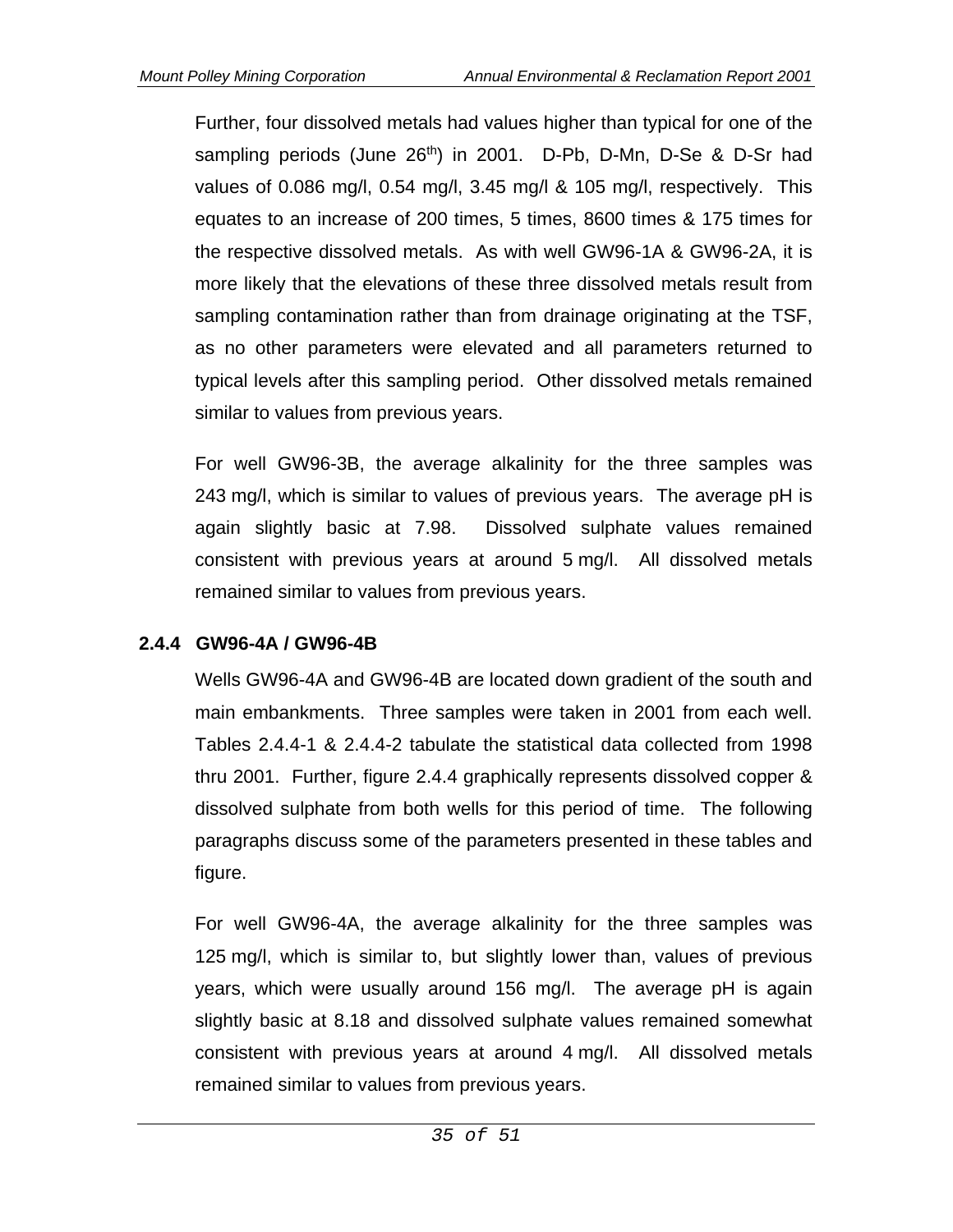For well GW96-4B, the average alkalinity for the three samples was 221 mg/l, which is similar to, but slightly higher than, values of previous years, starting at a low of 196 mg/l in 1998. The average pH is again slightly basic at 7.72. Dissolved sulphate values remained consistent with previous years at around 2 mg/l. All dissolved metals remained similar to values from previous years.

#### **2.4.5 GW96-5A / GW96-5B**

Wells GW96-5A and GW96-5B are located at the north end and upstream of the Tailings Storage Facility and are monitored as control wells. Three samples were taken in 2001 from each well. Tables 2.4.5-1 & 2.4.5-2 tabulate the statistical data collected from 1998 thru 2001. Further, figure 2.4.5 graphically represents dissolved copper & dissolved sulphate from both wells for this period of time. The following paragraphs discuss some of the parameters presented in these tables and figure.

For well GW96-5A, the average alkalinity for the three samples was 293 mg/l, which is similar to, but slightly lower than, values of previous years, which were usually around 318 mg/l. The average pH is nearly neutral at 7.12 and dissolved sulphate values remained consistent with previous years at around 8 mg/l. However, there was a value of nearly 120 mg/l for dissolved sulphate during the last sampling period in 2001. This value is likely a result of sampling contamination or analytical error as there have never been values of this magnitude at either of the GW96-5 wells. All dissolved metals remained similar to values from previous years.

For well GW96-5B, the average alkalinity for the three samples was 246 mg/l, which is similar to values of previous years. The average pH is again slightly basic at 7.60. Dissolved sulphate values remained consistent with previous years at around 3 mg/l. Two dissolved metals had values higher than typical for one of the sampling periods (August 22<sup>nd</sup>) in 2001. D-Al & D-Fe had values of 0.13 mg/l & 0.03 mg/l,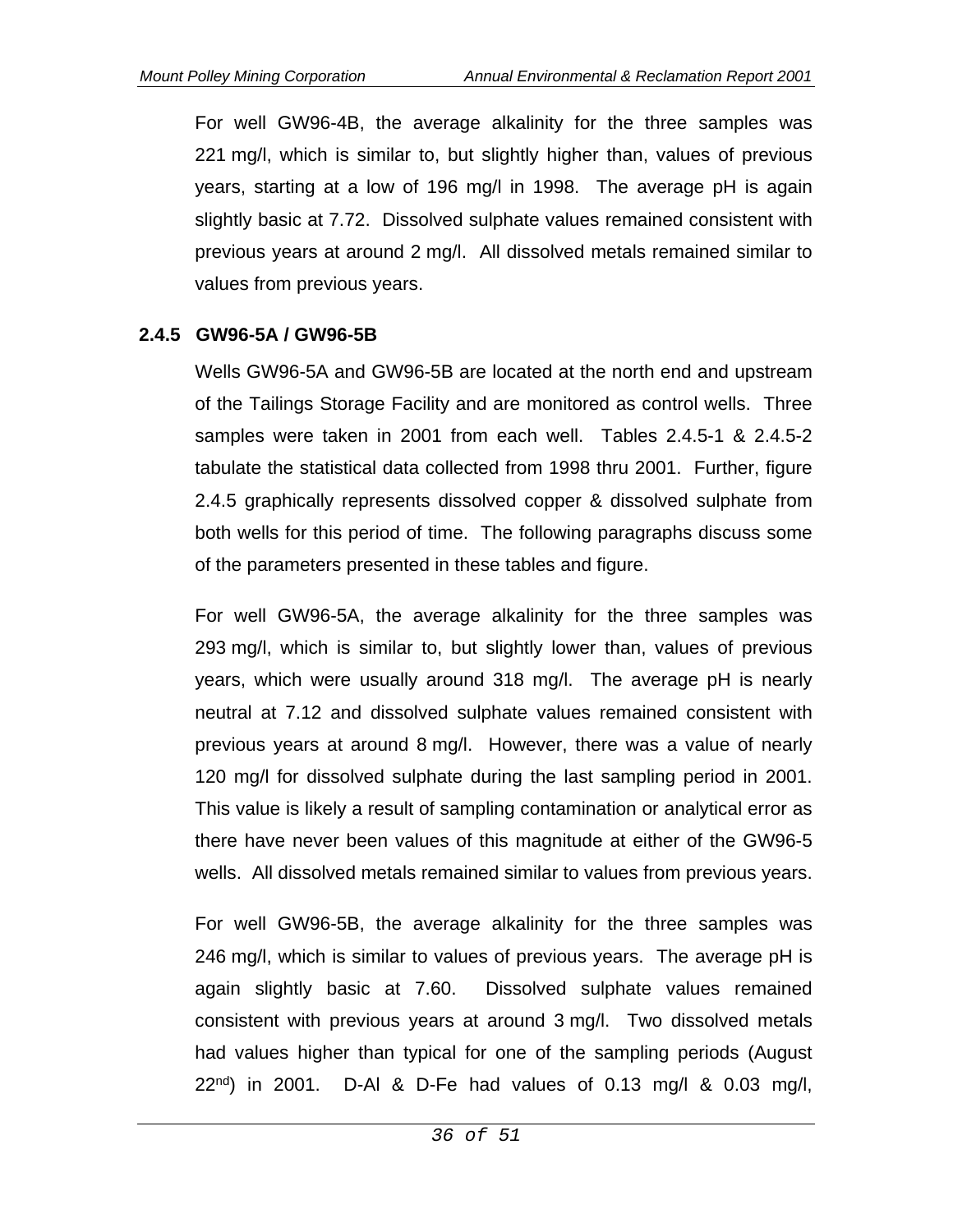respectively. This equates to an increase of 10 times & 20 times for the respective dissolved metals. As this well is upstream of the TSF and not within the influence of the minesite, it is likely that the elevations of these two dissolved metals result from sampling contamination. Other dissolved metals remained similar to values from previous years.

### **2.4.6 GW96-6**

GW96-6 is located down gradient of the East Rock Disposal Site. Three samples were taken in 2001 from this well. Tables 2.4.6-1 tabulates the statistical data collected from 1998 thru 2001. Further, figure 2.4.6 graphically represents dissolved copper & dissolved sulphate from this well for this period of time. The following paragraph discusses some of the parameters presented in this table and figure.

For well GW96-6, the average alkalinity for the three samples was 97 mg/l, which is similar to, but slightly elevated from, values of previous years, which started at 77 mg/l. The average pH is again slightly basic at 8.76. Dissolved sulphate values remained consistent with previous years at around 25 mg/l. All dissolved metals remained similar to values from previous years.

# **2.4.7 GW96-7**

GW96-7 is located down gradient of the Mill Site, half way down the tailings access road, near the Booster Station. Three samples were taken in 2001 from this well. Table 2.4.7-1 tabulates the statistical data collected from 1998 thru 2001. Further, figure 2.4.7 graphically represents dissolved copper & dissolved sulphate from this well for this period of time. The following paragraph discusses some of the parameters presented in this table and figure.

For well GW96-7, the average alkalinity for the three samples was 131 mg/l, which is similar to values of previous years. The average pH is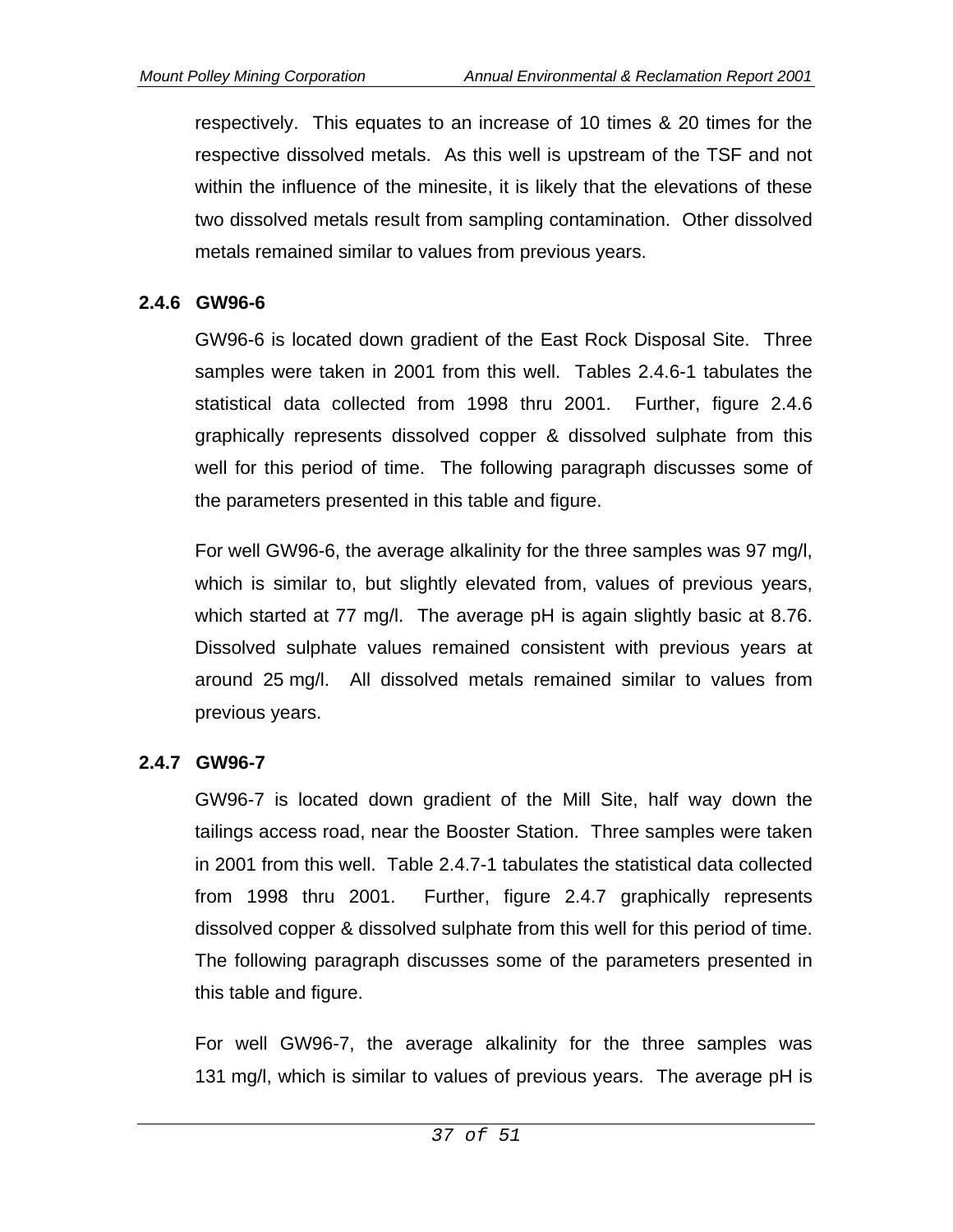again slightly basic at 7.85. Dissolved sulphate values remained consistent with previous years at around 25 mg/l. Two dissolved metals had values higher than typical for one of the sampling periods (June 29<sup>th</sup>) in 2001. D-Cu & D-Zn had values of 0.0516 mg/l & 0.0315 mg/l, respectively. This equates to an increase of 30 times & 10 times for the respective dissolved metals. As these two parameters were the only two that had elevated values and they returned to typical levels after this data, it is likely that the elevations of these two dissolved metals result from sampling contamination. Further, the same metals had elevated concentrations for the same sampling periods at wells surrounding the TSF, indicating a general contamination for this sampling period, rather than a localized contamination from the minesite or TSF. Other dissolved metals remained similar to values from previous years.

### **2.4.8 GW96-8A / GW96-8B**

Groundwater wells GW96-8A and GW96-8B are located on Bootjack Road at 10.75 km. Three samples were taken in 2001 from each well. Tables 2.4.8-1 & 2.4.8-2 tabulate the statistical data collected from 1998 thru 2001. Further, figure 2.4.8 graphically represents dissolved copper & dissolved sulphate from both wells for this period of time. The following paragraphs discuss some of the parameters presented in these tables and figure.

For well GW96-8A, the average alkalinity for the three samples was 125 mg/l, which is similar to values of previous years. The average pH is again slightly basic at 7.95. Dissolved sulphate values remained consistent with previous years at around 12 mg/l. One dissolved metal had values higher than typical for two of the sampling periods (June 27<sup>th</sup> & August  $28<sup>th</sup>$  in 2001. D-Fe had values of 0.041 mg/l & 0.056 mg/l, respectively. This equates to an increase of 8 times & 11 times for the respective sampling periods. Other dissolved metals remained similar to values from previous years.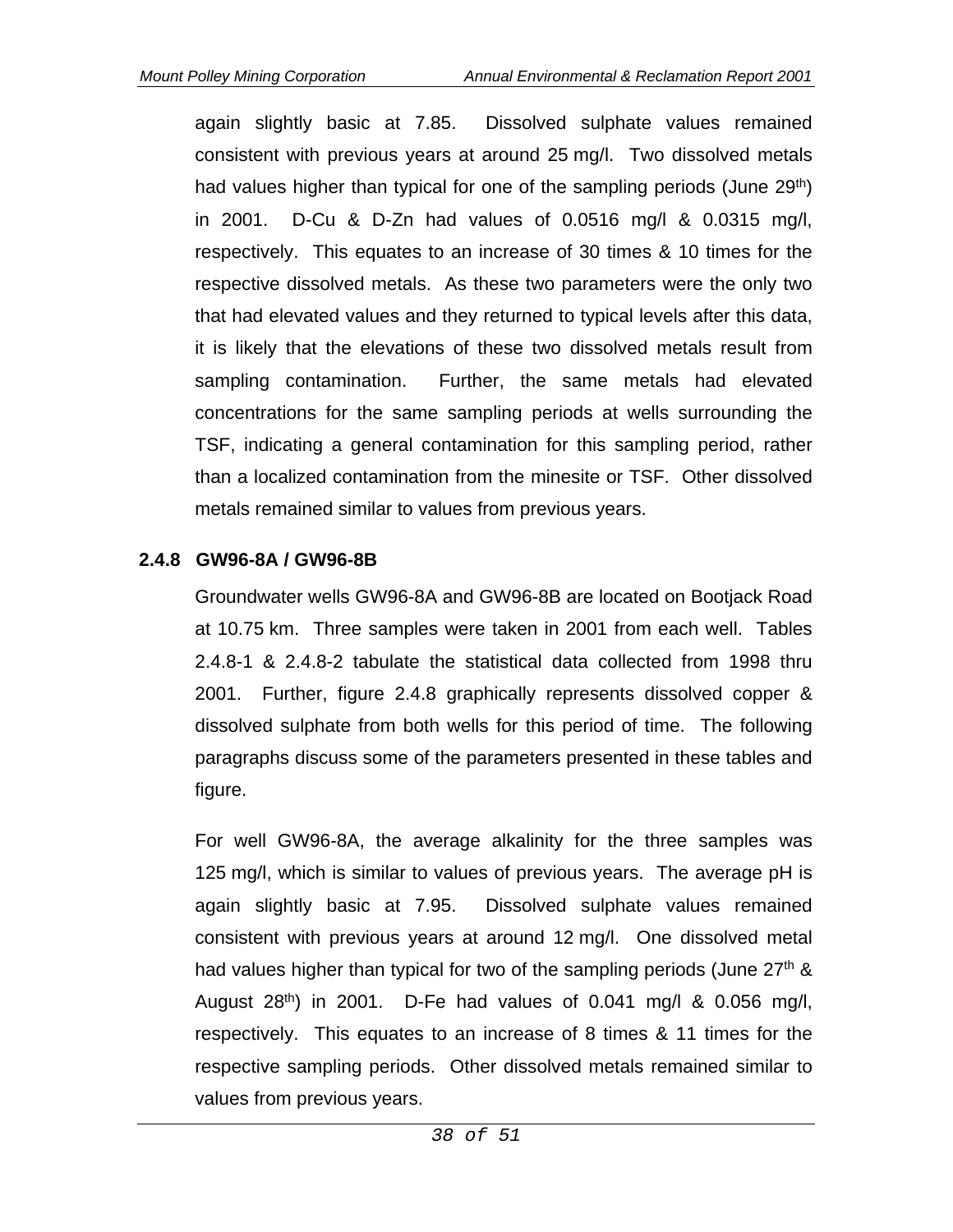For well GW96-8B, the average alkalinity for the three samples was 102 mg/l, which is similar to values of previous years. The average pH is nearly neutral at 7.41. Dissolved sulphate values remained consistent with previous years at around 8 mg/l. All dissolved metals remained similar to values from previous years.

#### **2.4.9 GW96-9**

Well GW96-9 is located south of the Main Embankment. Three samples were taken in 2001 from this well. Table 2.4.9-1 tabulates the statistical data collected from 1998 thru 2001. Further, figure 2.4.9 graphically represents dissolved copper & dissolved sulphate from this well for this period of time. The following paragraph discusses some of the parameters presented in this table and figure.

For well GW96-9, the average alkalinity for the three samples was 219 mg/l, which is similar to, but slightly elevated from, values of previous years, which were as low as 150 mg/l in 1999. The average pH is again slightly basic at 7.61. Dissolved sulphate values remained consistent with previous years at around 3 mg/l. One dissolved metal had values higher than typical for one of the sampling periods (June  $27<sup>th</sup>$ ) in 2001. D-Cu had a value of 0.0563 mg/l, which equates to an increase of 40 times more than typical values. Other dissolved metals remained similar to values from previous years.

### **2.4.10 95R-4 / 95R-5 / 95R-7**

Well 95R-4 is located at Bootjack 10 km. Table 2.4.10-1 presents the statistical data for this well from 1998 to 2001. Further, figure 2.4.10 graphically presents dissolved copper and dissolved sulphate for this time period. There were essentially no changes in water quality between the samples collected in 2001 compared to previous years.

Well 95R-5 is located along Polley Lake FSR road, Northwest of the East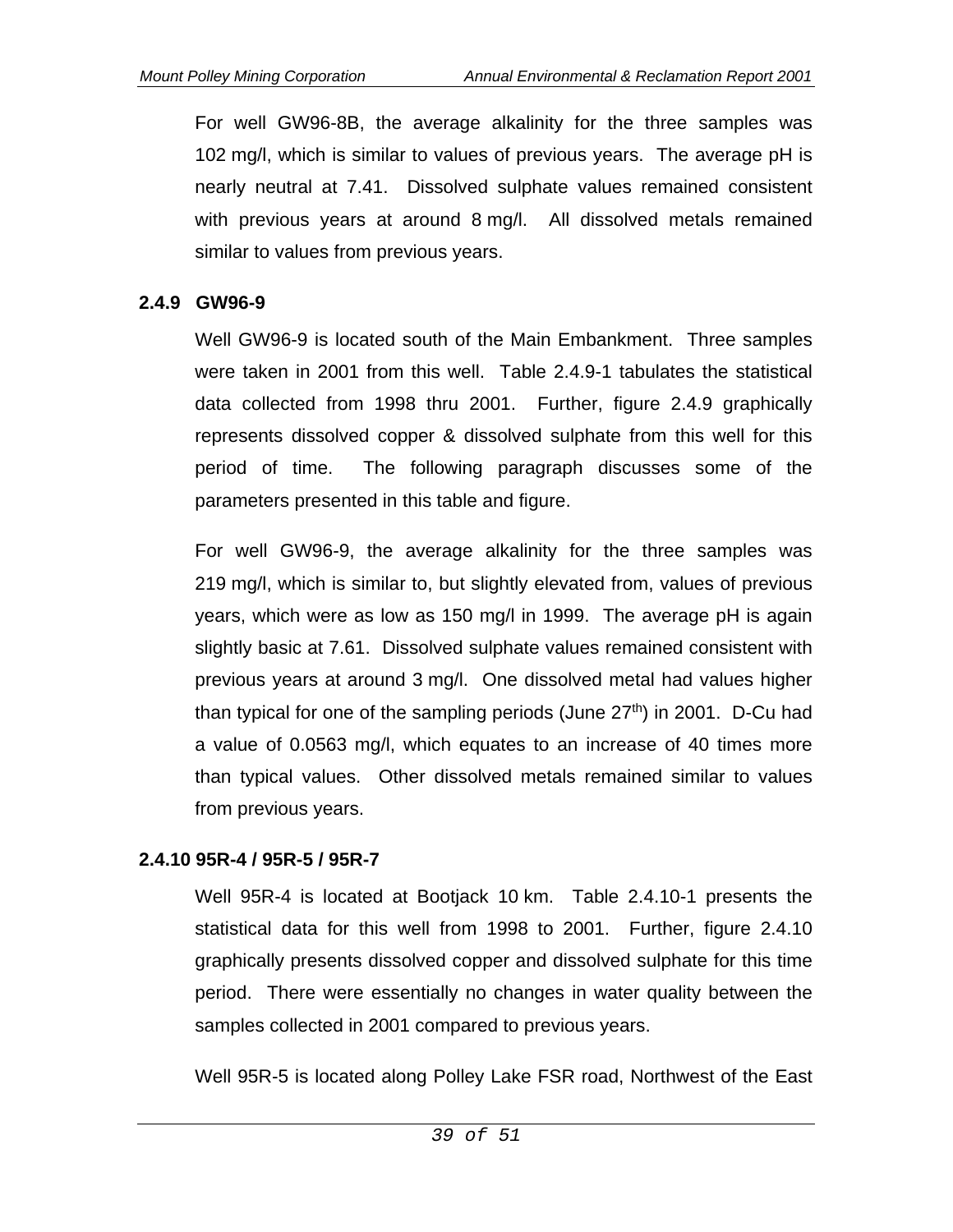Rock Disposal Site. Table 2.4.10-2 presents the statistical data for this well from 1998 to 2001. Further, figure 2.4.11 graphically presents dissolved copper and dissolved sulphate for this time period. As with the previous 95 series well, there were essentially no changes in water quality between the samples collected in 2001 compared to previous years.

Well 95R-7 is located approximately 500 metres southeast of the concentrator building. Table 2.4.10-3 presents the statistical data for this well from 1998 to 2001. Further, figure 2.4.12 graphically presents dissolved copper and dissolved sulphate for this time period. As with the previous two 95 series wells, there were essentially no changes in water quality between the samples collected in 2001 compared to previous years.

### **2.4.11 GW00-1A / GW00-1B / GW00-2A / GW00-2B / GW00-3A / GW00-3B**

All 2000 series wells are located down gradient of the south embankment. These wells have baseline data for 2000 and a first full years data in 2001. As the south embankment is only a few metres high and has very little water against it, there will likely be no indications of seepage from the TSF in these wells. When the TSF embankments are raised another 4 or 5 metres, these wells will be of more use for monitoring purposes. Table 2.4.11-1 present the data and statistics for all samples from these wells. Further, figures 2.4.13-1 thru 2.4.13-3 graphically present the dissolved copper for each well.

For well GW00-1A, average pH has fallen off slightly to 8.96 from a baseline of 10.07. Alkalinity has risen some to an average of 137 mg/l from 107 mg/l. Several dissolved metals, D-Al, D-As & D-Mn, have all increased slightly from baseline levels. However, there is no indication that these increase are due to the supernatant from the TSF. Ongoing monitoring will confirm this assertion. All other dissolved metals remain similar to baseline levels.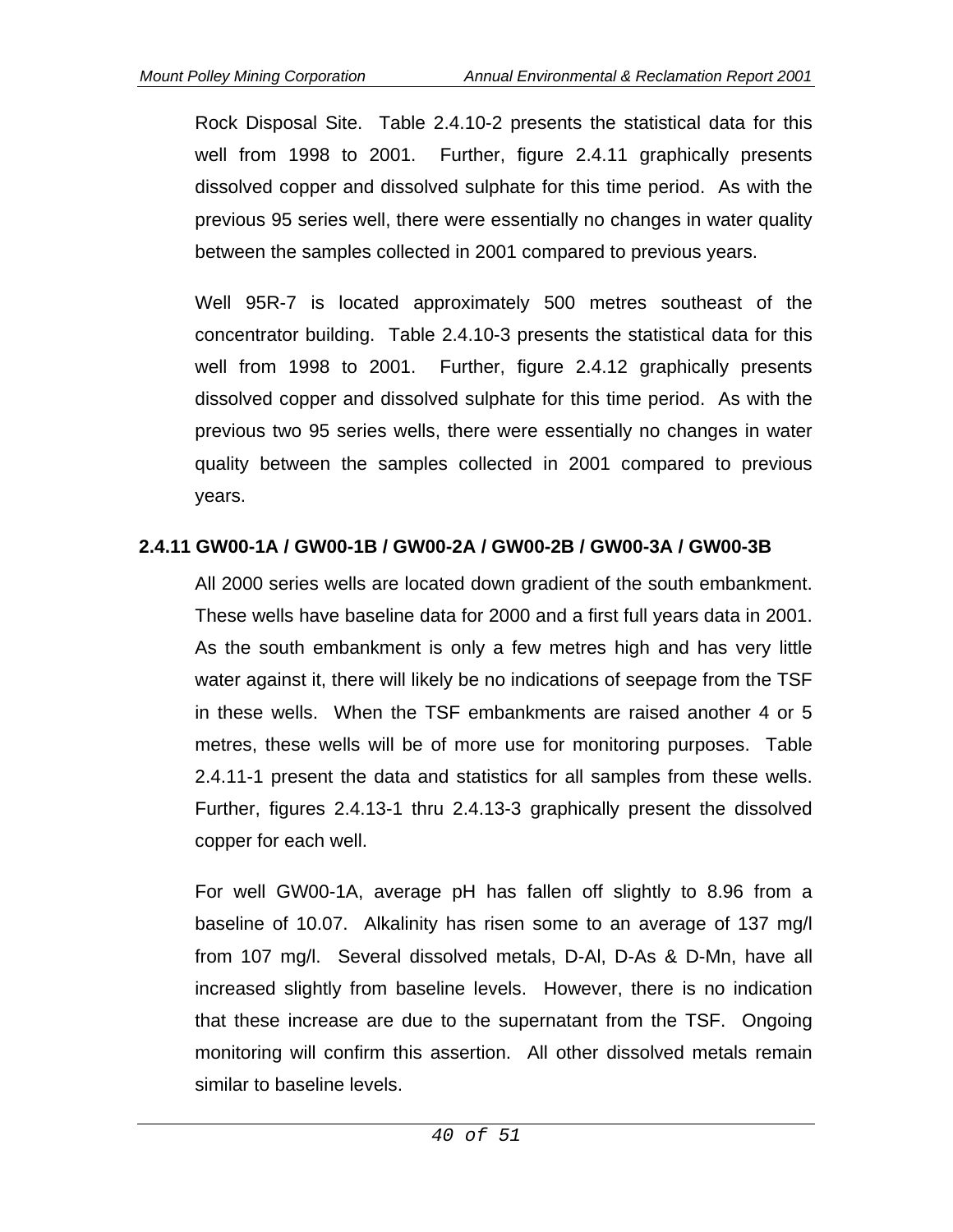For well GW00-1B, average pH has remained level at about 7.5. Alkalinity has risen some to an average of 305 mg/l from 287 mg/l. All dissolved metals remain similar to baseline levels.

For well GW00-2A, average pH has fallen off slightly to 7.99 from a baseline of 8.28. Alkalinity has risen some to an average of 249 mg/l from 229 mg/l. All dissolved metals remain similar to baseline levels.

For well GW00-2B, average pH has fallen off slightly to 7.87 from a baseline of 8.12. Alkalinity has risen some to an average of 298 mg/l from 280 mg/l. All dissolved metals remain similar to baseline levels.

For well GW00-3A, average pH has fallen off slightly to 7.51 from a baseline of 7.73. Conductivity has also fallen, from 707  $\mu$ S/cm to an average of 562  $\mu$ S/cm. However, alkalinity has increase from 264 mg/l to and average of 294 mg/l. Dissolved iron increased from less than the MDL, 0.005 mg/l, to an average of 0.138 mg/l. All other dissolved metals remain similar to baseline levels.

For well GW00-3B, average pH has fallen off slightly to 7.68 from a baseline of 7.85. Alkalinity has increase from 264 mg/l to and average of 294 mg/l. Dissolved iron has decreased from 0.267 mg/l, to an average of 0.055 mg/l. All other dissolved metals remain similar to baseline levels.

### **2.5 CLIMATOLOGY**

As a requirement of Effluent Permit PE 11678, the collection of detailed meteorology data was again performed in 2001. The main objective of the meteorology data collection program is to provide site-specific precipitation and evaporation data for use in water balance prediction. The automated weather station records prevailing wind speed and wind direction, temperature (at 1m and 5m elevations), precipitation and evaporation, and solar radiation. Due to technical difficulties with the weather station, some data was unavailable during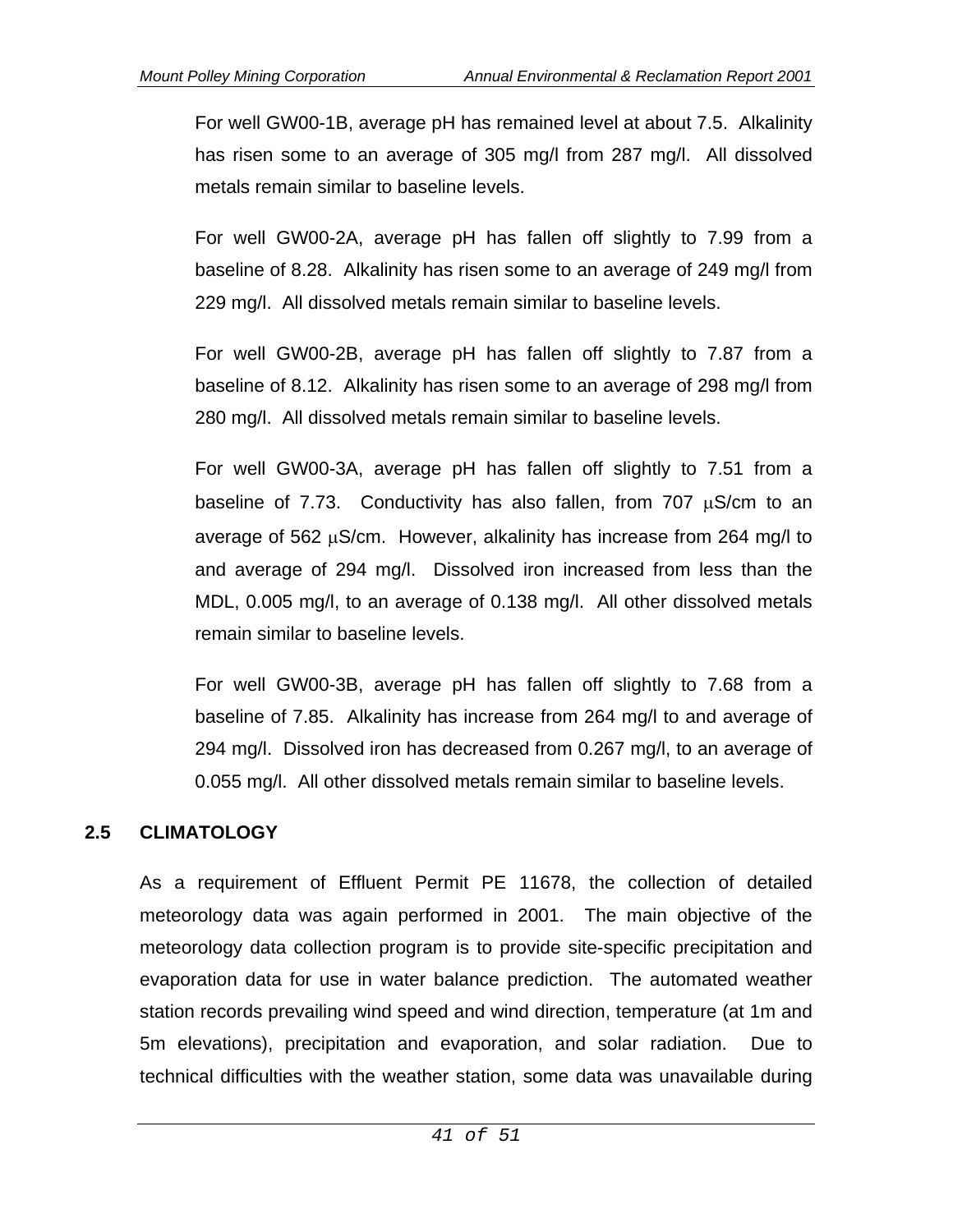the monitoring period for each of the sensors. Specifically, no wind data was recorded in January or September, no temperature data was available from parts of the months of January, March, June, July, September & October, precipitation data was unavailable for parts of September & October, evaporation data was unavailable after August and solar radiation data was only available from March until July.

### **2.5.1 WIND SPEED BY DIRECTION & PREVAILING WIND DIRECTION**

Wind speed by direction and prevailing wind direction can be seen in figures 2.5.1-1 thru 2.5.1-5. Prevailing winds were again from the northwest in the winter months and switched to the south & southwest in the summer months. Highest wind speeds were recorded in the fall months at approximately 2.5 m/s.

# **2.5.2 TEMPERATURE – AVERAGE, MINIMUM AND MAXIMUM**

Graphical comparisons of daily average, minimum and maximum air temperature at the 1m elevation and 5m elevation sensors are presented in figures 2.5.2-1 and 2.5.2-2. Temperatures ranged from below  $-20^{\circ}$ C in December to above  $+35^{\circ}$ C in August.

# **2.5.3 PRECIPITATION**

Figure 2.5.3-1 illustrates the daily precipitation values for the recording period of March thru November. There where three peak precipitation events recording greater than 16 mm of rain during this time in 2001, ranging from 16 mm to 19 mm. Total precipitation for the year is recorded as 708 mm.

# **2.5.4 EVAPORATION**

Net daily evaporation is calculated from the difference between daily water levels, corrected inputs from daily rainfall, and any changes to the water volume in the evaporation pan. Levels recorded in 2001 are shown in figure 2.5.4-1. Two days of net evaporation stood out, with about 9 mm on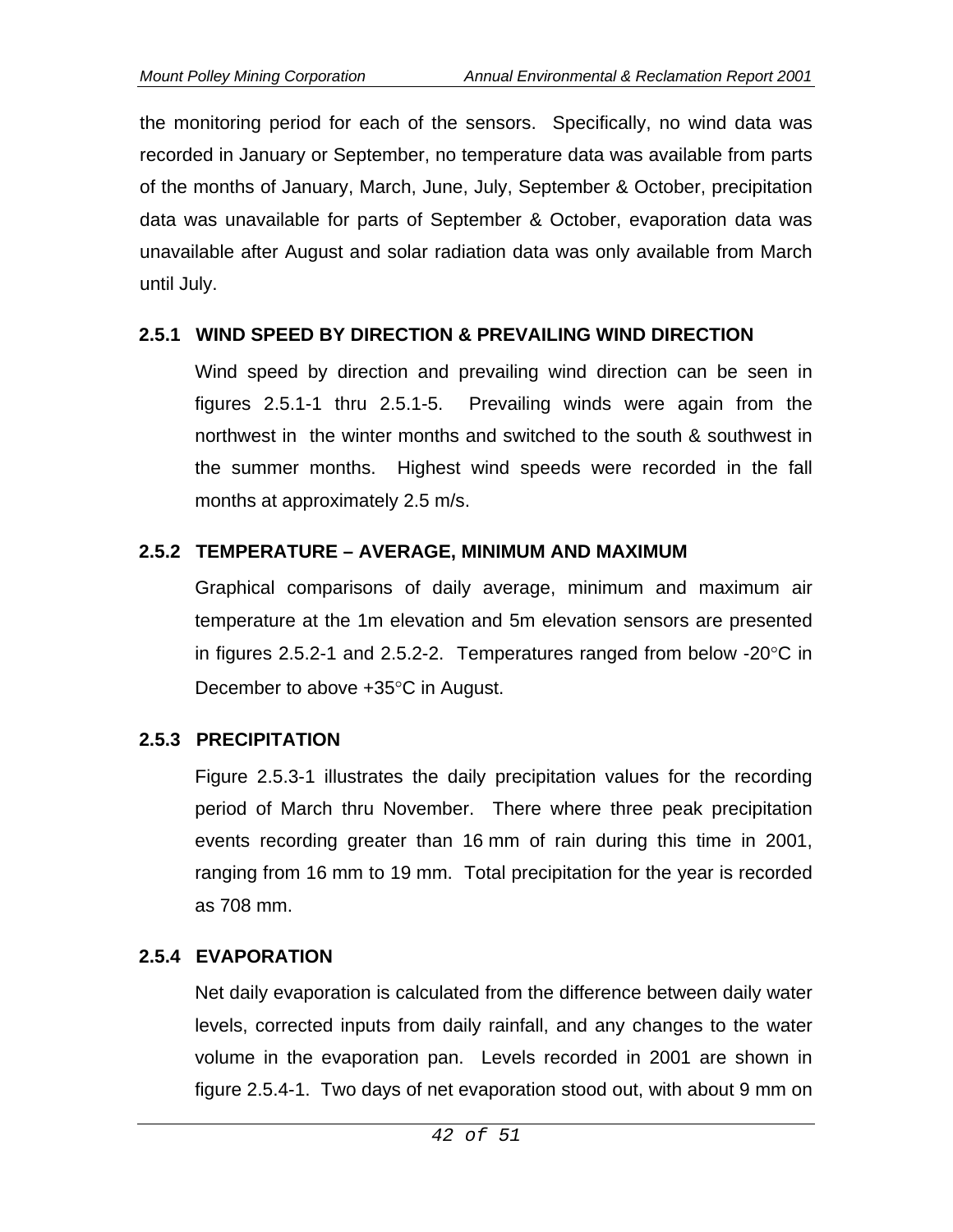July 10<sup>th</sup> and nearly 7 mm on July 28<sup>th</sup>. However, typical daily net evaporation ranged between 2 mm & 4 mm. Annual net evaporation was estimated as 369.6 mm for 2001.

# **2.5.5 SOLAR RADIATION**

Solar radiation data was available for about four months in 2001, from March thru July. However, problems with the new probe arose after this period and a solution has not been forthcoming. Regardless, the trend of solar radiation for the recording period started at about 12  $Mj/m<sup>2</sup>$  and continued to rise to about 25  $M<sub>i</sub>/m<sup>2</sup>$  thru the end of the recording period in early July. This data agrees well with past years.

### **2.5.6 WATERBALACE**

Table 2.5.6-1 contains the waterbalance spreadsheet for the period 1997 to 2003. A review of the waterbalance is included in the Annual Tailings Inspection report, referred to in section 2.2.1.2 of this report.

In past years, the focus of the waterbalance has been on ensuring that enough water remains in the pond to operate through the winter months, when inputs are at a minimum. However, as the operations ceased at Mount Polley in October 2001, the focus of the waterbalance is to ensure that enough freeboard remains in the TSF. That is, the waterbalance has switched from a negative waterbalance to a positive waterbalance. Further, as no further increases of the impoundments are planned to deal with the rise in water during the care and maintenance period, alternative schemes are required to deal with the water in the TSF.

Mount Polley proposed to store the excess water from the TSF in the completed Cariboo Pit, through the use of the existing reclaim water pumping system. The only modification required was to use pumps within the concentrator building to pump the water the remaining distance to the pit. Approval was received in the fall of 2001 from the Ministry of Water,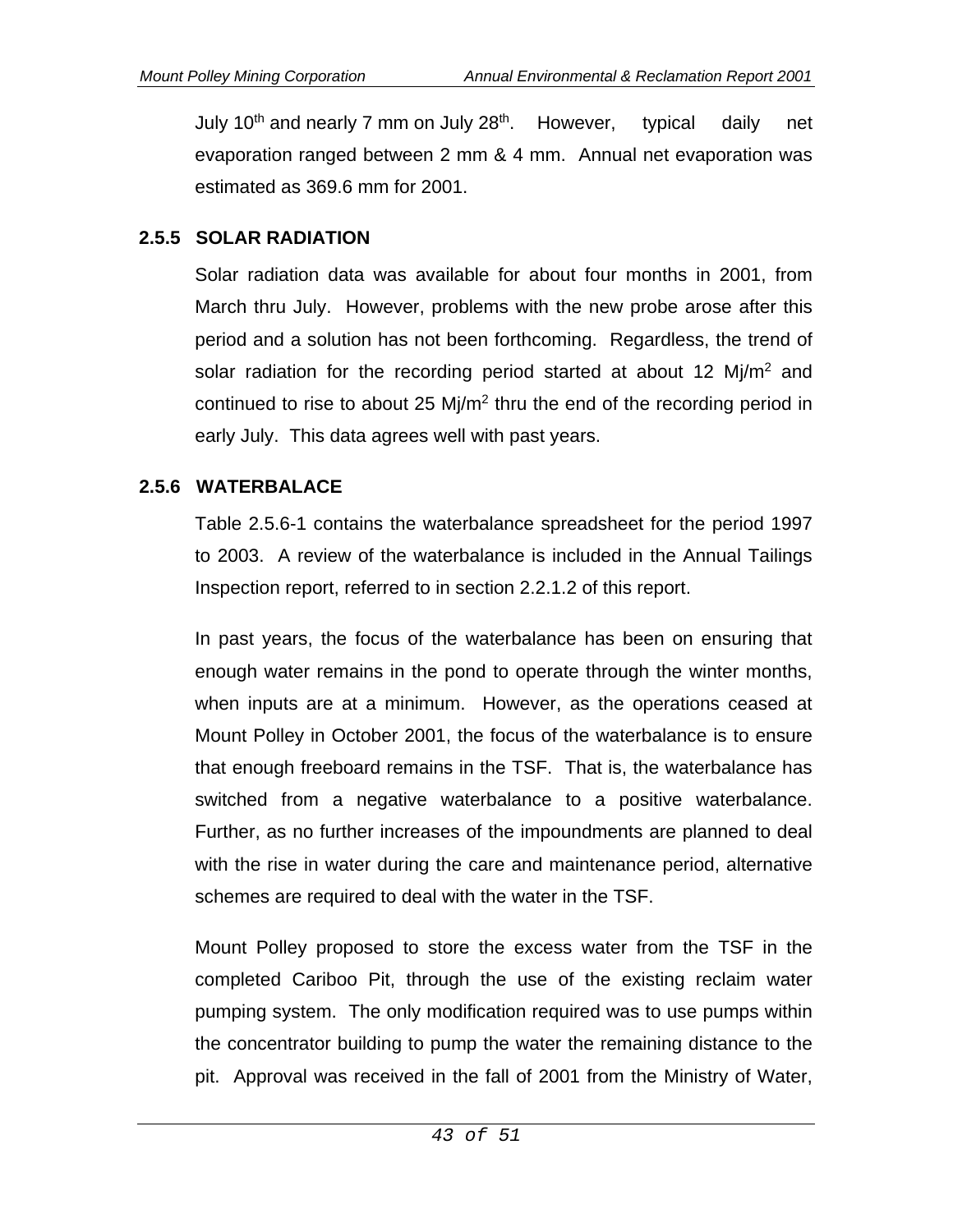Land and Air Protection to pump 1,000,000  $\text{m}^3$  /year of water from the TSF to the Cariboo Pit, for the years 2001 thru 2003. Thereafter, total inputs to the Cariboo Pit must be limited to 100,000  $\mathrm{m}^3$  /year, starting in 2004.

In the fall of 2001, 483,417  $m<sup>3</sup>$  of water from the TSF was pumped to the Cariboo Pit. A further 1,000,000  $m<sup>3</sup>$  of water is planned for pumping in the spring of 2002. The plan for pumping from the TSF to the Cariboo Pit can be seen in table 2.5.6-1. Also, as mentioned earlier, the pumping schedule for the TSF is discussed in the Annual Tailings Inspection Report, prepared by Knight Piésold Ltd.

This pumping scheme was created as a short-term solution, as Mount Polley intends to work towards a discharge permit for the TSF in the coming years. A discharge permit for the spring of 2003 or 2004 is the present plan. Further, the time of operating the TSF during the care & maintenance period as well as with the new water diversions (mentioned in an earlier section of this report) will provide data to support a discharge permit from the TSF.

# **2.6 HYDROLOGY**

All flow-measuring requirements conducted in 2001 were in accordance with subsection 3.3 of Effluent Permit PE 11678. Seven sites were monitored for flow discharges during the year in the vicinity of the Mount Polley minesite. Flow determinations and stage discharge curves were performed at stations: W1a, W3a, W4, W5, W7, W8 and W12.

Staff gauge readings were recorded and applied to a formula determined from the previous years measurements to give a stage discharge curve for each monitoring site. Staff gauges were covered in snow and ice from January to April and in November and December. Continuous water level data is recorded at Station W7 on Hazeltine Creek from approximately March to November of each year.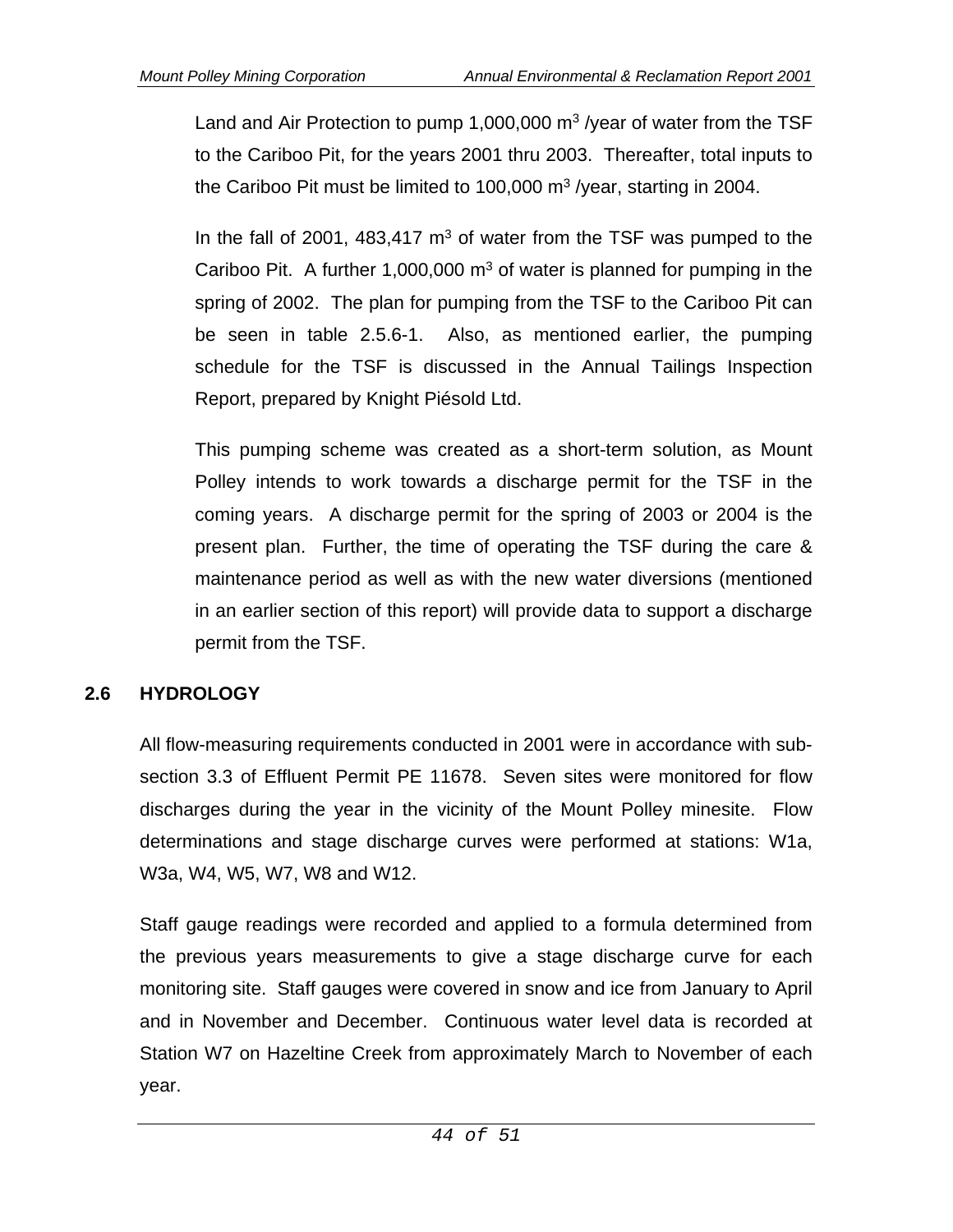#### **2.6.1 W1a**

Discharge in 2001 at site W1a corresponded with levels recorded in previous years from May thru July, ranging from 0.3 m3/s down to 0.12 m3/s, but were higher than typical levels in August, at 0.16 m3/s vs. 0.05 m3/s. See figure 2.6.1 that compares all data from 1997 thru 2001.

#### **2.6.2 W3a**

Discharge in 2001 at site W3a was higher than levels recorded in previous years from May thru July, ranging from 0.0025 m3/s to 0.015 m3/s. However, one should note that the flows presented from 1995, & 1997 thru 1999 are from the previous site location further upstream on this creek. Therefore, one would expect higher flows downstream on this creek at the same time of year. See figure 2.6.2 that compares all data from 1995, 1997 thru 1999 & 2001.

#### **2.6.3 W4**

Discharge in 2001 at site W4 was slightly higher and a runoff a little later than levels recorded in previous years from May thru July, ranging from 0.023 m3/s to 0.007 m3/s, compared to 0.019 m3/s to 0.001 m3/s. Also, a peak in August was higher than previous years, with the exception of1995, where both reached levels of 0.015 m3/s. See figure 2.6.3 that compares all data from 1995 & 1997 thru 2001.

#### **2.6.4 W5**

Discharge in 2001 at site W5 was similar to levels recorded in previous years from May thru September, ranging from 0.065 m3/s to 0.005 m3/s. However, a peak in October was much higher than previous years, at nearly 0.16 m3/s compared to 0.04 m3/s. See figure 2.6.4 that compares all data from 1995 & 1997 thru 2001.

#### **2.6.5 W8**

Discharge in 2001 at site W8 was similar to levels recorded in previous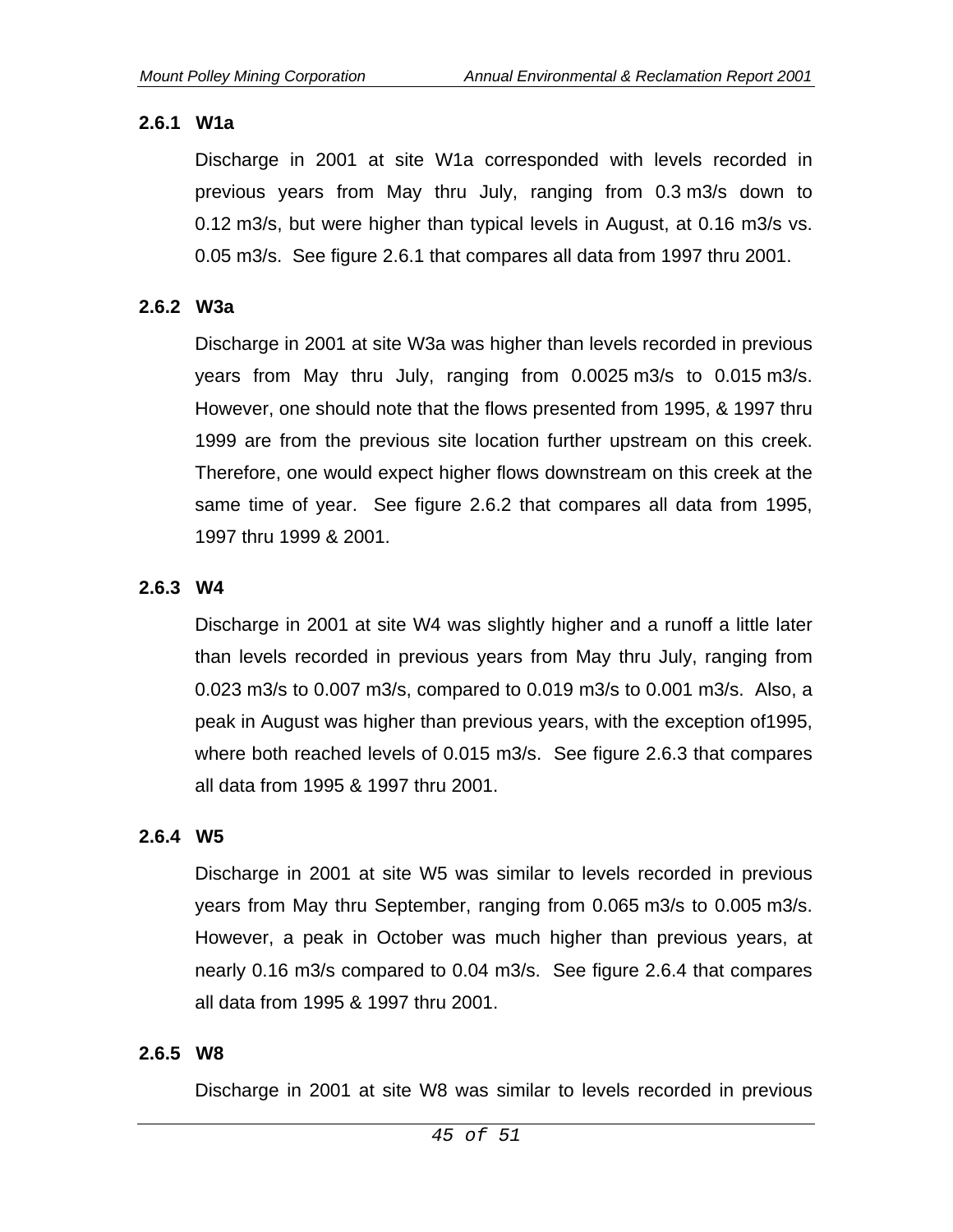years from May thru September, ranging from 0.024 m3/s to 0.005 m3/s. However, a peak in October was slightly higher than previous years, at nearly 0.05 m3/s compared to 0.025 m3/s. See figure 2.6.5 that compares all data from 1995 & 1997 thru 2001.

### **2.6.6 W12**

Discharge in 2001 at site W12 was similar to levels recorded in previous years from May thru September, ranging from 0.16 m3/s to 0.02 m3/s. However, a peak in October was much higher than previous years, at nearly 0.25 m3/s compared to 0.05 m3/s. See figure 2.6.6 that compares all data from 1997 thru 2001.

# **2.6.7 W7 – HAZELTINE CREEK HYDROGRAPH**

Discharge in 2001 at site W7 was similar to levels recorded in 2000 from April thru June and August thru November, ranging from 0.520 m3/s to 0.200 m3/s and 0.100 m3/s to 0.001 m3/s. See figure 2.6.7 that compares all data from 2000 thru 2001.

### **2.7 RECLAMATION RESEARCH – 2001**

In 1998, Phase I of the Reclamation Research Program was initiated on the top of the East 1170 RDS. 1999 saw an expansion of Phase I with the addition of eleven more plots. In 2000, test plots were initiated on the 1170 RDS. Approximately one hectare was re-sloped from angle of repose to a range of 2.5:1 to 3:1, covered with different prescriptions of soil and biosolids, planted with seedlings and seeded with a domestic grass mixture. In 2001, no additional work was carried out on the reclamation test plots. However, a detailed monitoring program was performed at the end of the growing season in the fall of 2001. This results of this monitoring program are summarized in the Appendix "Annual Reclamation Report".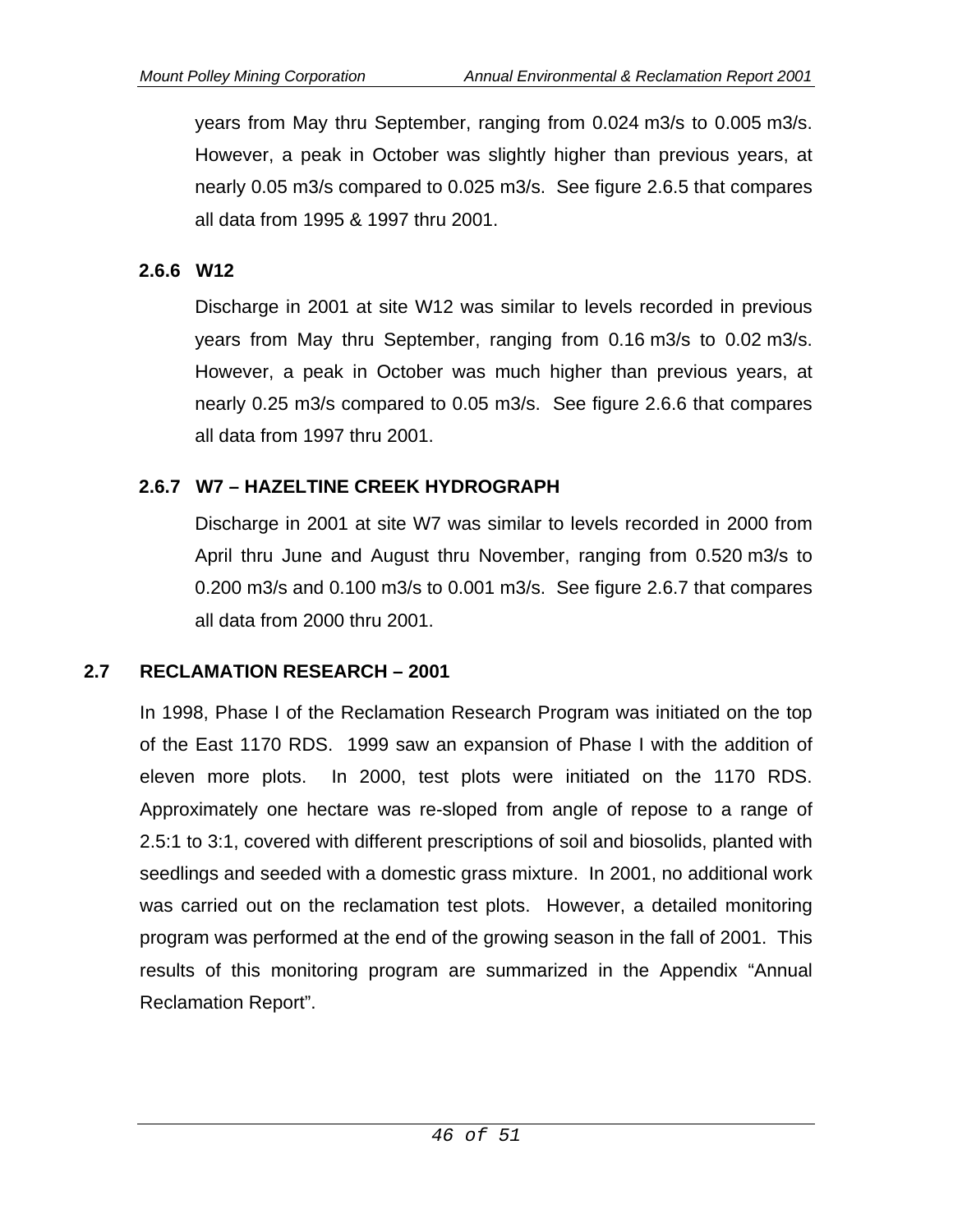## **3.0 MINING PROGRAM**

A detailed Mine Plan was presented in the Reclamation and Closure Plan submitted to MEM and approved under Permit M-200.

#### **3.1 SURFACE DEVELOPMENT TO DATE**

#### **3.3.1 AREAS OF DISTURBANCE TO END OF 2001**

 A new flyover of the Mount Polley area was conducted in July of 2001. A complete digital terrain model of the entire disturbed area was created as well as an orthophoto. This allowed for some of the most detailed categorizing of disturbed areas that has been conducted at Mount Polley since mining began, as the various units could be delineated with the most recent contours and flyover photo using CAD software. Further, as mining ceased in October of 2001, no further areas of disturbance was created after the date of the flyover. Figure 3 presents a 1:10,000 map of the orthophoto with the disturbed areas outlined for the end of 2001.

At the end of 2001, the total disturbed area in all categories was 490.87 ha. Surface areas of the various disturbed reclamation units are outlined in Table  $3.1.1 - 1$  and are detailed by mine component in Table  $3.1.1 - 2$ . The mine components and the areas that they occupied at the end of 2001 are:

- The East RDS increased to 58.46 ha, the North RDS grew to 6.69 ha and the Cariboo Pit RDS finished at 7.28 ha for a total disturbance from rock disposal sites of **72.43 ha**;
- The tailings storage facility, including the main, perimeter & south embankments, embankment original ground (OG) preparation, basin original ground (OG) preparation, future tailings pond zone, tailings pond and beach, drainage & seepage ponds and the barge channel, occupied **216.83 ha**;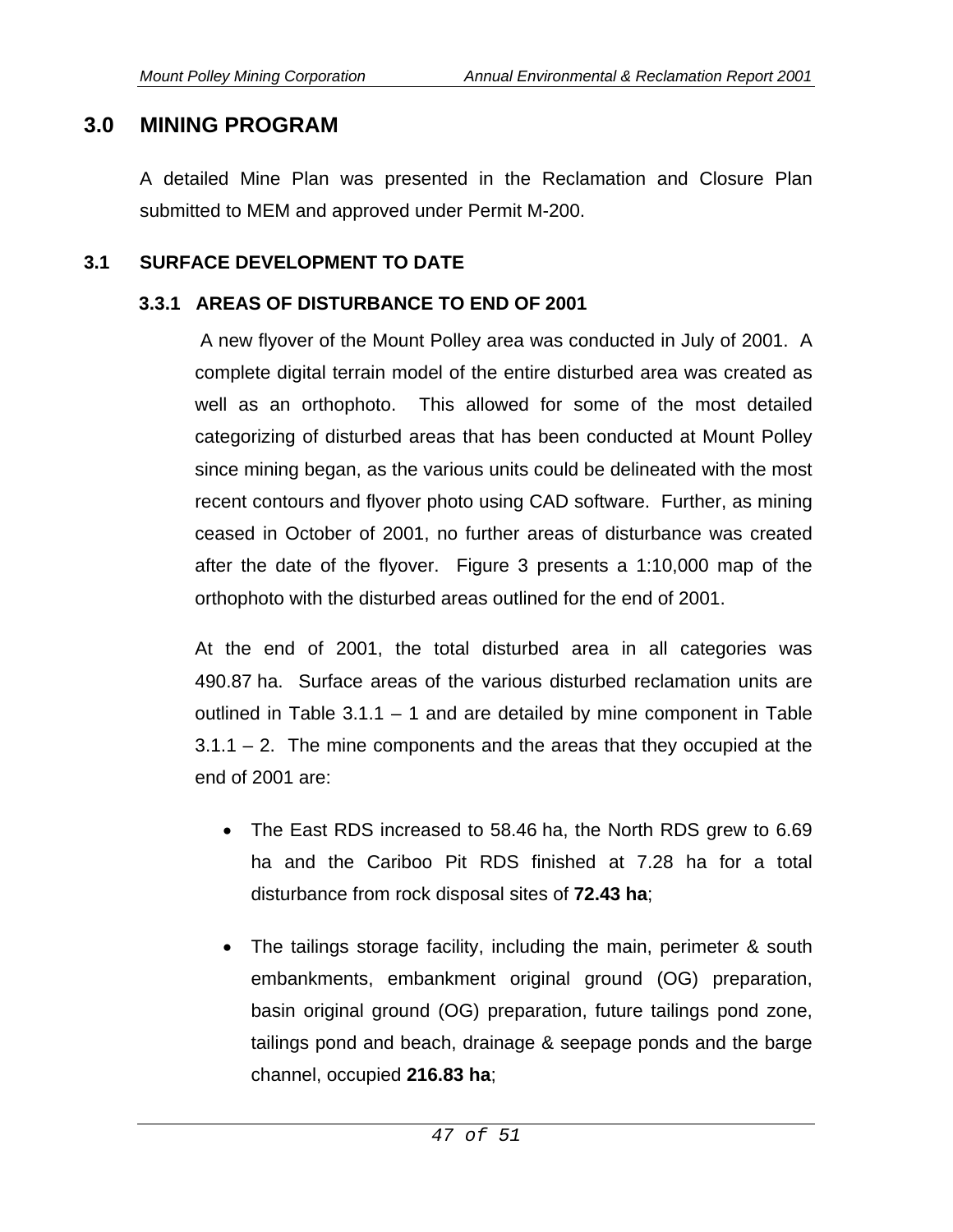- The plant site, with ancillary facilities such as the mill, warehouse/office complex, maintenance buildings, crusher and conveyor system occupied **20.21 ha**;
- The total area for roads, which included the Bootiack Forest Service Road, mine & haul roads, Polley Lake intake road, the Tailings reclaim road and all other tailings roads occupied **45.24 ha**.
- The Cariboo Pit occupied 37.07 ha, the Bell Pit occupied 5.88 ha, the Springer Pit occupied 1.25 ha and the Tailings Rock Borrow occupied 6.69 ha for a total pit area of **50.90 ha**;
- Overburden, topsoil, ore and biosolids stockpile areas covered a total area of **30.42 ha**.
- The linear areas, which is limited to the waste dump diversion ditch (WDDD) and the southeast sediment pond (SESP) occupied an area of **6.21 ha**; and
- Miscellaneous areas, labelled "other", which include three explosive sites, general miscellaneous areas near the minesite, a tailings laydown, four till borrows at the TSF and a till waste pile occupied an area of **48.64 ha**.

# **3.2 SURFACE DEVELOPMENT IN 2001**

Approximately 21.14 ha were disturbed in 2001, for a total disturbance to date of 490.87 ha. This equates to a 4% increase from 2000. A short discussion of the development in 2001 follows.

The rock disposal sites increased in area by **17.41 ha**, mostly due to the development of the North RDS and the Cariboo Pit RDS. The tailings area decreased slightly by **7.16 ha** due to the re-classification of areas into the roads & other categories. The mill site increased slightly in size by **0.55 ha**. The roads area increased by **3.41 ha**, as some areas where re-classified from the TSF area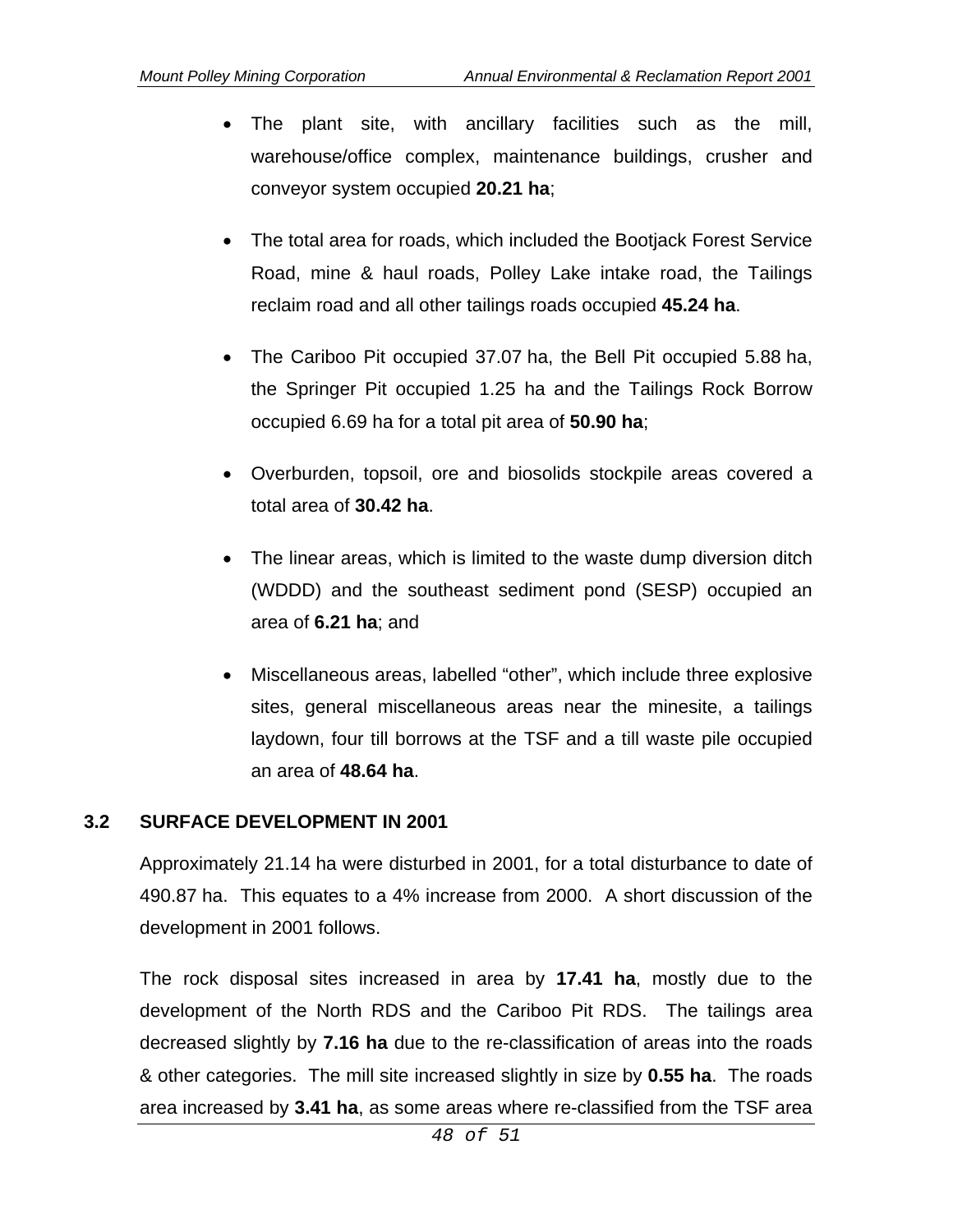and due to small road construction. The pit areas increased by only **2.45 ha**, as both the Cariboo & Bell Pits had already maximized their respective disturbed areas at the end of 2000. The majority of the increase to this area was from the starter Springer Pit. The area covered by the stockpiles increased in area by **3.51 ha**, while the total linear disturbed area decreased by **2.62 ha**, mostly due to the re-assessment of the disturbance from the WDDD. Finally, the area covered by the "other" category increased slightly by **3.59 ha**, mostly due to reclassification of areas from the TSF category. Tables 3.1.1-1 & 3.1.1-2 contain all info presented above.

As mentioned in section 2.2.11 of this report, the table that summarizes the various quantities of waste generated at Mount Polley in 2001 will not be included in this report. Once the detailed ARD/ML program has been completed in 2003, a table summarizing the various quantities of waste rock, tailings and low grade ore deposited in 2001, and for the entire operating life of Mount Polley, will be submitted as an addendum to this report.

### **3.3 PROJECTED SURFACE DEVELOPMENT FROM 2002 TO 2006**

### **3.3.1 AREAS OF DISTURBANCE**

As mining operations ceased in October 2001 and the Mount Polley mine will be in care & maintenance for an indefinite period of time, no further disturbance will be created until operations resume. As a result, tables 3.3.1-1 & 3.3.1-2 present no further disturbance for the five-year projection to 2006. When mining operations resume at Mount Polley, a detailed annual and five-year plan of development will be created and submitted to the various governing agencies.

# **3.3.2 SALVAGING AND STOCKPILING OF SURFICIAL MATERIALS**

Soil salvage is a critical component of reclamation planning, as it will provide the soil material necessary to reclaim the mine site for desired end land uses. In 1997, Mount Polley prepared a Soil Salvage and Stockpile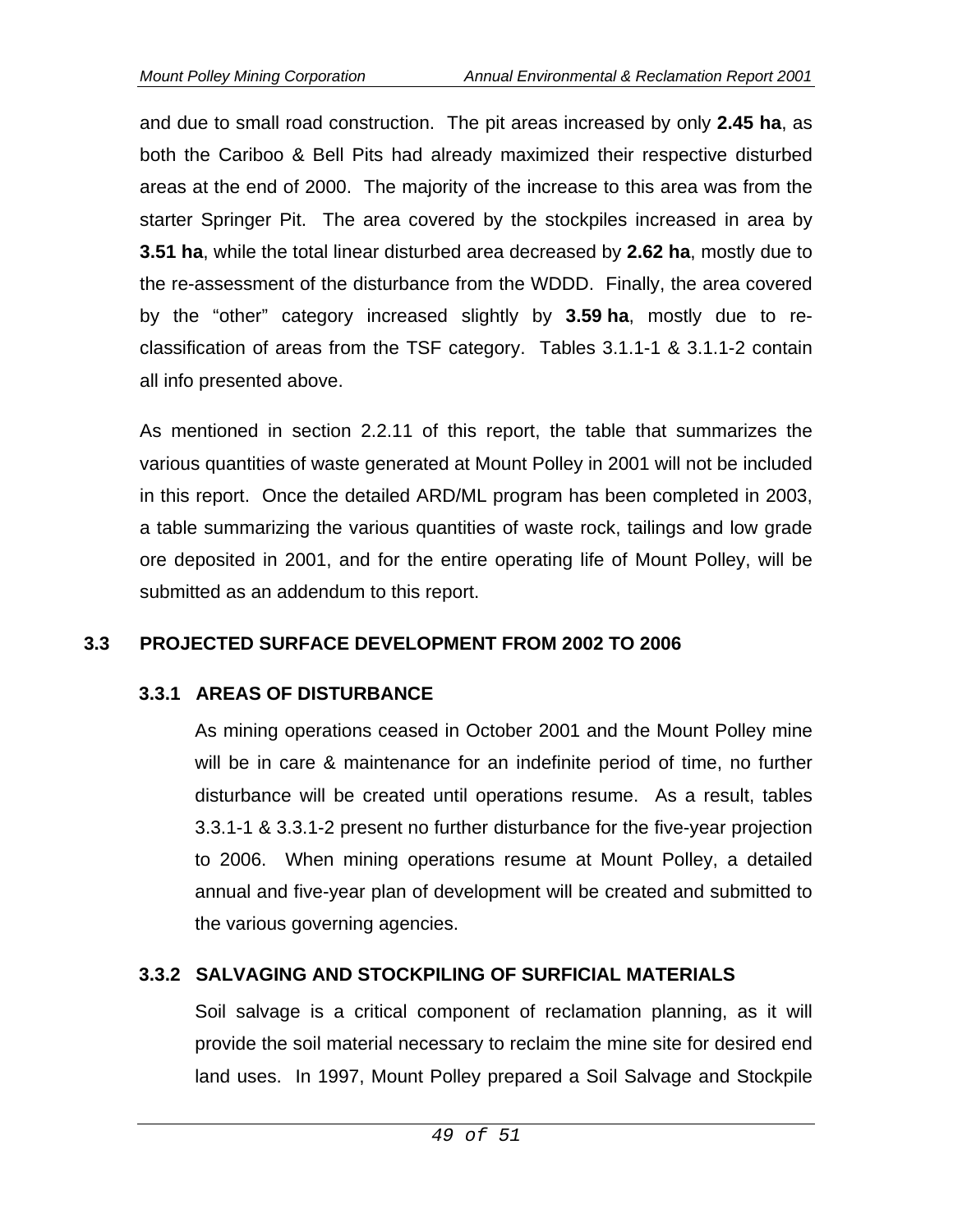Protocol, SSSP-97, which addressed site-specific criteria relating to soil management. The report is updated each year reflecting the changes and increased knowledge of the requirements.

No soil stripping, salvage or stockpiling occurred at the Mount Polley mine site in 2001. Present soil stockpiles are indicated on figure 3 and are summarized with respect to area stripped, soil volumes recovered, source description and target depths for salvage in Table 3.3.2 – 1.

# **3.3.3 DRAINAGE CONTROL / PROTECTION OF WATERCOURSES**

Knight Piésold (Ref. No. 1624/1, 1995) has developed an overall water management plan for the project. It is designed to prevent any unscheduled surface discharge from the tailings storage facility and the open pit areas. The water management strategy for the project includes a comprehensive series of collection ditches, drains, and sediment control and collection ponds to protect existing watercourses. All surface and groundwater flows within disturbed areas are re-directed toward the milling process & tailings storage facility. Groundwater from de-watering wells near the mill site is piped directly to the mill to provide fresh make-up water. All open pit water is stored in the Cariboo & Bell pits for future use in the milling process.

The mill site is surrounded by a berm, constructed in 1995, and all drainage from the mill site area is routed to the mill site sump (MSS). The water is pumped to into the tailings pipeline and stored in the TSF. Water flow from the East Rock Disposal Site (RDS) is intercepted by a perimeter ditch, which is then pumped to the Cariboo Pit for storage. Water from the remaining undisturbed area of the future East RDS is also intercepted by a perimeter ditch and is directed to a sediment pond at the southeast part of the footprint (SESP). The water in this pond is redirected to the tailings pipeline.